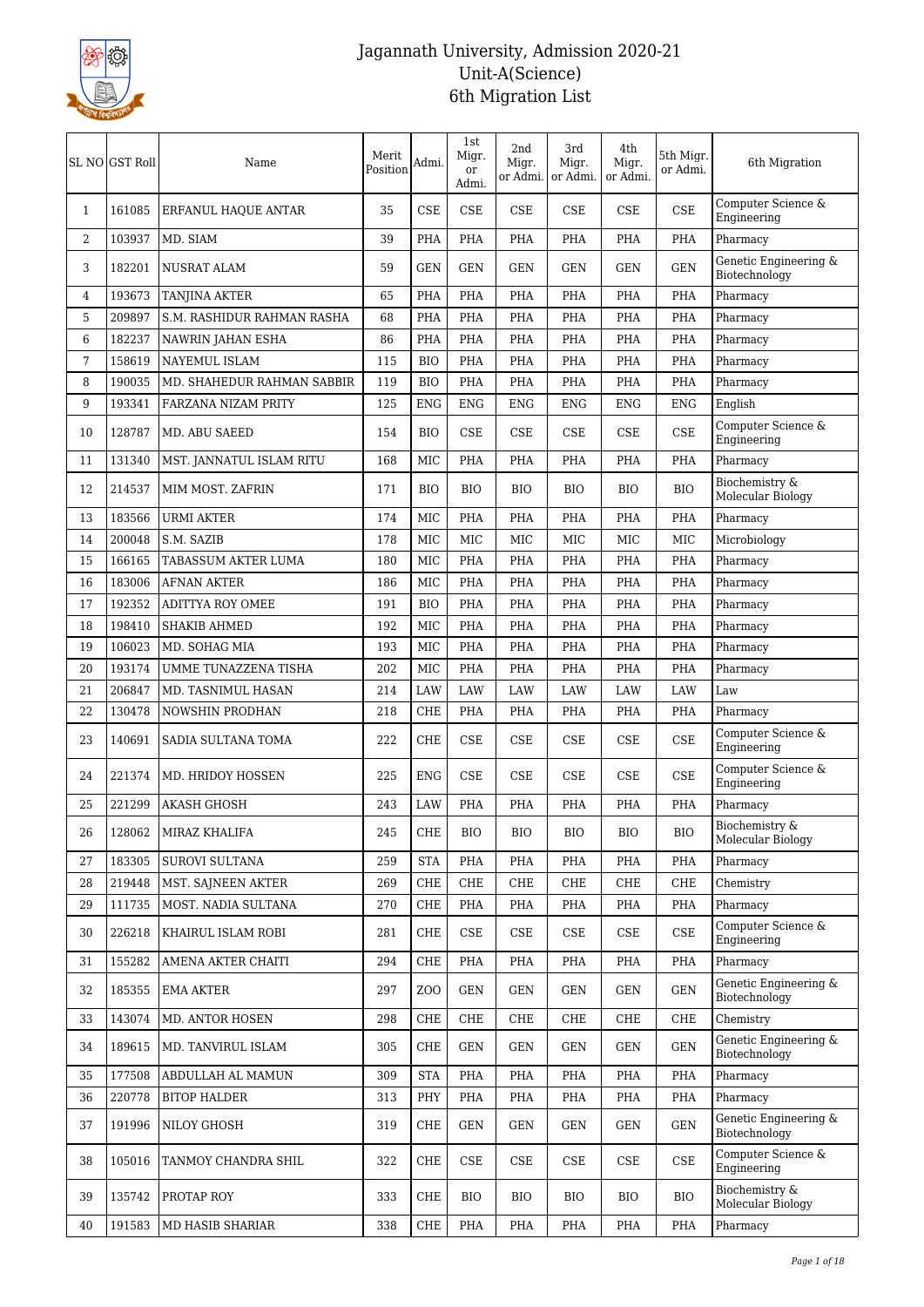

| 41 | 210678 | PRINCE DAS                               | 339 | <b>ENG</b>      | <b>ENG</b>                  | <b>ENG</b> | <b>ENG</b> | <b>ENG</b> | <b>ENG</b>           | English                                |
|----|--------|------------------------------------------|-----|-----------------|-----------------------------|------------|------------|------------|----------------------|----------------------------------------|
| 42 | 204613 | <b>RIMA AKTER</b>                        | 340 | <b>CHE</b>      | <b>CSE</b>                  | <b>CSE</b> | <b>CSE</b> | <b>CSE</b> | CSE                  | Computer Science &<br>Engineering      |
| 43 | 157574 | MAHIRUL ISLAM                            | 350 | <b>MAT</b>      | <b>CSE</b>                  | <b>CSE</b> | <b>CSE</b> | <b>CSE</b> | CSE                  | Computer Science &<br>Engineering      |
| 44 | 215973 | MST. UMME HABIBA                         | 351 | <b>CHE</b>      | PHA                         | PHA        | <b>PHA</b> | <b>PHA</b> | <b>PHA</b>           | Pharmacy                               |
| 45 | 182510 | ESHRAT JAHAN MILE                        | 352 | <b>CHE</b>      | PHA                         | PHA        | <b>PHA</b> | <b>PHA</b> | <b>PHA</b>           | Pharmacy                               |
| 46 | 182879 | TAHMINA AKTER NUPUR                      | 356 | CHE             | PHA                         | PHA        | PHA        | PHA        | <b>PHA</b>           | Pharmacy                               |
| 47 | 130812 | <b>SMRITI SARKAR</b>                     | 361 | <b>CHE</b>      | <b>PHA</b>                  | <b>PHA</b> | PHA        | PHA        | <b>PHA</b>           | Pharmacy                               |
| 48 | 155029 | SADIA SABRIN PRIMA                       | 362 | <b>CHE</b>      | <b>GEN</b>                  | <b>GEN</b> | <b>GEN</b> | <b>GEN</b> | <b>GEN</b>           | Genetic Engineering &<br>Biotechnology |
| 49 | 157410 | <b>ANAN SAIYARA</b>                      | 364 | <b>GEO</b>      | <b>PHA</b>                  | PHA        | <b>PHA</b> | <b>PHA</b> | <b>PHA</b>           | Pharmacy                               |
| 50 | 150646 | TANJIR AHMED                             | 379 | <b>ZOO</b>      | PHA                         | PHA        | PHA        | PHA        | PHA                  | Pharmacy                               |
| 51 | 132617 | MD. ELEAS SARKER                         | 382 | <b>CHE</b>      | CSE                         | <b>CSE</b> | <b>CSE</b> | <b>CSE</b> | CSE                  | Computer Science &<br>Engineering      |
| 52 | 102120 | SUMAIYARA SULTANA JYOTI                  | 395 | PHY             | <b>GEN</b>                  | <b>GEN</b> | <b>GEN</b> | <b>GEN</b> | <b>GEN</b>           | Genetic Engineering &<br>Biotechnology |
| 53 | 182638 | NAZMUN NAHAR SUPTI                       | 403 | LAW             | LAW                         | <b>LAW</b> | LAW        | <b>LAW</b> | LAW                  | Law                                    |
| 54 | 190129 | MD. NOBEL BIN JASIM                      | 407 | <b>MAT</b>      | PHA                         | PHA        | PHA        | PHA        | PHA                  | Pharmacy                               |
| 55 | 220104 | SHUKURON KHANOM                          | 408 | <b>MAT</b>      | PHA                         | PHA        | <b>PHA</b> | PHA        | <b>PHA</b>           | Pharmacy                               |
| 56 | 213304 | <b>IBRAHIM HOWLADAR</b>                  | 411 | PHY             | <b>CHE</b>                  | <b>CHE</b> | <b>CHE</b> | CHE        | CHE                  | Chemistry                              |
| 57 | 172391 | MD. ARIFUL ISLAM                         | 412 | <b>MAT</b>      | <b>CSE</b>                  | <b>CSE</b> | <b>CSE</b> | <b>CSE</b> | CSE                  | Computer Science &<br>Engineering      |
| 58 | 153201 | <b>SABRINA AKTER</b>                     | 415 | <b>ENG</b>      | <b>ENG</b>                  | <b>ENG</b> | <b>ENG</b> | <b>ENG</b> | <b>ENG</b>           | English                                |
| 59 | 153292 | TASNIM FAIROZE OISHY                     | 416 | <b>MAT</b>      | <b>CSE</b>                  | <b>CSE</b> | <b>CSE</b> | <b>CSE</b> | <b>CSE</b>           | Computer Science &<br>Engineering      |
| 60 | 167842 | MOHAMMAD ZISHAN                          | 419 | PHY             | PHY                         | PHY        | PHY        | PHY        | PHY                  | Physics                                |
| 61 | 189708 | MOHAMMOD MUSFIQUR AHSAN<br><b>TONMOY</b> | 425 | PHY             | PHA                         | PHA        | PHA        | PHA        | PHA                  | Pharmacy                               |
| 62 | 151128 | TERTHO GHOSH                             | 427 | <b>BOT</b>      | <b>CSE</b>                  | CSE        | CSE        | <b>CSE</b> | CSE                  | Computer Science &<br>Engineering      |
| 63 | 195100 | NUSRAT RAHMAN EIKRA                      | 437 | <b>STA</b>      | PHA                         | PHA        | <b>PHA</b> | <b>PHA</b> | <b>PHA</b>           | Pharmacy                               |
| 64 | 143525 | SANOWER HOSSEN SHANTO                    | 443 | <b>ENG</b>      | <b>CSE</b>                  | CSE        | <b>CSE</b> | <b>CSE</b> | <b>CSE</b>           | Computer Science &<br>Engineering      |
| 65 | 199449 | MD. SADEK MIA                            | 445 | <b>STA</b>      | PHA                         | PHA        | PHA        | PHA        | <b>PHA</b>           | Pharmacy                               |
| 66 | 182283 | SAYMA ISLAM ZERIN                        | 451 | ZOO             | GEN                         | GEN        | GEN        | GEN        | <b>GEN</b>           | Genetic Engineering &<br>Biotechnology |
| 67 | 182653 | TASBIHA BINTE AZIZ                       | 456 | PHY             | CSE                         | CSE        | CSE        | CSE        | CSE                  | Computer Science &<br>Engineering      |
| 68 | 214581 | <b>JANNATUL FERDOUS</b>                  | 459 | PHY             | $\ensuremath{\mathsf{CSE}}$ | CSE        | CSE        | CSE        | CSE                  | Computer Science &<br>Engineering      |
| 69 | 222989 | AL SHAHRIER MAMUN                        | 461 | <b>MAT</b>      | CHE                         | PHA        | <b>PHA</b> | PHA        | <b>PHA</b>           | Pharmacy                               |
| 70 | 178301 | <b>SULTANA RAZIA</b>                     | 466 | ZO <sub>O</sub> | <b>BIO</b>                  | BIO        | PHA        | PHA        | PHA                  | Pharmacy                               |
| 71 | 110529 | MD. BAYEZID BOSTAMI                      | 471 | LAW             | GEN                         | GEN        | <b>GEN</b> | GEN        | GEN                  | Genetic Engineering &<br>Biotechnology |
| 72 | 180144 | MUAMMAR TAZWAR ASFI                      | 474 | <b>PSY</b>      | CSE                         | CSE        | CSE        | CSE        | CSE                  | Computer Science &<br>Engineering      |
| 73 | 141626 | PRITI MONDOL                             | 477 | <b>MAT</b>      | GEN                         | <b>GEN</b> | <b>GEN</b> | GEN        | <b>GEN</b>           | Genetic Engineering &<br>Biotechnology |
| 74 | 222386 | ANTOR KUMAR SHIL                         | 478 | <b>MAT</b>      | CSE                         | CSE        | CSE        | CSE        | CSE                  | Computer Science &<br>Engineering      |
| 75 | 106421 | MD. MOBAROK                              | 480 | LAW             | LAW                         | LAW        | LAW        | LAW        | LAW                  | Law                                    |
| 76 | 227546 | MARWA MONIR TOMA                         | 483 | PHY             | <b>BIO</b>                  | BIO        | <b>BIO</b> | <b>BIO</b> | <b>BIO</b>           | Biochemistry &<br>Molecular Biology    |
| 77 | 213715 | MD. RAFIUL ISLAM                         | 505 | PHY             | <b>GEN</b>                  | <b>GEN</b> | <b>GEN</b> | <b>GEN</b> | $\operatorname{GEN}$ | Genetic Engineering &<br>Biotechnology |
| 78 | 155635 | LAMYEA AKTER URME                        | 510 | <b>MAT</b>      | BIO                         | BIO        | <b>BIO</b> | <b>BIO</b> | BIO                  | Biochemistry &<br>Molecular Biology    |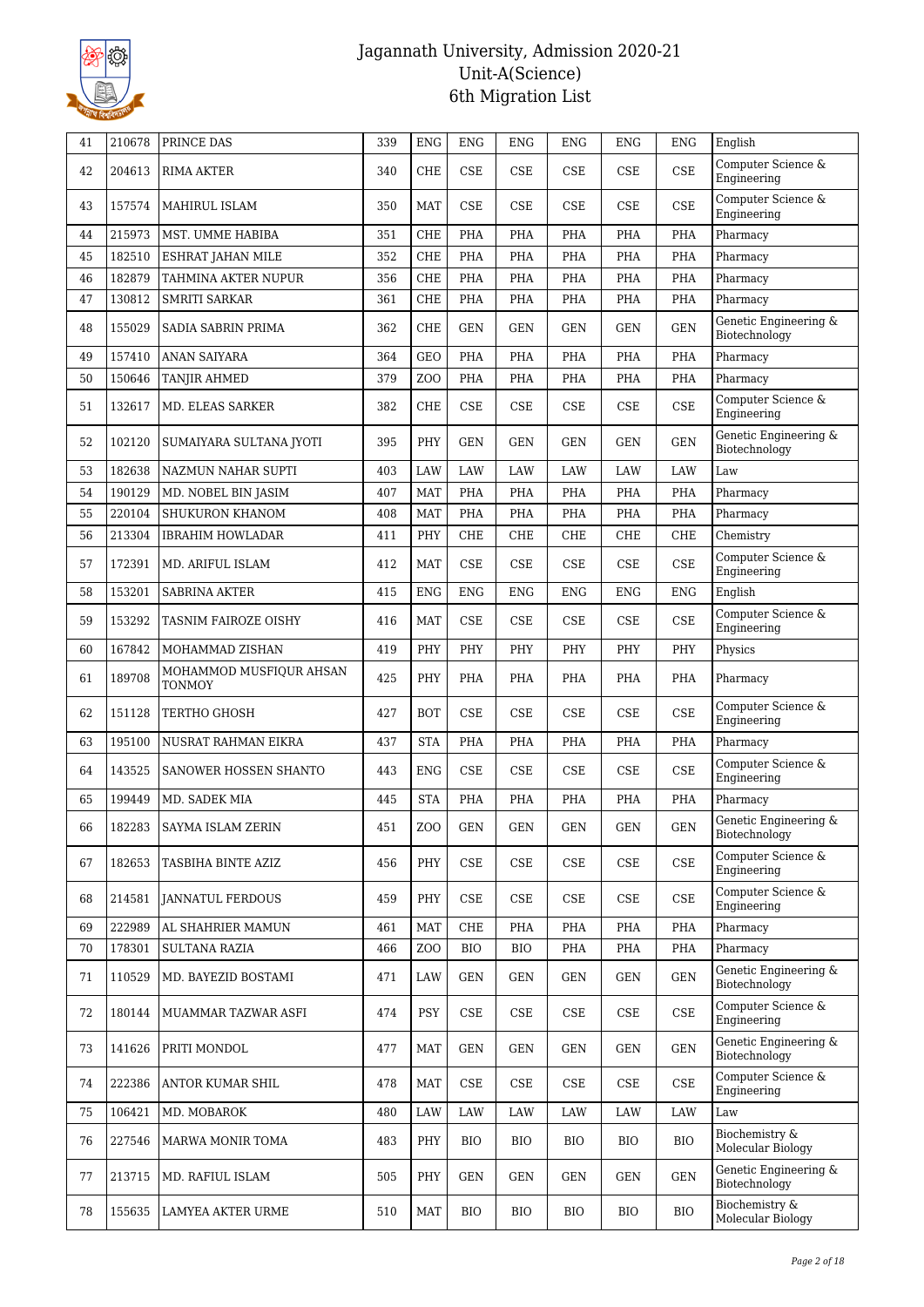

| 79  | 220348 | KHADIZA AKTAR                           | 515 | Z <sub>0</sub>   | <b>BIO</b> | <b>BIO</b> | <b>BIO</b> | <b>BIO</b>                  | <b>BIO</b> | Biochemistry &<br>Molecular Biology    |
|-----|--------|-----------------------------------------|-----|------------------|------------|------------|------------|-----------------------------|------------|----------------------------------------|
| 80  | 208735 | MEGHLA SAHA PUJA                        | 517 | <b>ENG</b>       | <b>ENG</b> | <b>ENG</b> | <b>ENG</b> | <b>ENG</b>                  | <b>ENG</b> | English                                |
| 81  | 108587 | MD. SHAMIM AHMMED SAGAR                 | 523 | Z <sub>O</sub> O | <b>GEN</b> | <b>GEN</b> | <b>GEN</b> | <b>GEN</b>                  | <b>GEN</b> | Genetic Engineering &<br>Biotechnology |
| 82  | 177746 | <b>FAHMIDA SWEETY</b>                   | 525 | <b>BOT</b>       | $\rm CSE$  | $\rm CSE$  | CSE        | <b>CSE</b>                  | CSE        | Computer Science &<br>Engineering      |
| 83  | 154125 | <b>SADIKA AFRIN</b>                     | 533 | <b>MAT</b>       | <b>GEN</b> | <b>GEN</b> | <b>GEN</b> | <b>GEN</b>                  | <b>GEN</b> | Genetic Engineering &<br>Biotechnology |
| 84  | 105261 | MD. MUSTAKIN                            | 548 | <b>MAT</b>       | <b>CSE</b> | <b>CSE</b> | <b>CSE</b> | <b>CSE</b>                  | <b>CSE</b> | Computer Science &<br>Engineering      |
| 85  | 218573 | ASHRAD JAHAN MIM                        | 550 | Z <sub>O</sub> O | <b>CSE</b> | <b>CSE</b> | <b>CSE</b> | <b>CSE</b>                  | <b>CSE</b> | Computer Science &<br>Engineering      |
| 86  | 136574 | MD. ABU. HAYAT MASUM                    | 551 | <b>STA</b>       | <b>MIC</b> | MIC        | <b>MIC</b> | MIC                         | MIC        | Microbiology                           |
| 87  | 149108 | <b>RUP SHAHA</b>                        | 563 | Z <sub>O</sub> O | <b>GEN</b> | <b>GEN</b> | <b>GEN</b> | <b>GEN</b>                  | <b>GEN</b> | Genetic Engineering &<br>Biotechnology |
| 88  | 140000 | MD. ABU SAYED ISLAM                     | 579 | LAN              | <b>CSE</b> | <b>CSE</b> | <b>CSE</b> | <b>CSE</b>                  | CSE        | Computer Science &<br>Engineering      |
| 89  | 122665 | <b>TAMIM SARKER</b>                     | 589 | LAN              | <b>LAW</b> | <b>LAW</b> | <b>LAW</b> | <b>LAW</b>                  | LAW        | Law                                    |
| 90  | 128552 | MD HABIBUR RAHMAN                       | 590 | <b>MAT</b>       | <b>MAT</b> | MAT        | <b>MAT</b> | <b>MAT</b>                  | <b>MAT</b> | Mathematics                            |
| 91  | 182394 | JANNATUL FERDOUS JANNAT                 | 600 | <b>MAT</b>       | <b>GEN</b> | <b>GEN</b> | <b>GEN</b> | <b>GEN</b>                  | <b>GEN</b> | Genetic Engineering &<br>Biotechnology |
| 92  | 123536 | KAZI HOSNEARA PRIYA                     | 608 | LAN              | LAW        | LAW        | LAW        | LAW                         | LAW        | Law                                    |
| 93  | 182932 | SHANGIDA ISLAM LUCKY                    | 611 | <b>MAT</b>       | <b>GEN</b> | <b>GEN</b> | <b>GEN</b> | <b>GEN</b>                  | <b>GEN</b> | Genetic Engineering &<br>Biotechnology |
| 94  | 189137 | RAKIBUL ISLAM MOZUMDAR<br><b>PRANTO</b> | 614 | <b>BOT</b>       | CSE        | <b>CSE</b> | <b>CSE</b> | <b>CSE</b>                  | $\rm CSE$  | Computer Science &<br>Engineering      |
| 95  | 183897 | <b>SAIMA ROSHID</b>                     | 622 | <b>STA</b>       | <b>MIC</b> | <b>MIC</b> | <b>MIC</b> | <b>MIC</b>                  | <b>MIC</b> | Microbiology                           |
| 96  | 178958 | <b>FARIA NUR</b>                        | 632 | <b>STA</b>       | CSE        | <b>CSE</b> | <b>CSE</b> | <b>CSE</b>                  | $\rm CSE$  | Computer Science &<br>Engineering      |
| 97  | 183082 | MOHSINA ISLAM                           | 649 | Z <sub>O</sub> O | <b>BIO</b> | <b>BIO</b> | <b>BIO</b> | <b>BIO</b>                  | <b>BIO</b> | Biochemistry &<br>Molecular Biology    |
| 98  | 187510 | <b>NAIMA AKTER</b>                      | 652 | Z <sub>O</sub> O | <b>GEN</b> | <b>GEN</b> | <b>GEN</b> | <b>GEN</b>                  | <b>GEN</b> | Genetic Engineering &<br>Biotechnology |
| 99  | 151651 | MD. MALEK DEWAN                         | 657 | <b>STA</b>       | <b>GEN</b> | <b>GEN</b> | GEN        | <b>GEN</b>                  | <b>GEN</b> | Genetic Engineering &<br>Biotechnology |
| 100 | 163122 | HIRONMOY RAHAMAN                        | 659 | <b>STA</b>       | CSE        | CSE        | <b>CSE</b> | $\ensuremath{\mathsf{CSE}}$ | CSE        | Computer Science &<br>Engineering      |
| 101 | 177971 | NADIA ISLAM                             | 661 | ECO              | ECO        | ECO        | ECO        | ECO                         | ECO        | Economics                              |
| 102 | 138641 | MD. RAHAD RANA                          | 665 | Z <sub>0</sub>   | BIO        | BIO        | <b>BIO</b> | <b>BIO</b>                  | <b>BIO</b> | Biochemistry &<br>Molecular Biology    |
| 103 | 130324 | <b>TAREKUL ISLAM</b>                    | 666 | <b>STA</b>       | MIC        | MIC        | MIC        | MIC                         | MIC        | Microbiology                           |
| 104 | 188317 | MD. TANVIR MAGDUM                       | 672 | Z <sub>0</sub>   | <b>GEN</b> | <b>GEN</b> | GEN        | <b>GEN</b>                  | <b>GEN</b> | Genetic Engineering &<br>Biotechnology |
| 105 | 182478 | RAHMY AKTER TULY                        | 673 | Z <sub>0</sub>   | CSE        | CSE        | <b>CSE</b> | CSE                         | <b>CSE</b> | Computer Science &<br>Engineering      |
| 106 | 176222 | <b>MD.RIFAT HOSSAIN</b>                 | 681 | <b>BOT</b>       | MIC        | MIC        | MIC        | MIC                         | MIC        | Microbiology                           |
| 107 | 149100 | <b>NAZNIN AKTER</b>                     | 682 | Z <sub>O</sub> O | PHY        | PHY        | PHY        | PHY                         | PHY        | Physics                                |
| 108 | 193439 | HAFEZA BHUIYAN LOTA                     | 686 | <b>STA</b>       | <b>MIC</b> | MIC        | MIC        | MIC                         | MIC        | Microbiology                           |
| 109 | 132809 | MD. ATIKUR RAHAMAN RANA                 | 690 | Z <sub>0</sub>   | <b>GEN</b> | GEN        | GEN        | GEN                         | <b>GEN</b> | Genetic Engineering &<br>Biotechnology |
| 110 | 192906 | MD. FAYSAL                              | 692 | ECO              | <b>GEN</b> | GEN        | <b>GEN</b> | <b>GEN</b>                  | <b>GEN</b> | Genetic Engineering &<br>Biotechnology |
| 111 | 191320 | MD MAGHARUL ISLAM                       | 694 | Z <sub>0</sub>   | CSE        | CSE        | <b>CSE</b> | CSE                         | <b>CSE</b> | Computer Science &<br>Engineering      |
| 112 | 156867 | <b>ARIFA AKTER</b>                      | 701 | Z <sub>O</sub> O | BIO        | <b>BIO</b> | <b>BIO</b> | <b>BIO</b>                  | <b>BIO</b> | Biochemistry &<br>Molecular Biology    |
| 113 | 118653 | <b>SAWDA BEGUM</b>                      | 708 | Z <sub>0</sub>   | MIC        | MIC        | MIC        | MIC                         | MIC        | Microbiology                           |
| 114 | 130548 | NUSRAT JAHAN RIYA                       | 712 | Z <sub>0</sub>   | MIC        | MIC        | MIC        | MIC                         | MIC        | Microbiology                           |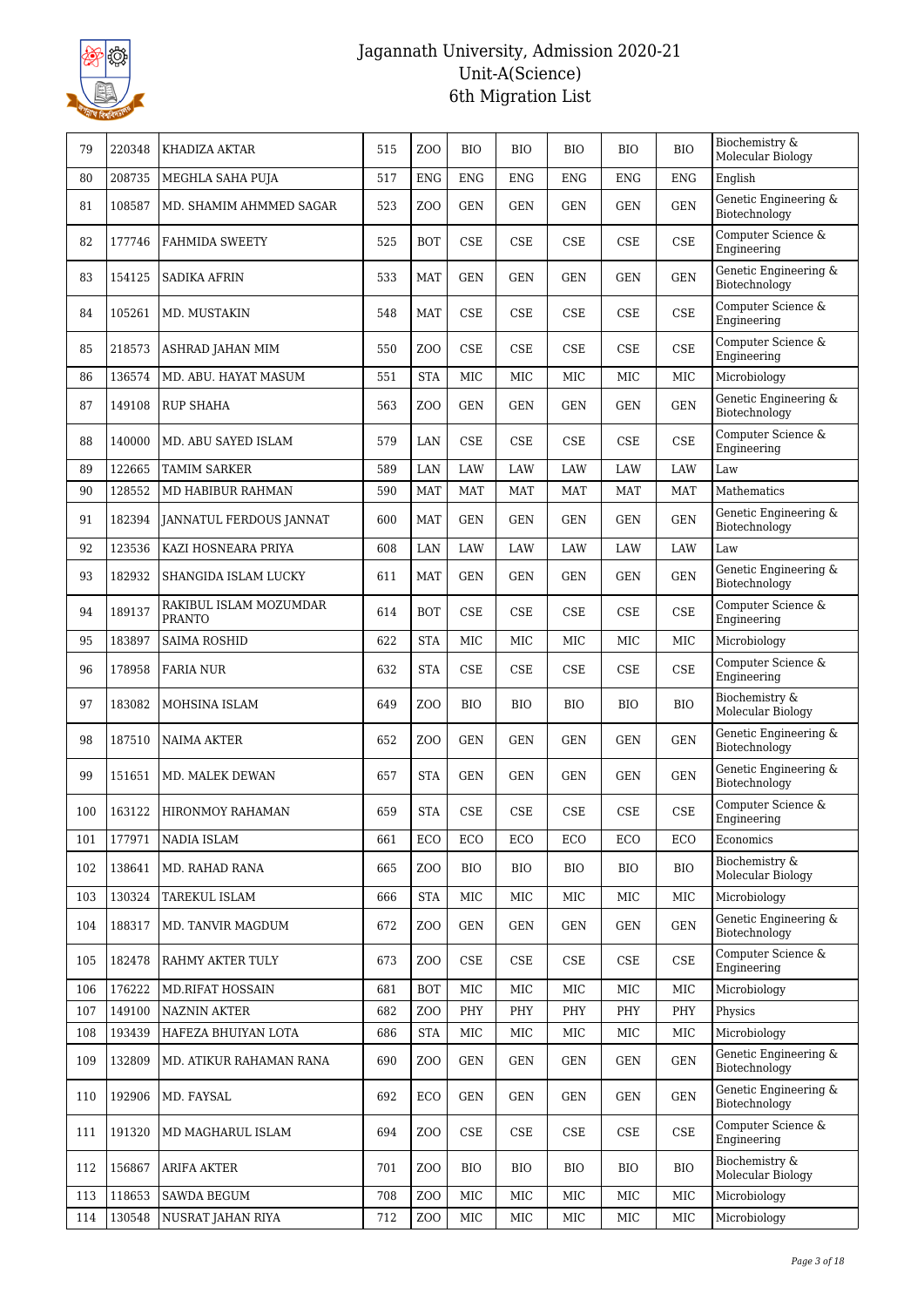

| 115 | 183260 | MONNI AKTER MEEM        | 716 | Z <sub>0</sub>   | <b>BIO</b>                  | <b>BIO</b> | <b>BIO</b>                  | <b>BIO</b> | <b>BIO</b>                  | Biochemistry &<br>Molecular Biology    |
|-----|--------|-------------------------|-----|------------------|-----------------------------|------------|-----------------------------|------------|-----------------------------|----------------------------------------|
| 116 | 183326 | <b>MAHMUDA AFROSE</b>   | 717 | ZO <sub>O</sub>  | <b>MIC</b>                  | <b>MIC</b> | MIC                         | <b>MIC</b> | <b>MIC</b>                  | Microbiology                           |
| 117 | 184049 | MOST. SUKHI MON KHATUN  | 726 | ZO <sub>O</sub>  | <b>BIO</b>                  | <b>BIO</b> | <b>BIO</b>                  | <b>BIO</b> | <b>BIO</b>                  | Biochemistry &<br>Molecular Biology    |
| 118 | 193564 | FARZANA AKTER           | 731 | ECO              | CSE                         | <b>CSE</b> | CSE                         | CSE        | <b>CSE</b>                  | Computer Science &<br>Engineering      |
| 119 | 184560 | RESHMA KAKOLI           | 732 | Z <sub>O</sub> O | CSE                         | <b>CSE</b> | <b>CSE</b>                  | CSE        | <b>CSE</b>                  | Computer Science &<br>Engineering      |
| 120 | 125380 | M M OLIUL HAMIM         | 733 | <b>GEO</b>       | <b>GEN</b>                  | <b>GEN</b> | <b>GEN</b>                  | <b>GEN</b> | <b>GEN</b>                  | Genetic Engineering &<br>Biotechnology |
| 121 | 136035 | MD. AMDADUL HAQUE       | 736 | Z <sub>O</sub> O | <b>CSE</b>                  | CSE        | <b>CSE</b>                  | <b>CSE</b> | <b>CSE</b>                  | Computer Science &<br>Engineering      |
| 122 | 219075 | MOST. AYSHA SIDDIKA     | 738 | Z <sub>O</sub> O | <b>MIC</b>                  | MIC        | MIC                         | MIC        | MIC                         | Microbiology                           |
| 123 | 231524 | SHANJIDA AKTER SHANTA   | 740 | <b>BOT</b>       | <b>CSE</b>                  | CSE        | <b>CSE</b>                  | CSE        | <b>CSE</b>                  | Computer Science &<br>Engineering      |
| 124 | 191751 | MD. SAJIB AHMED SHIPON  | 746 | Z <sub>O</sub> O | <b>GEN</b>                  | <b>GEN</b> | <b>GEN</b>                  | <b>GEN</b> | <b>GEN</b>                  | Genetic Engineering &<br>Biotechnology |
| 125 | 182226 | ANUPAMA SHARMA          | 748 | <b>GEO</b>       | BIO                         | BIO        | <b>BIO</b>                  | <b>BIO</b> | <b>BIO</b>                  | Biochemistry &<br>Molecular Biology    |
| 126 | 188119 | MD. AKASH MIA           | 751 | Z <sub>O</sub> O | <b>CSE</b>                  | CSE        | <b>CSE</b>                  | CSE        | <b>CSE</b>                  | Computer Science &<br>Engineering      |
| 127 | 182843 | <b>JARIFA TASNIM</b>    | 759 | Z <sub>O</sub> O | <b>CSE</b>                  | <b>CSE</b> | <b>CSE</b>                  | CSE        | <b>CSE</b>                  | Computer Science &<br>Engineering      |
| 128 | 139666 | <b>REZAUL KARIM</b>     | 764 | <b>GEO</b>       | <b>GEN</b>                  | <b>GEN</b> | <b>GEN</b>                  | <b>GEN</b> | <b>GEN</b>                  | Genetic Engineering &<br>Biotechnology |
| 129 | 189411 | KHANDAKER RAFIUL ISLAM  | 765 | PAd              | <b>CSE</b>                  | <b>CSE</b> | CSE                         | <b>CSE</b> | <b>CSE</b>                  | Computer Science &<br>Engineering      |
| 130 | 206136 | FARHAD BIN MOMIN        | 774 | <b>GEO</b>       | <b>CSE</b>                  | <b>CSE</b> | <b>CSE</b>                  | CSE        | <b>CSE</b>                  | Computer Science &<br>Engineering      |
| 131 | 226405 | MD. AL IMRAN            | 781 | AIS              | <b>CSE</b>                  | <b>CSE</b> | CSE                         | CSE        | $\ensuremath{\mathsf{CSE}}$ | Computer Science &<br>Engineering      |
| 132 | 225326 | MD. SHAHRIAR KHAN MILON | 782 | <b>BOT</b>       | <b>GEN</b>                  | <b>GEN</b> | <b>GEN</b>                  | <b>GEN</b> | <b>GEN</b>                  | Genetic Engineering &<br>Biotechnology |
| 133 | 191723 | HASANUZZAMAN UCHASH     | 786 | <b>BOT</b>       | <b>MIC</b>                  | MIC        | MIC                         | MIC        | MIC                         | Microbiology                           |
| 134 | 190273 | <b>SABIKUNNAHAR</b>     | 790 | PAd              | <b>CSE</b>                  | CSE        | <b>CSE</b>                  | CSE        | <b>CSE</b>                  | Computer Science &<br>Engineering      |
| 135 | 182316 | <b>NAFISA TASNIM</b>    | 795 | <b>GEO</b>       | <b>GEN</b>                  | <b>GEN</b> | <b>GEN</b>                  | <b>GEN</b> | <b>GEN</b>                  | Genetic Engineering &<br>Biotechnology |
| 136 | 188065 | SADMAN FAGUN SAD        | 796 | <b>BOT</b>       | MIC                         | MIC        | MIC                         | MIC        | MIC                         | Microbiology                           |
| 137 | 204529 | CHANDRIMA CHOWDHURY     | 800 | <b>BOT</b>       | CSE                         | CSE        | CSE                         | CSE        | <b>CSE</b>                  | Computer Science &<br>Engineering      |
| 138 | 111698 | MST. JANNATUL FERDOUS   | 804 | <b>PSY</b>       | <b>GEN</b>                  | GEN        | GEN                         | GEN        | <b>GEN</b>                  | Genetic Engineering &<br>Biotechnology |
| 139 | 231270 | ZANNATUL BAKIA PINE     | 806 | <b>BOT</b>       | BIO                         | <b>BIO</b> | BIO                         | <b>BIO</b> | <b>BIO</b>                  | Biochemistry &<br>Molecular Biology    |
| 140 | 183092 | LAMIA ISLAM             | 807 | <b>BOT</b>       | $\ensuremath{\mathsf{CSE}}$ | <b>GEN</b> | <b>GEN</b>                  | <b>GEN</b> | <b>GEN</b>                  | Genetic Engineering &<br>Biotechnology |
| 141 | 112936 | MD. BADHON MAHMUD       | 809 | <b>BOT</b>       | <b>BOT</b>                  | <b>BOT</b> | <b>BOT</b>                  | <b>BOT</b> | <b>BOT</b>                  | Botany                                 |
| 142 | 183762 | <b>SUMAIA AKTER</b>     | 813 | PAd              | PHY                         | PHY        | PHY                         | PHY        | PHY                         | Physics                                |
| 143 | 206366 | MAHIDUL ISLAM           | 816 | AIS              | $\ensuremath{\mathsf{CSE}}$ | CSE        | CSE                         | CSE        | CSE                         | Computer Science &<br>Engineering      |
| 144 | 186963 | ANUSHKA BHATTACHARJEE   | 817 | <b>BOT</b>       | MIC                         | MIC        | MIC                         | MIC        | MIC                         | Microbiology                           |
| 145 | 188248 | <b>SAJEDA AKTERY</b>    | 819 | <b>BOT</b>       | CSE                         | CSE        | CSE                         | GEN        | <b>GEN</b>                  | Genetic Engineering &<br>Biotechnology |
| 146 | 211543 | SHADHIN BISWAS          | 830 | <b>BOT</b>       | MAT                         | <b>MAT</b> | MAT                         | MAT        | <b>MAT</b>                  | Mathematics                            |
| 147 | 111273 | ASASH SARKER PRANTA     | 831 | <b>BOT</b>       | MIC                         | <b>CSE</b> | CSE                         | CSE        | $\ensuremath{\mathsf{CSE}}$ | Computer Science &<br>Engineering      |
| 148 | 181900 | MAJIBUR RAHMAN SARKER   | 834 | <b>FIN</b>       | BIO                         | CSE        | $\ensuremath{\mathsf{CSE}}$ | CSE        | $\ensuremath{\mathsf{CSE}}$ | Computer Science &<br>Engineering      |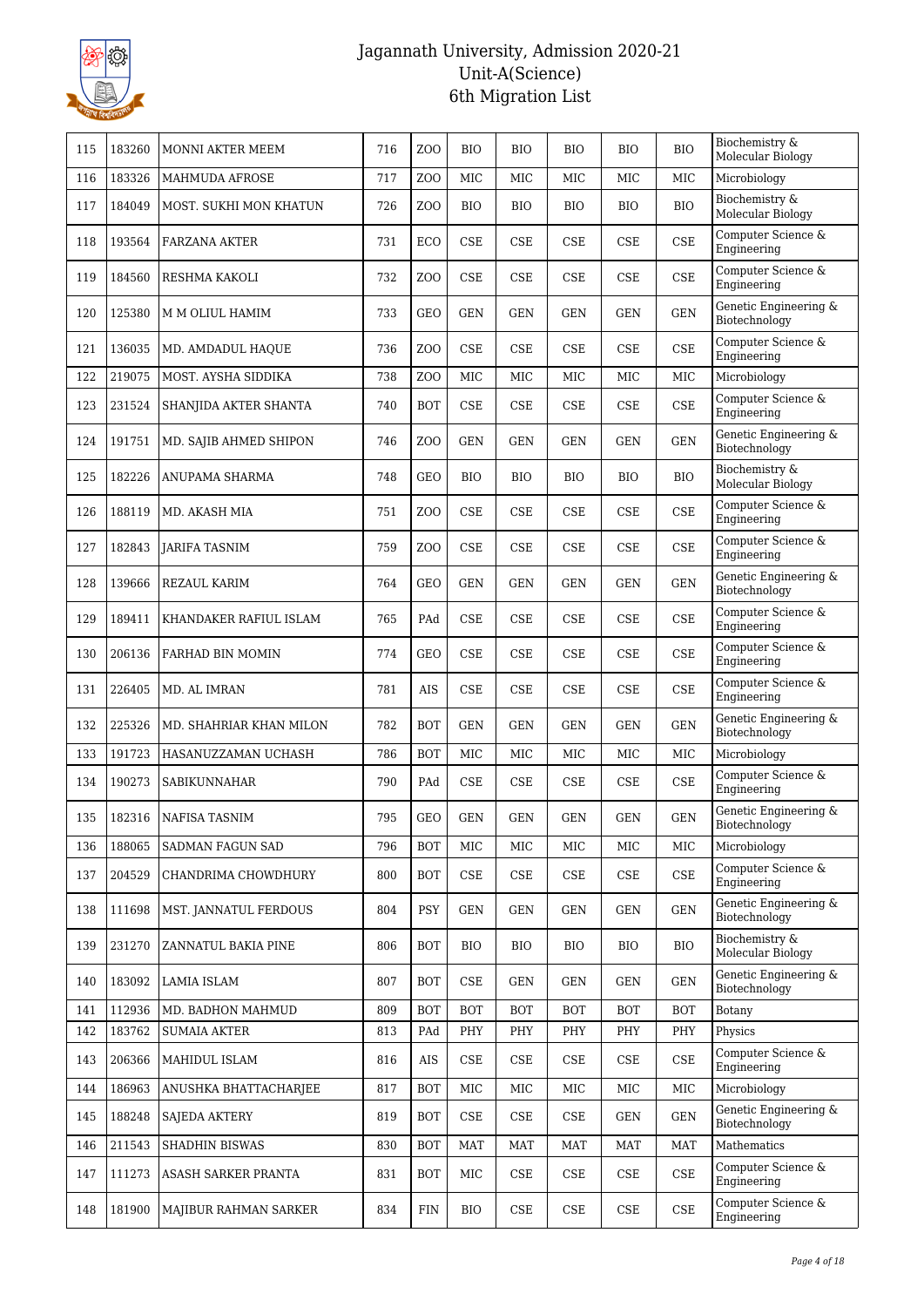

| 149 | 182351 | <b>JANNATUL FERDOUS MAHIMA</b> | 839  | <b>BOT</b> | MIC          | <b>MIC</b> | <b>MIC</b> | MIC        | MIC                         | Microbiology                                |
|-----|--------|--------------------------------|------|------------|--------------|------------|------------|------------|-----------------------------|---------------------------------------------|
| 150 | 213053 | MD. RUBAYED HASAN ANIK         | 858  | <b>GEO</b> | MIC          | MIC        | MIC        | <b>GEN</b> | <b>GEN</b>                  | Genetic Engineering &<br>Biotechnology      |
| 151 | 192546 | SYED ISMEAD HOSSAIN RAZIN      | 859  | <b>FIN</b> | MIC          | MIC        | MIC        | MIC        | <b>GEN</b>                  | Genetic Engineering &<br>Biotechnology      |
| 152 | 113405 | PARVEZ AHMED                   | 864  | PSY        | <b>BIO</b>   | <b>BIO</b> | <b>CSE</b> | CSE        | CSE                         | Computer Science &<br>Engineering           |
| 153 | 199182 | TAHMIDUL ISLAM                 | 869  | ECO        | MIC          | MIC        | <b>CSE</b> | <b>CSE</b> | $\rm CSE$                   | Computer Science &<br>Engineering           |
| 154 | 225544 | <b>MASUM BILLAH</b>            | 876  | ECO        | MIC          | MIC        | <b>CSE</b> | <b>CSE</b> | CSE                         | Computer Science &<br>Engineering           |
| 155 | 165233 | MOST. ROKAIYA AKTER            | 881  | <b>GEO</b> | GEO          | GEO        | GEO        | GEO        | GEO                         | Geography &<br>Environment                  |
| 156 | 211341 | <b>JEWEL HOSSAIN</b>           | 884  | <b>MKT</b> | <b>BIO</b>   | <b>BIO</b> | <b>BIO</b> | <b>BIO</b> | <b>BIO</b>                  | Biochemistry &<br>Molecular Biology         |
| 157 | 215358 | FARZANA AKTER HIRA             | 900  | MKT        | <b>MAT</b>   | <b>MAT</b> | <b>MAT</b> | <b>MAT</b> | <b>MAT</b>                  | Mathematics                                 |
| 158 | 182792 | SUMAIYA AKTER TISHA            | 904  | <b>MKT</b> | BIO          | <b>BIO</b> | <b>BIO</b> | <b>BIO</b> | <b>BIO</b>                  | Biochemistry &<br>Molecular Biology         |
| 159 | 182864 | SHARMIN JAHAN SHORMI           | 906  | POS        | <b>BIO</b>   | <b>BIO</b> | <b>BIO</b> | <b>BIO</b> | <b>BIO</b>                  | Biochemistry &<br>Molecular Biology         |
| 160 | 189742 | MRINMOY DEWAN SEMANTA          | 915  | <b>ANT</b> | <b>BIO</b>   | <b>BIO</b> | <b>BIO</b> | <b>CSE</b> | CSE                         | Computer Science &<br>Engineering           |
| 161 | 200656 | MD. SAMIUL ISLAM               | 927  | PSY        | BIO          | <b>BIO</b> | <b>BIO</b> | <b>CSE</b> | CSE                         | Computer Science &<br>Engineering           |
| 162 | 184739 | <b>ANISHA AKTER</b>            | 933  | PSY        | <b>BIO</b>   | <b>BIO</b> | <b>BIO</b> | <b>BIO</b> | <b>BIO</b>                  | Biochemistry &<br>Molecular Biology         |
| 163 | 134774 | TAJKIA JAHAN TAJ               | 937  | <b>GEO</b> | <b>BIO</b>   | <b>BIO</b> | <b>BIO</b> | <b>BIO</b> | <b>BIO</b>                  | Biochemistry &<br>Molecular Biology         |
| 164 | 129427 | <b>ARKA BISWAS</b>             | 941  | <b>GEO</b> | <b>MIC</b>   | <b>MIC</b> | <b>MIC</b> | <b>CSE</b> | <b>CSE</b>                  | Computer Science &<br>Engineering           |
| 165 | 152388 | MD. ASHRAFUL ALAM              | 943  | <b>MGT</b> | BIO          | <b>BIO</b> | <b>BIO</b> | <b>CSE</b> | CSE                         | Computer Science &<br>Engineering           |
| 166 | 188244 | MD. IMRAN HOSSAIN              | 948  | <b>GEO</b> | <b>BIO</b>   | <b>BIO</b> | <b>BIO</b> | <b>BIO</b> | <b>BIO</b>                  | Biochemistry &<br>Molecular Biology         |
| 167 | 131758 | MD. SADMAN SAKIB               | 951  | PSY        | <b>MIC</b>   | <b>BIO</b> | <b>BIO</b> | <b>CSE</b> | <b>CSE</b>                  | Computer Science &<br>Engineering           |
| 168 | 134652 | MOST. TAZKIA MOSTARIN          | 968  | <b>GEO</b> | <b>MIC</b>   | <b>BIO</b> | <b>BIO</b> | <b>BIO</b> | <b>BIO</b>                  | Biochemistry &<br>Molecular Biology         |
| 169 | 185165 | <b>BABLY AKTER</b>             | 972  | GEO        | $_{\rm MIC}$ | MIC        | MIC        | MIC        | $_{\rm MIC}$                | Microbiology                                |
| 170 | 222127 | HOSSAIN MOHAMMAD TAHSIN        | 977  | <b>GEO</b> | MIC          | MIC        | MIC        | MIC        | MIC                         | Microbiology                                |
| 171 | 191670 | MD. YUSUF HASAN                | 981  | IS         | PHY          | PHY        | PHY        | PHY        | $\ensuremath{\mathsf{CSE}}$ | Computer Science &<br>Engineering           |
| 172 | 203188 | MD. BAYAZID SARKAR BIJOY       | 985  | <b>GEO</b> | MIC          | MIC        | <b>BIO</b> | <b>BIO</b> | <b>BIO</b>                  | Computer Science &<br>Engineering           |
| 173 | 171840 | MD. SIAM SARDER                | 986  | PSY        | <b>PSY</b>   | PSY        | PSY        | PSY        | <b>PSY</b>                  | Psychology                                  |
| 174 | 219410 | MOST. ZINNATI SIDDIKA          | 990  | IER        | MIC          | MIC        | MIC        | MIC        | MIC                         | Microbiology                                |
| 175 | 156223 | <b>MITHILA SARWAR</b>          | 992  | IER        | MIC          | MIC        | MIC        | MIC        | $_{\rm MIC}$                | Microbiology                                |
| 176 | 186045 | SAYEEDA BINTE FARID            | 993  | IER        | IER          | IER        | IER        | IER        | <b>IER</b>                  | Institute of Education<br>and Research(IER) |
| 177 | 204092 | SWARNALI CHANDA PIYA           | 1001 | IER        | MIC          | MIC        | MIC        | MIC        | MIC                         | Microbiology                                |
| 178 | 182657 | SHARIMA TUSTY                  | 1006 | <b>PSY</b> | MAT          | MAT        | <b>BIO</b> | <b>BIO</b> | <b>BIO</b>                  | Biochemistry &<br>Molecular Biology         |
| 179 | 112953 | MD. ABDULLAH AL KAFEE          | 1008 | <b>PSY</b> | MIC          | MIC        | <b>BIO</b> | <b>BIO</b> | <b>BIO</b>                  | Biochemistry &<br>Molecular Biology         |
| 180 | 215619 | MST. KHADIJA KHATUN            | 1013 | POS        | MIC          | MIC        | MIC        | MIC        | MIC                         | Microbiology                                |
| 181 | 152329 | MUHAMMAD JUBAYER MAKKI         | 1014 | <b>PSY</b> | MIC          | MIC        | MIC        | <b>BIO</b> | <b>BIO</b>                  | Biochemistry &<br>Molecular Biology         |
| 182 | 191626 | MD. MOHTASIM BILLAH            | 1023 | PSY        | MIC          | MIC        | MIC        | MIC        | MIC                         | Microbiology                                |
| 183 | 193702 | FARJANA BILLAL NEHA            | 1024 | AIS        | MIC          | MIC        | MIC        | MIC        | MIC                         | Microbiology                                |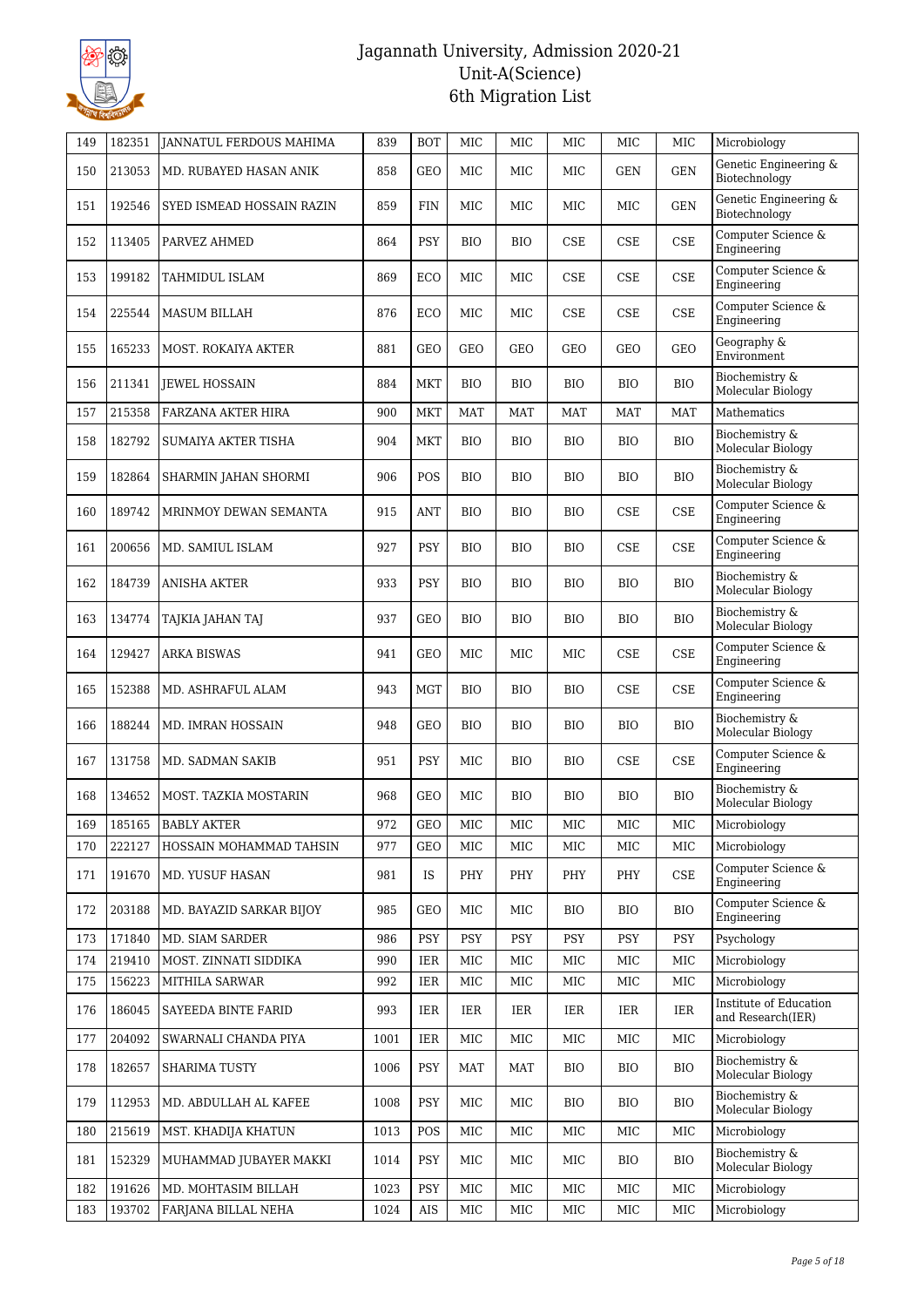

| 184 | 217341 | MOST. MOTTAKINA KHATUN    | 1026 | POS        | LAW              | LAW              | <b>LAW</b>       | <b>LAW</b>       | LAW              | Law                                 |
|-----|--------|---------------------------|------|------------|------------------|------------------|------------------|------------------|------------------|-------------------------------------|
| 185 | 191636 | MOHAMMAD ALI              | 1027 | <b>BAN</b> | MAT              | <b>MAT</b>       | <b>MAT</b>       | <b>MAT</b>       | <b>MAT</b>       | Mathematics                         |
| 186 | 163579 | TUHFA                     | 1036 | <b>PSY</b> | PHY              | MIC              | MIC              | MIC              | MIC              | Microbiology                        |
| 187 | 197878 | MD. ARAFAT SHEIKH         | 1037 | PSY        | LAW              | <b>LAW</b>       | LAW              | <b>LAW</b>       | LAW              | Law                                 |
| 188 | 187362 | <b>MARIUM</b>             | 1038 | PSY        | ZO <sub>O</sub>  | MIC              | MIC              | MIC              | MIC              | Microbiology                        |
| 189 | 153284 | AFRA ANJUM HOSSAIN        | 1057 | <b>PSY</b> | <b>CHE</b>       | MIC              | MIC              | MIC              | MIC              | Microbiology                        |
| 190 | 172755 | MD. OMAR FARUK TALUKDER   | 1059 | PHI        | LAW              | MIC              | MIC              | <b>BIO</b>       | <b>BIO</b>       | Biochemistry &<br>Molecular Biology |
| 191 | 182956 | ROMANA RASHID AIYDI       | 1068 | PSY        | ZO <sub>O</sub>  | MIC              | <b>MIC</b>       | <b>MIC</b>       | <b>MIC</b>       | Microbiology                        |
| 192 | 178668 | NUSRAT HUMAYRA SUCHONA    | 1073 | <b>MGT</b> | ${\rm ENG}$      | <b>ENG</b>       | <b>ENG</b>       | <b>ENG</b>       | <b>ENG</b>       | English                             |
| 193 | 174985 | MD. ASRAFUL ISLAM         | 1077 | <b>BAN</b> | ENG              | <b>ENG</b>       | <b>ENG</b>       | <b>ENG</b>       | <b>ENG</b>       | English                             |
| 194 | 111134 | MAHFUZUR RAHMAN FAHIM     | 1084 | MGT        | ECO              | <b>ECO</b>       | MIC              | MIC              | <b>BIO</b>       | Biochemistry &<br>Molecular Biology |
| 195 | 191051 | <b>AMIR HOSSAIN</b>       | 1085 | <b>BAN</b> | ZO <sub>O</sub>  | ZO <sub>O</sub>  | <b>MIC</b>       | <b>MIC</b>       | <b>MIC</b>       | Microbiology                        |
| 196 | 143765 | MD. MEHEDI HASAN          | 1094 | <b>SOC</b> | <b>CHE</b>       | CHE              | MIC              | MIC              | <b>BIO</b>       | Biochemistry &<br>Molecular Biology |
| 197 | 140448 | SANAD CHANDRA RAY.        | 1095 | HIS        | LAW              | <b>LAW</b>       | LAW              | LAW              | LAW              | Law                                 |
| 198 | 103492 | MD. AL IMRAN              | 1100 | <b>ANT</b> | <b>STA</b>       | <b>STA</b>       | MIC              | MIC              | <b>BIO</b>       | Biochemistry &<br>Molecular Biology |
| 199 | 167165 | MD. JUNAYED ISLAM         | 1107 | <b>HIS</b> | <b>CHE</b>       | CHE              | CHE              | MIC              | <b>BIO</b>       | Biochemistry &<br>Molecular Biology |
| 200 | 203475 | NAFISA TABASSUM           | 1112 | SOC        | LAW              | <b>LAW</b>       | LAW              | MIC              | MIC              | Microbiology                        |
| 201 | 102424 | MD. ANIK AHAMED           | 1123 | SW         | CHE              | CHE              | CHE              | MIC              | MIC              | Biochemistry &<br>Molecular Biology |
| 202 | 111866 | TRISHNA BISWAS            | 1139 | <b>IHC</b> | LAW              | <b>LAW</b>       | LAW              | MIC              | MIC              | Microbiology                        |
| 203 | 102787 | ANANTA KUMAR SARKER       | 1140 | PHI        | <b>CHE</b>       | CHE              | <b>CHE</b>       | MIC              | MIC              | Microbiology                        |
| 204 | 185417 | SHEIKH FOYZUNNESA AKTER   | 1147 | IS         | <b>CHE</b>       | CHE              | CHE              | <b>CHE</b>       | CHE              | Chemistry                           |
| 205 | 206097 | ASHIKUL ISLAM             | 1151 | PHI        | <b>STA</b>       | <b>STA</b>       | <b>STA</b>       | MIC              | MIC              | Biochemistry &<br>Molecular Biology |
| 206 | 224549 | <b>BODRUDDUZA</b>         | 1156 |            | <b>CHE</b>       | CHE              | <b>CHE</b>       | <b>MIC</b>       | <b>MIC</b>       | Microbiology                        |
| 207 | 102136 | ROBAYAT NAHAR             | 1158 |            | <b>CHE</b>       | CHE              | <b>CHE</b>       | CHE              | CHE              | Chemistry                           |
| 208 | 102208 | TASRIFA AKTER TONNEY      | 1160 |            | <b>BOT</b>       | <b>BOT</b>       | <b>BOT</b>       | BOT              | MIC              | Microbiology                        |
| 209 | 170910 | <b>SUPRIA DAY BRISHTY</b> | 1162 |            | Z <sub>O</sub> O | ZO <sub>O</sub>  | Z <sub>O</sub> O | Z <sub>O</sub> O | MIC              | Microbiology                        |
| 210 | 192611 | NAHIDUL ISLAM TASIN       | 1167 |            | <b>CHE</b>       | CHE              | <b>CHE</b>       | CHE              | CHE              | Chemistry                           |
| 211 | 124396 | HUMAIYARA SADIYA          | 1169 |            | Z <sub>O</sub> O | ZO <sub>O</sub>  | ZO <sub>O</sub>  | Z <sub>O</sub> O | MIC              | Microbiology                        |
| 212 | 182295 | <b>NUSRAT JAHAN</b>       | 1179 |            | CHE              | CHE              | CHE              | CHE              | CHE              | Chemistry                           |
| 213 | 182411 | FATEMA TUJ JOHORA FARIHA  | 1185 |            | CHE              | CHE              | CHE              | CHE              | MIC              | Microbiology                        |
| 214 | 153609 | <b>AYSHA AKTER</b>        | 1192 |            | CHE              | CHE              | CHE              | CHE              | MIC              | Microbiology                        |
| 215 | 124175 | REHENA PERVIN             | 1194 |            | CHE              | CHE              | CHE              | CHE              | MIC              | Microbiology                        |
| 216 | 153695 | ANISA BINTE HASNAT        | 1195 |            | ECO              | ECO              | ECO              | ECO              | ECO              | Microbiology                        |
| 217 | 153706 | SADIA AFRIN BADHON        | 1198 |            | ENG              | ENG              | ENG              | ENG              | <b>ENG</b>       | English                             |
| 218 | 189196 | NUR MOHAMMAD IFTY         | 1200 |            | MKT              | MKT              | MKT              | MKT              | MKT              | Microbiology                        |
| 219 | 210458 | MD. RAKIB HUSAIN          | 1209 |            | Z <sub>O</sub> O | Z <sub>O</sub> O | ZOO              | Z <sub>O</sub> O | Z <sub>O</sub> O | Microbiology                        |
| 220 | 189859 | MD. SPONDON SARWAR        | 1210 |            | ECO              | ECO              | ECO              | ECO              | ECO              | Economics                           |
| 221 | 184294 | <b>SUMONA AKTHER</b>      | 1212 |            | CHE              | CHE              | CHE              | CHE              | CHE              | Chemistry                           |
| 222 | 155205 | SANJIDA FERDOUSI DOLA     | 1217 |            | Z <sub>O</sub> O | Z <sub>O</sub> O | Z <sub>O</sub> O | Z <sub>O</sub> O | ZO <sub>O</sub>  | Zoology                             |
| 223 | 203171 | MD. ABDUL AUWAL           | 1220 |            | CHE              | CHE              | CHE              | CHE              | CHE              | Chemistry                           |
| 224 | 140446 | <b>SHAMIM ISLAM</b>       | 1225 |            | <b>MAT</b>       | <b>MAT</b>       | <b>MAT</b>       | MAT              | <b>MAT</b>       | Mathematics                         |
| 225 | 137356 | MD. SAJJAD HOSSAIN        | 1226 |            | <b>MAT</b>       | <b>MAT</b>       | MAT              | MAT              | <b>MAT</b>       | Mathematics                         |
| 226 | 115113 | PAPPU MONDOL              | 1234 |            | <b>MAT</b>       | <b>MAT</b>       | MAT              | <b>MAT</b>       | <b>MAT</b>       | Mathematics                         |
| 227 | 211041 | FORHAD REZA               | 1236 |            | MAT              | MAT              | MAT              | MAT              | <b>MAT</b>       | Mathematics                         |
| 228 | 127400 | MD. RAHUL HOSSEN          | 1239 |            | LAW              | LAW              | LAW              | LAW              | LAW              | Law                                 |
| 229 | 208925 | SYEDA HUMYRA SIDDIKA      | 1248 |            | MAT              | <b>MAT</b>       | MAT              | MAT              | <b>MAT</b>       | Mathematics                         |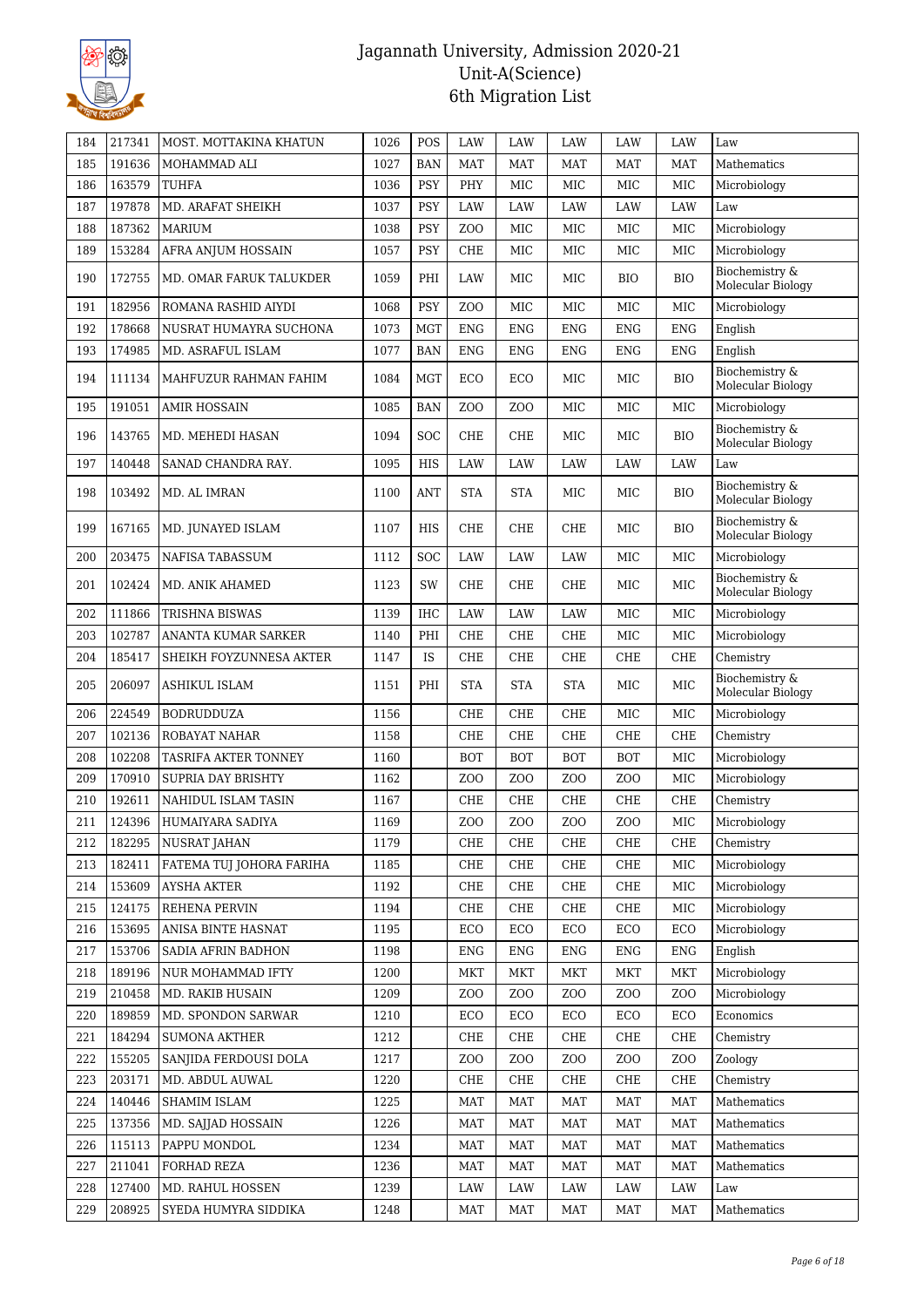

| 173055<br>CHE<br>231<br>1255<br>CHE<br>CHE<br>CHE<br><b>CHE</b><br>Chemistry<br>MD. FAHMID NAFIZ<br>232<br>170068<br>1261<br>CHE<br>CHE<br>CHE<br>CHE<br><b>CHE</b><br>TAMANNA TABASSUM<br>Chemistry<br>204024<br>233<br>1266<br>CHE<br>CHE<br>CHE<br>CHE<br><b>CHE</b><br>ANIKA JAHAN RAKHI<br>Chemistry<br>186415<br>234<br><b>JINAT ARA RABEYA</b><br>1268<br>LAW<br>LAW<br>LAW<br>LAW<br>LAW<br>Law<br>227155<br>1269<br>CHE<br>CHE<br>CHE<br><b>CHE</b><br>235<br>NURUNNAHAR TISHA<br>CHE<br>Chemistry<br>137957<br>236<br>1273<br>LAW<br>LAW<br>LAW<br>LAW<br>MD. MOTAKABBIR<br>LAW<br>Law<br>191524<br>237<br><b>HEMAL DAS</b><br>1279<br>CHE<br>CHE<br>CHE<br>CHE<br><b>CHE</b><br>Chemistry<br>136551<br>CHE<br>238<br>1281<br>CHE<br>CHE<br>CHE<br><b>CHE</b><br>MD. MAMUN RAHMAN.<br>Chemistry<br>165575<br>Z <sub>0</sub><br>Z <sub>O</sub> O<br>Z <sub>O</sub> O<br>Z <sub>O</sub> O<br>Z <sub>O</sub> O<br>239<br><b>BRISTI AKTAR</b><br>1284<br>Zoology<br>163874<br>240<br>FOYSOL MAHMUD<br>1291<br>LAW<br>LAW<br>LAW<br>LAW<br>LAW<br>Law<br>114259<br>1293<br>241<br>MD. DIPU HOSSAIN<br><b>MAT</b><br><b>MAT</b><br>MAT<br><b>MAT</b><br><b>MAT</b><br>Mathematics<br>206241<br>242<br>1295<br>CHE<br>CHE<br>CHE<br>CHE<br><b>CHE</b><br>MD. MOIN RAHMAN<br>Chemistry<br>194193<br>243<br>RIMPA RANI DEY<br>1297<br><b>STA</b><br><b>STA</b><br><b>STA</b><br><b>STA</b><br><b>STA</b><br><b>Statistics</b><br>170013<br>CHE<br>244<br>MD. RAKIBUL ISLAM<br>1299<br><b>MAT</b><br>CHE<br>CHE<br><b>CHE</b><br>Chemistry<br>157444<br>PHY<br>CHE<br>CHE<br>CHE<br><b>CHE</b><br>245<br>MD. ABDULLAH AL ABIR<br>1305<br>Chemistry<br>186470<br>246<br>MAHJABIN MOMO<br><b>ENG</b><br><b>ENG</b><br><b>ENG</b><br><b>ENG</b><br><b>ENG</b><br>1309<br>English<br>102994<br>247<br>MD. SABBIR HOSSAIN ALVE<br>1316<br><b>BOT</b><br><b>BOT</b><br><b>BOT</b><br><b>BOT</b><br><b>BOT</b><br>Botany<br>210330<br>1323<br>248<br>RAKIBUL ISLAM<br><b>STA</b><br>CHE<br>CHE<br>CHE<br><b>CHE</b><br>Chemistry<br>156156<br>249<br>1324<br><b>FIN</b><br><b>FIN</b><br><b>FIN</b><br><b>FIN</b><br><b>SHYRA HAQUE</b><br>FIN<br>Finance<br>183237<br>250<br>SUMAIYA ISLAM MIM<br>1326<br><b>MAT</b><br><b>MAT</b><br><b>MAT</b><br>Mathematics<br>MAT<br>MAT<br>184036<br>1335<br><b>BOT</b><br><b>BOT</b><br><b>BOT</b><br>251<br>SHRABONI SEN<br><b>BOT</b><br><b>BOT</b><br>Botany<br>224241<br>252<br>MD. NAYEM HOSSEN SAGOR<br>PHY<br>CHE<br>CHE<br>CHE<br><b>CHE</b><br>1341<br>Chemistry<br>197412<br>253<br>1342<br><b>ENG</b><br><b>ENG</b><br><b>ENG</b><br><b>ENG</b><br><b>ENG</b><br>AL THAMASUL ISLAM<br>English<br>227346<br>1345<br><b>MAT</b><br><b>MAT</b><br><b>MAT</b><br><b>MAT</b><br><b>MAT</b><br>Mathematics<br>254<br>SWAPNA RANI ROY<br>255<br>186103<br><b>EVA AKTER</b><br>PHY<br>CHE<br>CHE<br>CHE<br><b>CHE</b><br>1346<br>Chemistry<br>111507<br>MD. ASHRAF UDDIN<br>PHY<br>PHY<br>256<br>1355<br>PHY<br>PHY<br>PHY<br>Physics<br>173081<br>257<br>1358<br><b>BOT</b><br>CHE<br>CHE<br>CHE<br><b>CHE</b><br>Chemistry<br>AHTASHAMUL HAQUE<br>199828<br>Z <sub>O</sub> O<br>ZO <sub>O</sub><br>Z <sub>O</sub> O<br>258<br>MD. NUR ALOM MIAH<br>1360<br>ZOO<br>ZOO<br>Zoology<br>185536<br>259<br><b>RESMA AKTER</b><br>1362<br>PHY<br>CHE<br>CHE<br>CHE<br><b>CHE</b><br>Chemistry<br>260<br>208581<br>1371<br><b>MAT</b><br><b>MAT</b><br><b>MAT</b><br><b>MAT</b><br><b>MAT</b><br>Mathematics<br>FARIA SULTANA REYA<br>Geography &<br><b>GEO</b><br>GEO<br>GEO<br>153258<br>1376<br>GEO<br>GEO<br>261<br>  SHAIRA NAZIA SAMIHA<br>Environment<br>262<br>113268<br>FIROZ MAHMUD SHAMIM<br>1390<br>PHY<br>CHE<br>CHE<br>CHE<br>CHE<br>Chemistry<br>183394<br>1393<br>PHY<br>PHY<br>PHY<br>PHY<br>PHY<br>263<br>TANUKA TASEEN<br>Physics<br>264<br>183542<br>1398<br>PHY<br>PHY<br>PHY<br>PHY<br>PHY<br>Physics<br>MABINA AKTER<br>102818<br>1402<br>PHY<br>CHE<br>265<br><b>FAZLY RABBI</b><br>CHE<br>CHE<br>CHE<br>Chemistry<br>183808<br>AFROJA SULTANA LAMIYA<br>1405<br>Z <sub>O</sub> O<br>ZO <sub>O</sub><br>Z <sub>O</sub> O<br>ZOO<br>ZOO<br>Zoology<br>266<br>220364<br>TAMANNA ISLAM MOURIN<br>1407<br>PHY<br>CHE<br>CHE<br>CHE<br>267<br>CHE<br>Chemistry<br>123923<br>1410<br>LAN<br>LAW<br>LAW<br>LAW<br>LAW<br>268<br>NADIRA HOSSAIN MIM<br>Law<br>136240<br>Z <sub>O</sub> O<br>Z <sub>O</sub> O<br>269<br><b>JOYANTA ROY</b><br>1411<br>ZOO<br>ZOO<br>ZOO<br>Zoology<br>181446<br>1413<br>PHY<br>PHY<br>270<br>SHAKIB MAHMUD<br>PHY<br>PHY<br>PHY<br>Physics<br>124580<br><b>HUMAYRA AKTER</b><br>1415<br>Z <sub>O</sub> O<br>Z <sub>O</sub> O<br>ZO <sub>O</sub><br>Z <sub>O</sub> O<br>Z <sub>O</sub> O<br>271<br>Zoology<br>135776<br>AFRIA FARJANA RITU<br>1416<br>PHY<br>LAW<br>LAW<br>LAW<br>LAW<br>272<br>Law<br>193661<br>1418<br><b>STA</b><br><b>CHE</b><br>Chemistry<br>273<br>BRISTY RANI SUTRADHAR<br>CHE<br>CHE<br>CHE<br>195019<br>1419<br>CHE<br>CHE<br>CHE<br><b>CHE</b><br>Chemistry<br>274<br>SITHI AKTER<br>MAT<br>224262<br>1421<br>PHY<br>CHE<br><b>CHE</b><br>275<br>MD. ABU BAKAR SIDDIQUE<br>CHE<br>CHE<br>Chemistry<br>184792<br>1422<br>Z <sub>O</sub> O<br>Z <sub>O</sub> O<br>ZO <sub>O</sub><br>Z <sub>O</sub> O<br>276<br>JOYA RANI SARKER<br>ZOO<br>Zoology<br>177314<br>MD. PALASH<br>1425<br><b>STA</b><br>CHE<br>CHE<br>CHE<br>277<br>CHE<br>Chemistry<br>102116<br>1428<br>PHY<br>CHE<br><b>CHE</b><br>Chemistry<br>278<br>RUPA DEBNATH<br>CHE<br>CHE<br>105213<br>1430<br><b>MAT</b><br>CHE<br>CHE<br>CHE<br>CHE<br>279<br>MD. AL-AMIN<br>Chemistry | 230 | 188574 | MD. ARIFUR RAHMAN ARIF | 1252 | <b>STA</b> | <b>STA</b> | <b>STA</b> | <b>STA</b> | <b>STA</b> | Statistics |
|-----------------------------------------------------------------------------------------------------------------------------------------------------------------------------------------------------------------------------------------------------------------------------------------------------------------------------------------------------------------------------------------------------------------------------------------------------------------------------------------------------------------------------------------------------------------------------------------------------------------------------------------------------------------------------------------------------------------------------------------------------------------------------------------------------------------------------------------------------------------------------------------------------------------------------------------------------------------------------------------------------------------------------------------------------------------------------------------------------------------------------------------------------------------------------------------------------------------------------------------------------------------------------------------------------------------------------------------------------------------------------------------------------------------------------------------------------------------------------------------------------------------------------------------------------------------------------------------------------------------------------------------------------------------------------------------------------------------------------------------------------------------------------------------------------------------------------------------------------------------------------------------------------------------------------------------------------------------------------------------------------------------------------------------------------------------------------------------------------------------------------------------------------------------------------------------------------------------------------------------------------------------------------------------------------------------------------------------------------------------------------------------------------------------------------------------------------------------------------------------------------------------------------------------------------------------------------------------------------------------------------------------------------------------------------------------------------------------------------------------------------------------------------------------------------------------------------------------------------------------------------------------------------------------------------------------------------------------------------------------------------------------------------------------------------------------------------------------------------------------------------------------------------------------------------------------------------------------------------------------------------------------------------------------------------------------------------------------------------------------------------------------------------------------------------------------------------------------------------------------------------------------------------------------------------------------------------------------------------------------------------------------------------------------------------------------------------------------------------------------------------------------------------------------------------------------------------------------------------------------------------------------------------------------------------------------------------------------------------------------------------------------------------------------------------------------------------------------------------------------------------------------------------------------------------------------------------------------------------------------------------------------------------------------------------------------------------------------------------------------------------------------------------------------------------------------------------------------------------------------------------------------------------------------------------------------------------------------------------------------------------------------------------------------------------------------------------------------------------------------------------------------------------------------------------------------------------------------------------------------------------------------------------------------------------------------------------------------------------------------------------------------------------------------------------------------------------------------------------------------------------------------------------------------------------------------------------------------------------------------------------------------------------------------------------------------------------------------------------------------------------------------------------------------------------------------------------------------------------------------------------------------------------------------------------|-----|--------|------------------------|------|------------|------------|------------|------------|------------|------------|
|                                                                                                                                                                                                                                                                                                                                                                                                                                                                                                                                                                                                                                                                                                                                                                                                                                                                                                                                                                                                                                                                                                                                                                                                                                                                                                                                                                                                                                                                                                                                                                                                                                                                                                                                                                                                                                                                                                                                                                                                                                                                                                                                                                                                                                                                                                                                                                                                                                                                                                                                                                                                                                                                                                                                                                                                                                                                                                                                                                                                                                                                                                                                                                                                                                                                                                                                                                                                                                                                                                                                                                                                                                                                                                                                                                                                                                                                                                                                                                                                                                                                                                                                                                                                                                                                                                                                                                                                                                                                                                                                                                                                                                                                                                                                                                                                                                                                                                                                                                                                                                                                                                                                                                                                                                                                                                                                                                                                                                                                                                                                                     |     |        |                        |      |            |            |            |            |            |            |
|                                                                                                                                                                                                                                                                                                                                                                                                                                                                                                                                                                                                                                                                                                                                                                                                                                                                                                                                                                                                                                                                                                                                                                                                                                                                                                                                                                                                                                                                                                                                                                                                                                                                                                                                                                                                                                                                                                                                                                                                                                                                                                                                                                                                                                                                                                                                                                                                                                                                                                                                                                                                                                                                                                                                                                                                                                                                                                                                                                                                                                                                                                                                                                                                                                                                                                                                                                                                                                                                                                                                                                                                                                                                                                                                                                                                                                                                                                                                                                                                                                                                                                                                                                                                                                                                                                                                                                                                                                                                                                                                                                                                                                                                                                                                                                                                                                                                                                                                                                                                                                                                                                                                                                                                                                                                                                                                                                                                                                                                                                                                                     |     |        |                        |      |            |            |            |            |            |            |
|                                                                                                                                                                                                                                                                                                                                                                                                                                                                                                                                                                                                                                                                                                                                                                                                                                                                                                                                                                                                                                                                                                                                                                                                                                                                                                                                                                                                                                                                                                                                                                                                                                                                                                                                                                                                                                                                                                                                                                                                                                                                                                                                                                                                                                                                                                                                                                                                                                                                                                                                                                                                                                                                                                                                                                                                                                                                                                                                                                                                                                                                                                                                                                                                                                                                                                                                                                                                                                                                                                                                                                                                                                                                                                                                                                                                                                                                                                                                                                                                                                                                                                                                                                                                                                                                                                                                                                                                                                                                                                                                                                                                                                                                                                                                                                                                                                                                                                                                                                                                                                                                                                                                                                                                                                                                                                                                                                                                                                                                                                                                                     |     |        |                        |      |            |            |            |            |            |            |
|                                                                                                                                                                                                                                                                                                                                                                                                                                                                                                                                                                                                                                                                                                                                                                                                                                                                                                                                                                                                                                                                                                                                                                                                                                                                                                                                                                                                                                                                                                                                                                                                                                                                                                                                                                                                                                                                                                                                                                                                                                                                                                                                                                                                                                                                                                                                                                                                                                                                                                                                                                                                                                                                                                                                                                                                                                                                                                                                                                                                                                                                                                                                                                                                                                                                                                                                                                                                                                                                                                                                                                                                                                                                                                                                                                                                                                                                                                                                                                                                                                                                                                                                                                                                                                                                                                                                                                                                                                                                                                                                                                                                                                                                                                                                                                                                                                                                                                                                                                                                                                                                                                                                                                                                                                                                                                                                                                                                                                                                                                                                                     |     |        |                        |      |            |            |            |            |            |            |
|                                                                                                                                                                                                                                                                                                                                                                                                                                                                                                                                                                                                                                                                                                                                                                                                                                                                                                                                                                                                                                                                                                                                                                                                                                                                                                                                                                                                                                                                                                                                                                                                                                                                                                                                                                                                                                                                                                                                                                                                                                                                                                                                                                                                                                                                                                                                                                                                                                                                                                                                                                                                                                                                                                                                                                                                                                                                                                                                                                                                                                                                                                                                                                                                                                                                                                                                                                                                                                                                                                                                                                                                                                                                                                                                                                                                                                                                                                                                                                                                                                                                                                                                                                                                                                                                                                                                                                                                                                                                                                                                                                                                                                                                                                                                                                                                                                                                                                                                                                                                                                                                                                                                                                                                                                                                                                                                                                                                                                                                                                                                                     |     |        |                        |      |            |            |            |            |            |            |
|                                                                                                                                                                                                                                                                                                                                                                                                                                                                                                                                                                                                                                                                                                                                                                                                                                                                                                                                                                                                                                                                                                                                                                                                                                                                                                                                                                                                                                                                                                                                                                                                                                                                                                                                                                                                                                                                                                                                                                                                                                                                                                                                                                                                                                                                                                                                                                                                                                                                                                                                                                                                                                                                                                                                                                                                                                                                                                                                                                                                                                                                                                                                                                                                                                                                                                                                                                                                                                                                                                                                                                                                                                                                                                                                                                                                                                                                                                                                                                                                                                                                                                                                                                                                                                                                                                                                                                                                                                                                                                                                                                                                                                                                                                                                                                                                                                                                                                                                                                                                                                                                                                                                                                                                                                                                                                                                                                                                                                                                                                                                                     |     |        |                        |      |            |            |            |            |            |            |
|                                                                                                                                                                                                                                                                                                                                                                                                                                                                                                                                                                                                                                                                                                                                                                                                                                                                                                                                                                                                                                                                                                                                                                                                                                                                                                                                                                                                                                                                                                                                                                                                                                                                                                                                                                                                                                                                                                                                                                                                                                                                                                                                                                                                                                                                                                                                                                                                                                                                                                                                                                                                                                                                                                                                                                                                                                                                                                                                                                                                                                                                                                                                                                                                                                                                                                                                                                                                                                                                                                                                                                                                                                                                                                                                                                                                                                                                                                                                                                                                                                                                                                                                                                                                                                                                                                                                                                                                                                                                                                                                                                                                                                                                                                                                                                                                                                                                                                                                                                                                                                                                                                                                                                                                                                                                                                                                                                                                                                                                                                                                                     |     |        |                        |      |            |            |            |            |            |            |
|                                                                                                                                                                                                                                                                                                                                                                                                                                                                                                                                                                                                                                                                                                                                                                                                                                                                                                                                                                                                                                                                                                                                                                                                                                                                                                                                                                                                                                                                                                                                                                                                                                                                                                                                                                                                                                                                                                                                                                                                                                                                                                                                                                                                                                                                                                                                                                                                                                                                                                                                                                                                                                                                                                                                                                                                                                                                                                                                                                                                                                                                                                                                                                                                                                                                                                                                                                                                                                                                                                                                                                                                                                                                                                                                                                                                                                                                                                                                                                                                                                                                                                                                                                                                                                                                                                                                                                                                                                                                                                                                                                                                                                                                                                                                                                                                                                                                                                                                                                                                                                                                                                                                                                                                                                                                                                                                                                                                                                                                                                                                                     |     |        |                        |      |            |            |            |            |            |            |
|                                                                                                                                                                                                                                                                                                                                                                                                                                                                                                                                                                                                                                                                                                                                                                                                                                                                                                                                                                                                                                                                                                                                                                                                                                                                                                                                                                                                                                                                                                                                                                                                                                                                                                                                                                                                                                                                                                                                                                                                                                                                                                                                                                                                                                                                                                                                                                                                                                                                                                                                                                                                                                                                                                                                                                                                                                                                                                                                                                                                                                                                                                                                                                                                                                                                                                                                                                                                                                                                                                                                                                                                                                                                                                                                                                                                                                                                                                                                                                                                                                                                                                                                                                                                                                                                                                                                                                                                                                                                                                                                                                                                                                                                                                                                                                                                                                                                                                                                                                                                                                                                                                                                                                                                                                                                                                                                                                                                                                                                                                                                                     |     |        |                        |      |            |            |            |            |            |            |
|                                                                                                                                                                                                                                                                                                                                                                                                                                                                                                                                                                                                                                                                                                                                                                                                                                                                                                                                                                                                                                                                                                                                                                                                                                                                                                                                                                                                                                                                                                                                                                                                                                                                                                                                                                                                                                                                                                                                                                                                                                                                                                                                                                                                                                                                                                                                                                                                                                                                                                                                                                                                                                                                                                                                                                                                                                                                                                                                                                                                                                                                                                                                                                                                                                                                                                                                                                                                                                                                                                                                                                                                                                                                                                                                                                                                                                                                                                                                                                                                                                                                                                                                                                                                                                                                                                                                                                                                                                                                                                                                                                                                                                                                                                                                                                                                                                                                                                                                                                                                                                                                                                                                                                                                                                                                                                                                                                                                                                                                                                                                                     |     |        |                        |      |            |            |            |            |            |            |
|                                                                                                                                                                                                                                                                                                                                                                                                                                                                                                                                                                                                                                                                                                                                                                                                                                                                                                                                                                                                                                                                                                                                                                                                                                                                                                                                                                                                                                                                                                                                                                                                                                                                                                                                                                                                                                                                                                                                                                                                                                                                                                                                                                                                                                                                                                                                                                                                                                                                                                                                                                                                                                                                                                                                                                                                                                                                                                                                                                                                                                                                                                                                                                                                                                                                                                                                                                                                                                                                                                                                                                                                                                                                                                                                                                                                                                                                                                                                                                                                                                                                                                                                                                                                                                                                                                                                                                                                                                                                                                                                                                                                                                                                                                                                                                                                                                                                                                                                                                                                                                                                                                                                                                                                                                                                                                                                                                                                                                                                                                                                                     |     |        |                        |      |            |            |            |            |            |            |
|                                                                                                                                                                                                                                                                                                                                                                                                                                                                                                                                                                                                                                                                                                                                                                                                                                                                                                                                                                                                                                                                                                                                                                                                                                                                                                                                                                                                                                                                                                                                                                                                                                                                                                                                                                                                                                                                                                                                                                                                                                                                                                                                                                                                                                                                                                                                                                                                                                                                                                                                                                                                                                                                                                                                                                                                                                                                                                                                                                                                                                                                                                                                                                                                                                                                                                                                                                                                                                                                                                                                                                                                                                                                                                                                                                                                                                                                                                                                                                                                                                                                                                                                                                                                                                                                                                                                                                                                                                                                                                                                                                                                                                                                                                                                                                                                                                                                                                                                                                                                                                                                                                                                                                                                                                                                                                                                                                                                                                                                                                                                                     |     |        |                        |      |            |            |            |            |            |            |
|                                                                                                                                                                                                                                                                                                                                                                                                                                                                                                                                                                                                                                                                                                                                                                                                                                                                                                                                                                                                                                                                                                                                                                                                                                                                                                                                                                                                                                                                                                                                                                                                                                                                                                                                                                                                                                                                                                                                                                                                                                                                                                                                                                                                                                                                                                                                                                                                                                                                                                                                                                                                                                                                                                                                                                                                                                                                                                                                                                                                                                                                                                                                                                                                                                                                                                                                                                                                                                                                                                                                                                                                                                                                                                                                                                                                                                                                                                                                                                                                                                                                                                                                                                                                                                                                                                                                                                                                                                                                                                                                                                                                                                                                                                                                                                                                                                                                                                                                                                                                                                                                                                                                                                                                                                                                                                                                                                                                                                                                                                                                                     |     |        |                        |      |            |            |            |            |            |            |
|                                                                                                                                                                                                                                                                                                                                                                                                                                                                                                                                                                                                                                                                                                                                                                                                                                                                                                                                                                                                                                                                                                                                                                                                                                                                                                                                                                                                                                                                                                                                                                                                                                                                                                                                                                                                                                                                                                                                                                                                                                                                                                                                                                                                                                                                                                                                                                                                                                                                                                                                                                                                                                                                                                                                                                                                                                                                                                                                                                                                                                                                                                                                                                                                                                                                                                                                                                                                                                                                                                                                                                                                                                                                                                                                                                                                                                                                                                                                                                                                                                                                                                                                                                                                                                                                                                                                                                                                                                                                                                                                                                                                                                                                                                                                                                                                                                                                                                                                                                                                                                                                                                                                                                                                                                                                                                                                                                                                                                                                                                                                                     |     |        |                        |      |            |            |            |            |            |            |
|                                                                                                                                                                                                                                                                                                                                                                                                                                                                                                                                                                                                                                                                                                                                                                                                                                                                                                                                                                                                                                                                                                                                                                                                                                                                                                                                                                                                                                                                                                                                                                                                                                                                                                                                                                                                                                                                                                                                                                                                                                                                                                                                                                                                                                                                                                                                                                                                                                                                                                                                                                                                                                                                                                                                                                                                                                                                                                                                                                                                                                                                                                                                                                                                                                                                                                                                                                                                                                                                                                                                                                                                                                                                                                                                                                                                                                                                                                                                                                                                                                                                                                                                                                                                                                                                                                                                                                                                                                                                                                                                                                                                                                                                                                                                                                                                                                                                                                                                                                                                                                                                                                                                                                                                                                                                                                                                                                                                                                                                                                                                                     |     |        |                        |      |            |            |            |            |            |            |
|                                                                                                                                                                                                                                                                                                                                                                                                                                                                                                                                                                                                                                                                                                                                                                                                                                                                                                                                                                                                                                                                                                                                                                                                                                                                                                                                                                                                                                                                                                                                                                                                                                                                                                                                                                                                                                                                                                                                                                                                                                                                                                                                                                                                                                                                                                                                                                                                                                                                                                                                                                                                                                                                                                                                                                                                                                                                                                                                                                                                                                                                                                                                                                                                                                                                                                                                                                                                                                                                                                                                                                                                                                                                                                                                                                                                                                                                                                                                                                                                                                                                                                                                                                                                                                                                                                                                                                                                                                                                                                                                                                                                                                                                                                                                                                                                                                                                                                                                                                                                                                                                                                                                                                                                                                                                                                                                                                                                                                                                                                                                                     |     |        |                        |      |            |            |            |            |            |            |
|                                                                                                                                                                                                                                                                                                                                                                                                                                                                                                                                                                                                                                                                                                                                                                                                                                                                                                                                                                                                                                                                                                                                                                                                                                                                                                                                                                                                                                                                                                                                                                                                                                                                                                                                                                                                                                                                                                                                                                                                                                                                                                                                                                                                                                                                                                                                                                                                                                                                                                                                                                                                                                                                                                                                                                                                                                                                                                                                                                                                                                                                                                                                                                                                                                                                                                                                                                                                                                                                                                                                                                                                                                                                                                                                                                                                                                                                                                                                                                                                                                                                                                                                                                                                                                                                                                                                                                                                                                                                                                                                                                                                                                                                                                                                                                                                                                                                                                                                                                                                                                                                                                                                                                                                                                                                                                                                                                                                                                                                                                                                                     |     |        |                        |      |            |            |            |            |            |            |
|                                                                                                                                                                                                                                                                                                                                                                                                                                                                                                                                                                                                                                                                                                                                                                                                                                                                                                                                                                                                                                                                                                                                                                                                                                                                                                                                                                                                                                                                                                                                                                                                                                                                                                                                                                                                                                                                                                                                                                                                                                                                                                                                                                                                                                                                                                                                                                                                                                                                                                                                                                                                                                                                                                                                                                                                                                                                                                                                                                                                                                                                                                                                                                                                                                                                                                                                                                                                                                                                                                                                                                                                                                                                                                                                                                                                                                                                                                                                                                                                                                                                                                                                                                                                                                                                                                                                                                                                                                                                                                                                                                                                                                                                                                                                                                                                                                                                                                                                                                                                                                                                                                                                                                                                                                                                                                                                                                                                                                                                                                                                                     |     |        |                        |      |            |            |            |            |            |            |
|                                                                                                                                                                                                                                                                                                                                                                                                                                                                                                                                                                                                                                                                                                                                                                                                                                                                                                                                                                                                                                                                                                                                                                                                                                                                                                                                                                                                                                                                                                                                                                                                                                                                                                                                                                                                                                                                                                                                                                                                                                                                                                                                                                                                                                                                                                                                                                                                                                                                                                                                                                                                                                                                                                                                                                                                                                                                                                                                                                                                                                                                                                                                                                                                                                                                                                                                                                                                                                                                                                                                                                                                                                                                                                                                                                                                                                                                                                                                                                                                                                                                                                                                                                                                                                                                                                                                                                                                                                                                                                                                                                                                                                                                                                                                                                                                                                                                                                                                                                                                                                                                                                                                                                                                                                                                                                                                                                                                                                                                                                                                                     |     |        |                        |      |            |            |            |            |            |            |
|                                                                                                                                                                                                                                                                                                                                                                                                                                                                                                                                                                                                                                                                                                                                                                                                                                                                                                                                                                                                                                                                                                                                                                                                                                                                                                                                                                                                                                                                                                                                                                                                                                                                                                                                                                                                                                                                                                                                                                                                                                                                                                                                                                                                                                                                                                                                                                                                                                                                                                                                                                                                                                                                                                                                                                                                                                                                                                                                                                                                                                                                                                                                                                                                                                                                                                                                                                                                                                                                                                                                                                                                                                                                                                                                                                                                                                                                                                                                                                                                                                                                                                                                                                                                                                                                                                                                                                                                                                                                                                                                                                                                                                                                                                                                                                                                                                                                                                                                                                                                                                                                                                                                                                                                                                                                                                                                                                                                                                                                                                                                                     |     |        |                        |      |            |            |            |            |            |            |
|                                                                                                                                                                                                                                                                                                                                                                                                                                                                                                                                                                                                                                                                                                                                                                                                                                                                                                                                                                                                                                                                                                                                                                                                                                                                                                                                                                                                                                                                                                                                                                                                                                                                                                                                                                                                                                                                                                                                                                                                                                                                                                                                                                                                                                                                                                                                                                                                                                                                                                                                                                                                                                                                                                                                                                                                                                                                                                                                                                                                                                                                                                                                                                                                                                                                                                                                                                                                                                                                                                                                                                                                                                                                                                                                                                                                                                                                                                                                                                                                                                                                                                                                                                                                                                                                                                                                                                                                                                                                                                                                                                                                                                                                                                                                                                                                                                                                                                                                                                                                                                                                                                                                                                                                                                                                                                                                                                                                                                                                                                                                                     |     |        |                        |      |            |            |            |            |            |            |
|                                                                                                                                                                                                                                                                                                                                                                                                                                                                                                                                                                                                                                                                                                                                                                                                                                                                                                                                                                                                                                                                                                                                                                                                                                                                                                                                                                                                                                                                                                                                                                                                                                                                                                                                                                                                                                                                                                                                                                                                                                                                                                                                                                                                                                                                                                                                                                                                                                                                                                                                                                                                                                                                                                                                                                                                                                                                                                                                                                                                                                                                                                                                                                                                                                                                                                                                                                                                                                                                                                                                                                                                                                                                                                                                                                                                                                                                                                                                                                                                                                                                                                                                                                                                                                                                                                                                                                                                                                                                                                                                                                                                                                                                                                                                                                                                                                                                                                                                                                                                                                                                                                                                                                                                                                                                                                                                                                                                                                                                                                                                                     |     |        |                        |      |            |            |            |            |            |            |
|                                                                                                                                                                                                                                                                                                                                                                                                                                                                                                                                                                                                                                                                                                                                                                                                                                                                                                                                                                                                                                                                                                                                                                                                                                                                                                                                                                                                                                                                                                                                                                                                                                                                                                                                                                                                                                                                                                                                                                                                                                                                                                                                                                                                                                                                                                                                                                                                                                                                                                                                                                                                                                                                                                                                                                                                                                                                                                                                                                                                                                                                                                                                                                                                                                                                                                                                                                                                                                                                                                                                                                                                                                                                                                                                                                                                                                                                                                                                                                                                                                                                                                                                                                                                                                                                                                                                                                                                                                                                                                                                                                                                                                                                                                                                                                                                                                                                                                                                                                                                                                                                                                                                                                                                                                                                                                                                                                                                                                                                                                                                                     |     |        |                        |      |            |            |            |            |            |            |
|                                                                                                                                                                                                                                                                                                                                                                                                                                                                                                                                                                                                                                                                                                                                                                                                                                                                                                                                                                                                                                                                                                                                                                                                                                                                                                                                                                                                                                                                                                                                                                                                                                                                                                                                                                                                                                                                                                                                                                                                                                                                                                                                                                                                                                                                                                                                                                                                                                                                                                                                                                                                                                                                                                                                                                                                                                                                                                                                                                                                                                                                                                                                                                                                                                                                                                                                                                                                                                                                                                                                                                                                                                                                                                                                                                                                                                                                                                                                                                                                                                                                                                                                                                                                                                                                                                                                                                                                                                                                                                                                                                                                                                                                                                                                                                                                                                                                                                                                                                                                                                                                                                                                                                                                                                                                                                                                                                                                                                                                                                                                                     |     |        |                        |      |            |            |            |            |            |            |
|                                                                                                                                                                                                                                                                                                                                                                                                                                                                                                                                                                                                                                                                                                                                                                                                                                                                                                                                                                                                                                                                                                                                                                                                                                                                                                                                                                                                                                                                                                                                                                                                                                                                                                                                                                                                                                                                                                                                                                                                                                                                                                                                                                                                                                                                                                                                                                                                                                                                                                                                                                                                                                                                                                                                                                                                                                                                                                                                                                                                                                                                                                                                                                                                                                                                                                                                                                                                                                                                                                                                                                                                                                                                                                                                                                                                                                                                                                                                                                                                                                                                                                                                                                                                                                                                                                                                                                                                                                                                                                                                                                                                                                                                                                                                                                                                                                                                                                                                                                                                                                                                                                                                                                                                                                                                                                                                                                                                                                                                                                                                                     |     |        |                        |      |            |            |            |            |            |            |
|                                                                                                                                                                                                                                                                                                                                                                                                                                                                                                                                                                                                                                                                                                                                                                                                                                                                                                                                                                                                                                                                                                                                                                                                                                                                                                                                                                                                                                                                                                                                                                                                                                                                                                                                                                                                                                                                                                                                                                                                                                                                                                                                                                                                                                                                                                                                                                                                                                                                                                                                                                                                                                                                                                                                                                                                                                                                                                                                                                                                                                                                                                                                                                                                                                                                                                                                                                                                                                                                                                                                                                                                                                                                                                                                                                                                                                                                                                                                                                                                                                                                                                                                                                                                                                                                                                                                                                                                                                                                                                                                                                                                                                                                                                                                                                                                                                                                                                                                                                                                                                                                                                                                                                                                                                                                                                                                                                                                                                                                                                                                                     |     |        |                        |      |            |            |            |            |            |            |
|                                                                                                                                                                                                                                                                                                                                                                                                                                                                                                                                                                                                                                                                                                                                                                                                                                                                                                                                                                                                                                                                                                                                                                                                                                                                                                                                                                                                                                                                                                                                                                                                                                                                                                                                                                                                                                                                                                                                                                                                                                                                                                                                                                                                                                                                                                                                                                                                                                                                                                                                                                                                                                                                                                                                                                                                                                                                                                                                                                                                                                                                                                                                                                                                                                                                                                                                                                                                                                                                                                                                                                                                                                                                                                                                                                                                                                                                                                                                                                                                                                                                                                                                                                                                                                                                                                                                                                                                                                                                                                                                                                                                                                                                                                                                                                                                                                                                                                                                                                                                                                                                                                                                                                                                                                                                                                                                                                                                                                                                                                                                                     |     |        |                        |      |            |            |            |            |            |            |
|                                                                                                                                                                                                                                                                                                                                                                                                                                                                                                                                                                                                                                                                                                                                                                                                                                                                                                                                                                                                                                                                                                                                                                                                                                                                                                                                                                                                                                                                                                                                                                                                                                                                                                                                                                                                                                                                                                                                                                                                                                                                                                                                                                                                                                                                                                                                                                                                                                                                                                                                                                                                                                                                                                                                                                                                                                                                                                                                                                                                                                                                                                                                                                                                                                                                                                                                                                                                                                                                                                                                                                                                                                                                                                                                                                                                                                                                                                                                                                                                                                                                                                                                                                                                                                                                                                                                                                                                                                                                                                                                                                                                                                                                                                                                                                                                                                                                                                                                                                                                                                                                                                                                                                                                                                                                                                                                                                                                                                                                                                                                                     |     |        |                        |      |            |            |            |            |            |            |
|                                                                                                                                                                                                                                                                                                                                                                                                                                                                                                                                                                                                                                                                                                                                                                                                                                                                                                                                                                                                                                                                                                                                                                                                                                                                                                                                                                                                                                                                                                                                                                                                                                                                                                                                                                                                                                                                                                                                                                                                                                                                                                                                                                                                                                                                                                                                                                                                                                                                                                                                                                                                                                                                                                                                                                                                                                                                                                                                                                                                                                                                                                                                                                                                                                                                                                                                                                                                                                                                                                                                                                                                                                                                                                                                                                                                                                                                                                                                                                                                                                                                                                                                                                                                                                                                                                                                                                                                                                                                                                                                                                                                                                                                                                                                                                                                                                                                                                                                                                                                                                                                                                                                                                                                                                                                                                                                                                                                                                                                                                                                                     |     |        |                        |      |            |            |            |            |            |            |
|                                                                                                                                                                                                                                                                                                                                                                                                                                                                                                                                                                                                                                                                                                                                                                                                                                                                                                                                                                                                                                                                                                                                                                                                                                                                                                                                                                                                                                                                                                                                                                                                                                                                                                                                                                                                                                                                                                                                                                                                                                                                                                                                                                                                                                                                                                                                                                                                                                                                                                                                                                                                                                                                                                                                                                                                                                                                                                                                                                                                                                                                                                                                                                                                                                                                                                                                                                                                                                                                                                                                                                                                                                                                                                                                                                                                                                                                                                                                                                                                                                                                                                                                                                                                                                                                                                                                                                                                                                                                                                                                                                                                                                                                                                                                                                                                                                                                                                                                                                                                                                                                                                                                                                                                                                                                                                                                                                                                                                                                                                                                                     |     |        |                        |      |            |            |            |            |            |            |
|                                                                                                                                                                                                                                                                                                                                                                                                                                                                                                                                                                                                                                                                                                                                                                                                                                                                                                                                                                                                                                                                                                                                                                                                                                                                                                                                                                                                                                                                                                                                                                                                                                                                                                                                                                                                                                                                                                                                                                                                                                                                                                                                                                                                                                                                                                                                                                                                                                                                                                                                                                                                                                                                                                                                                                                                                                                                                                                                                                                                                                                                                                                                                                                                                                                                                                                                                                                                                                                                                                                                                                                                                                                                                                                                                                                                                                                                                                                                                                                                                                                                                                                                                                                                                                                                                                                                                                                                                                                                                                                                                                                                                                                                                                                                                                                                                                                                                                                                                                                                                                                                                                                                                                                                                                                                                                                                                                                                                                                                                                                                                     |     |        |                        |      |            |            |            |            |            |            |
|                                                                                                                                                                                                                                                                                                                                                                                                                                                                                                                                                                                                                                                                                                                                                                                                                                                                                                                                                                                                                                                                                                                                                                                                                                                                                                                                                                                                                                                                                                                                                                                                                                                                                                                                                                                                                                                                                                                                                                                                                                                                                                                                                                                                                                                                                                                                                                                                                                                                                                                                                                                                                                                                                                                                                                                                                                                                                                                                                                                                                                                                                                                                                                                                                                                                                                                                                                                                                                                                                                                                                                                                                                                                                                                                                                                                                                                                                                                                                                                                                                                                                                                                                                                                                                                                                                                                                                                                                                                                                                                                                                                                                                                                                                                                                                                                                                                                                                                                                                                                                                                                                                                                                                                                                                                                                                                                                                                                                                                                                                                                                     |     |        |                        |      |            |            |            |            |            |            |
|                                                                                                                                                                                                                                                                                                                                                                                                                                                                                                                                                                                                                                                                                                                                                                                                                                                                                                                                                                                                                                                                                                                                                                                                                                                                                                                                                                                                                                                                                                                                                                                                                                                                                                                                                                                                                                                                                                                                                                                                                                                                                                                                                                                                                                                                                                                                                                                                                                                                                                                                                                                                                                                                                                                                                                                                                                                                                                                                                                                                                                                                                                                                                                                                                                                                                                                                                                                                                                                                                                                                                                                                                                                                                                                                                                                                                                                                                                                                                                                                                                                                                                                                                                                                                                                                                                                                                                                                                                                                                                                                                                                                                                                                                                                                                                                                                                                                                                                                                                                                                                                                                                                                                                                                                                                                                                                                                                                                                                                                                                                                                     |     |        |                        |      |            |            |            |            |            |            |
|                                                                                                                                                                                                                                                                                                                                                                                                                                                                                                                                                                                                                                                                                                                                                                                                                                                                                                                                                                                                                                                                                                                                                                                                                                                                                                                                                                                                                                                                                                                                                                                                                                                                                                                                                                                                                                                                                                                                                                                                                                                                                                                                                                                                                                                                                                                                                                                                                                                                                                                                                                                                                                                                                                                                                                                                                                                                                                                                                                                                                                                                                                                                                                                                                                                                                                                                                                                                                                                                                                                                                                                                                                                                                                                                                                                                                                                                                                                                                                                                                                                                                                                                                                                                                                                                                                                                                                                                                                                                                                                                                                                                                                                                                                                                                                                                                                                                                                                                                                                                                                                                                                                                                                                                                                                                                                                                                                                                                                                                                                                                                     |     |        |                        |      |            |            |            |            |            |            |
|                                                                                                                                                                                                                                                                                                                                                                                                                                                                                                                                                                                                                                                                                                                                                                                                                                                                                                                                                                                                                                                                                                                                                                                                                                                                                                                                                                                                                                                                                                                                                                                                                                                                                                                                                                                                                                                                                                                                                                                                                                                                                                                                                                                                                                                                                                                                                                                                                                                                                                                                                                                                                                                                                                                                                                                                                                                                                                                                                                                                                                                                                                                                                                                                                                                                                                                                                                                                                                                                                                                                                                                                                                                                                                                                                                                                                                                                                                                                                                                                                                                                                                                                                                                                                                                                                                                                                                                                                                                                                                                                                                                                                                                                                                                                                                                                                                                                                                                                                                                                                                                                                                                                                                                                                                                                                                                                                                                                                                                                                                                                                     |     |        |                        |      |            |            |            |            |            |            |
|                                                                                                                                                                                                                                                                                                                                                                                                                                                                                                                                                                                                                                                                                                                                                                                                                                                                                                                                                                                                                                                                                                                                                                                                                                                                                                                                                                                                                                                                                                                                                                                                                                                                                                                                                                                                                                                                                                                                                                                                                                                                                                                                                                                                                                                                                                                                                                                                                                                                                                                                                                                                                                                                                                                                                                                                                                                                                                                                                                                                                                                                                                                                                                                                                                                                                                                                                                                                                                                                                                                                                                                                                                                                                                                                                                                                                                                                                                                                                                                                                                                                                                                                                                                                                                                                                                                                                                                                                                                                                                                                                                                                                                                                                                                                                                                                                                                                                                                                                                                                                                                                                                                                                                                                                                                                                                                                                                                                                                                                                                                                                     |     |        |                        |      |            |            |            |            |            |            |
|                                                                                                                                                                                                                                                                                                                                                                                                                                                                                                                                                                                                                                                                                                                                                                                                                                                                                                                                                                                                                                                                                                                                                                                                                                                                                                                                                                                                                                                                                                                                                                                                                                                                                                                                                                                                                                                                                                                                                                                                                                                                                                                                                                                                                                                                                                                                                                                                                                                                                                                                                                                                                                                                                                                                                                                                                                                                                                                                                                                                                                                                                                                                                                                                                                                                                                                                                                                                                                                                                                                                                                                                                                                                                                                                                                                                                                                                                                                                                                                                                                                                                                                                                                                                                                                                                                                                                                                                                                                                                                                                                                                                                                                                                                                                                                                                                                                                                                                                                                                                                                                                                                                                                                                                                                                                                                                                                                                                                                                                                                                                                     |     |        |                        |      |            |            |            |            |            |            |
|                                                                                                                                                                                                                                                                                                                                                                                                                                                                                                                                                                                                                                                                                                                                                                                                                                                                                                                                                                                                                                                                                                                                                                                                                                                                                                                                                                                                                                                                                                                                                                                                                                                                                                                                                                                                                                                                                                                                                                                                                                                                                                                                                                                                                                                                                                                                                                                                                                                                                                                                                                                                                                                                                                                                                                                                                                                                                                                                                                                                                                                                                                                                                                                                                                                                                                                                                                                                                                                                                                                                                                                                                                                                                                                                                                                                                                                                                                                                                                                                                                                                                                                                                                                                                                                                                                                                                                                                                                                                                                                                                                                                                                                                                                                                                                                                                                                                                                                                                                                                                                                                                                                                                                                                                                                                                                                                                                                                                                                                                                                                                     |     |        |                        |      |            |            |            |            |            |            |
|                                                                                                                                                                                                                                                                                                                                                                                                                                                                                                                                                                                                                                                                                                                                                                                                                                                                                                                                                                                                                                                                                                                                                                                                                                                                                                                                                                                                                                                                                                                                                                                                                                                                                                                                                                                                                                                                                                                                                                                                                                                                                                                                                                                                                                                                                                                                                                                                                                                                                                                                                                                                                                                                                                                                                                                                                                                                                                                                                                                                                                                                                                                                                                                                                                                                                                                                                                                                                                                                                                                                                                                                                                                                                                                                                                                                                                                                                                                                                                                                                                                                                                                                                                                                                                                                                                                                                                                                                                                                                                                                                                                                                                                                                                                                                                                                                                                                                                                                                                                                                                                                                                                                                                                                                                                                                                                                                                                                                                                                                                                                                     |     |        |                        |      |            |            |            |            |            |            |
|                                                                                                                                                                                                                                                                                                                                                                                                                                                                                                                                                                                                                                                                                                                                                                                                                                                                                                                                                                                                                                                                                                                                                                                                                                                                                                                                                                                                                                                                                                                                                                                                                                                                                                                                                                                                                                                                                                                                                                                                                                                                                                                                                                                                                                                                                                                                                                                                                                                                                                                                                                                                                                                                                                                                                                                                                                                                                                                                                                                                                                                                                                                                                                                                                                                                                                                                                                                                                                                                                                                                                                                                                                                                                                                                                                                                                                                                                                                                                                                                                                                                                                                                                                                                                                                                                                                                                                                                                                                                                                                                                                                                                                                                                                                                                                                                                                                                                                                                                                                                                                                                                                                                                                                                                                                                                                                                                                                                                                                                                                                                                     |     |        |                        |      |            |            |            |            |            |            |
|                                                                                                                                                                                                                                                                                                                                                                                                                                                                                                                                                                                                                                                                                                                                                                                                                                                                                                                                                                                                                                                                                                                                                                                                                                                                                                                                                                                                                                                                                                                                                                                                                                                                                                                                                                                                                                                                                                                                                                                                                                                                                                                                                                                                                                                                                                                                                                                                                                                                                                                                                                                                                                                                                                                                                                                                                                                                                                                                                                                                                                                                                                                                                                                                                                                                                                                                                                                                                                                                                                                                                                                                                                                                                                                                                                                                                                                                                                                                                                                                                                                                                                                                                                                                                                                                                                                                                                                                                                                                                                                                                                                                                                                                                                                                                                                                                                                                                                                                                                                                                                                                                                                                                                                                                                                                                                                                                                                                                                                                                                                                                     |     |        |                        |      |            |            |            |            |            |            |
|                                                                                                                                                                                                                                                                                                                                                                                                                                                                                                                                                                                                                                                                                                                                                                                                                                                                                                                                                                                                                                                                                                                                                                                                                                                                                                                                                                                                                                                                                                                                                                                                                                                                                                                                                                                                                                                                                                                                                                                                                                                                                                                                                                                                                                                                                                                                                                                                                                                                                                                                                                                                                                                                                                                                                                                                                                                                                                                                                                                                                                                                                                                                                                                                                                                                                                                                                                                                                                                                                                                                                                                                                                                                                                                                                                                                                                                                                                                                                                                                                                                                                                                                                                                                                                                                                                                                                                                                                                                                                                                                                                                                                                                                                                                                                                                                                                                                                                                                                                                                                                                                                                                                                                                                                                                                                                                                                                                                                                                                                                                                                     |     |        |                        |      |            |            |            |            |            |            |
|                                                                                                                                                                                                                                                                                                                                                                                                                                                                                                                                                                                                                                                                                                                                                                                                                                                                                                                                                                                                                                                                                                                                                                                                                                                                                                                                                                                                                                                                                                                                                                                                                                                                                                                                                                                                                                                                                                                                                                                                                                                                                                                                                                                                                                                                                                                                                                                                                                                                                                                                                                                                                                                                                                                                                                                                                                                                                                                                                                                                                                                                                                                                                                                                                                                                                                                                                                                                                                                                                                                                                                                                                                                                                                                                                                                                                                                                                                                                                                                                                                                                                                                                                                                                                                                                                                                                                                                                                                                                                                                                                                                                                                                                                                                                                                                                                                                                                                                                                                                                                                                                                                                                                                                                                                                                                                                                                                                                                                                                                                                                                     |     |        |                        |      |            |            |            |            |            |            |
|                                                                                                                                                                                                                                                                                                                                                                                                                                                                                                                                                                                                                                                                                                                                                                                                                                                                                                                                                                                                                                                                                                                                                                                                                                                                                                                                                                                                                                                                                                                                                                                                                                                                                                                                                                                                                                                                                                                                                                                                                                                                                                                                                                                                                                                                                                                                                                                                                                                                                                                                                                                                                                                                                                                                                                                                                                                                                                                                                                                                                                                                                                                                                                                                                                                                                                                                                                                                                                                                                                                                                                                                                                                                                                                                                                                                                                                                                                                                                                                                                                                                                                                                                                                                                                                                                                                                                                                                                                                                                                                                                                                                                                                                                                                                                                                                                                                                                                                                                                                                                                                                                                                                                                                                                                                                                                                                                                                                                                                                                                                                                     |     |        |                        |      |            |            |            |            |            |            |
|                                                                                                                                                                                                                                                                                                                                                                                                                                                                                                                                                                                                                                                                                                                                                                                                                                                                                                                                                                                                                                                                                                                                                                                                                                                                                                                                                                                                                                                                                                                                                                                                                                                                                                                                                                                                                                                                                                                                                                                                                                                                                                                                                                                                                                                                                                                                                                                                                                                                                                                                                                                                                                                                                                                                                                                                                                                                                                                                                                                                                                                                                                                                                                                                                                                                                                                                                                                                                                                                                                                                                                                                                                                                                                                                                                                                                                                                                                                                                                                                                                                                                                                                                                                                                                                                                                                                                                                                                                                                                                                                                                                                                                                                                                                                                                                                                                                                                                                                                                                                                                                                                                                                                                                                                                                                                                                                                                                                                                                                                                                                                     |     |        |                        |      |            |            |            |            |            |            |
|                                                                                                                                                                                                                                                                                                                                                                                                                                                                                                                                                                                                                                                                                                                                                                                                                                                                                                                                                                                                                                                                                                                                                                                                                                                                                                                                                                                                                                                                                                                                                                                                                                                                                                                                                                                                                                                                                                                                                                                                                                                                                                                                                                                                                                                                                                                                                                                                                                                                                                                                                                                                                                                                                                                                                                                                                                                                                                                                                                                                                                                                                                                                                                                                                                                                                                                                                                                                                                                                                                                                                                                                                                                                                                                                                                                                                                                                                                                                                                                                                                                                                                                                                                                                                                                                                                                                                                                                                                                                                                                                                                                                                                                                                                                                                                                                                                                                                                                                                                                                                                                                                                                                                                                                                                                                                                                                                                                                                                                                                                                                                     |     |        |                        |      |            |            |            |            |            |            |
|                                                                                                                                                                                                                                                                                                                                                                                                                                                                                                                                                                                                                                                                                                                                                                                                                                                                                                                                                                                                                                                                                                                                                                                                                                                                                                                                                                                                                                                                                                                                                                                                                                                                                                                                                                                                                                                                                                                                                                                                                                                                                                                                                                                                                                                                                                                                                                                                                                                                                                                                                                                                                                                                                                                                                                                                                                                                                                                                                                                                                                                                                                                                                                                                                                                                                                                                                                                                                                                                                                                                                                                                                                                                                                                                                                                                                                                                                                                                                                                                                                                                                                                                                                                                                                                                                                                                                                                                                                                                                                                                                                                                                                                                                                                                                                                                                                                                                                                                                                                                                                                                                                                                                                                                                                                                                                                                                                                                                                                                                                                                                     |     |        |                        |      |            |            |            |            |            |            |
|                                                                                                                                                                                                                                                                                                                                                                                                                                                                                                                                                                                                                                                                                                                                                                                                                                                                                                                                                                                                                                                                                                                                                                                                                                                                                                                                                                                                                                                                                                                                                                                                                                                                                                                                                                                                                                                                                                                                                                                                                                                                                                                                                                                                                                                                                                                                                                                                                                                                                                                                                                                                                                                                                                                                                                                                                                                                                                                                                                                                                                                                                                                                                                                                                                                                                                                                                                                                                                                                                                                                                                                                                                                                                                                                                                                                                                                                                                                                                                                                                                                                                                                                                                                                                                                                                                                                                                                                                                                                                                                                                                                                                                                                                                                                                                                                                                                                                                                                                                                                                                                                                                                                                                                                                                                                                                                                                                                                                                                                                                                                                     |     |        |                        |      |            |            |            |            |            |            |
|                                                                                                                                                                                                                                                                                                                                                                                                                                                                                                                                                                                                                                                                                                                                                                                                                                                                                                                                                                                                                                                                                                                                                                                                                                                                                                                                                                                                                                                                                                                                                                                                                                                                                                                                                                                                                                                                                                                                                                                                                                                                                                                                                                                                                                                                                                                                                                                                                                                                                                                                                                                                                                                                                                                                                                                                                                                                                                                                                                                                                                                                                                                                                                                                                                                                                                                                                                                                                                                                                                                                                                                                                                                                                                                                                                                                                                                                                                                                                                                                                                                                                                                                                                                                                                                                                                                                                                                                                                                                                                                                                                                                                                                                                                                                                                                                                                                                                                                                                                                                                                                                                                                                                                                                                                                                                                                                                                                                                                                                                                                                                     |     |        |                        |      |            |            |            |            |            |            |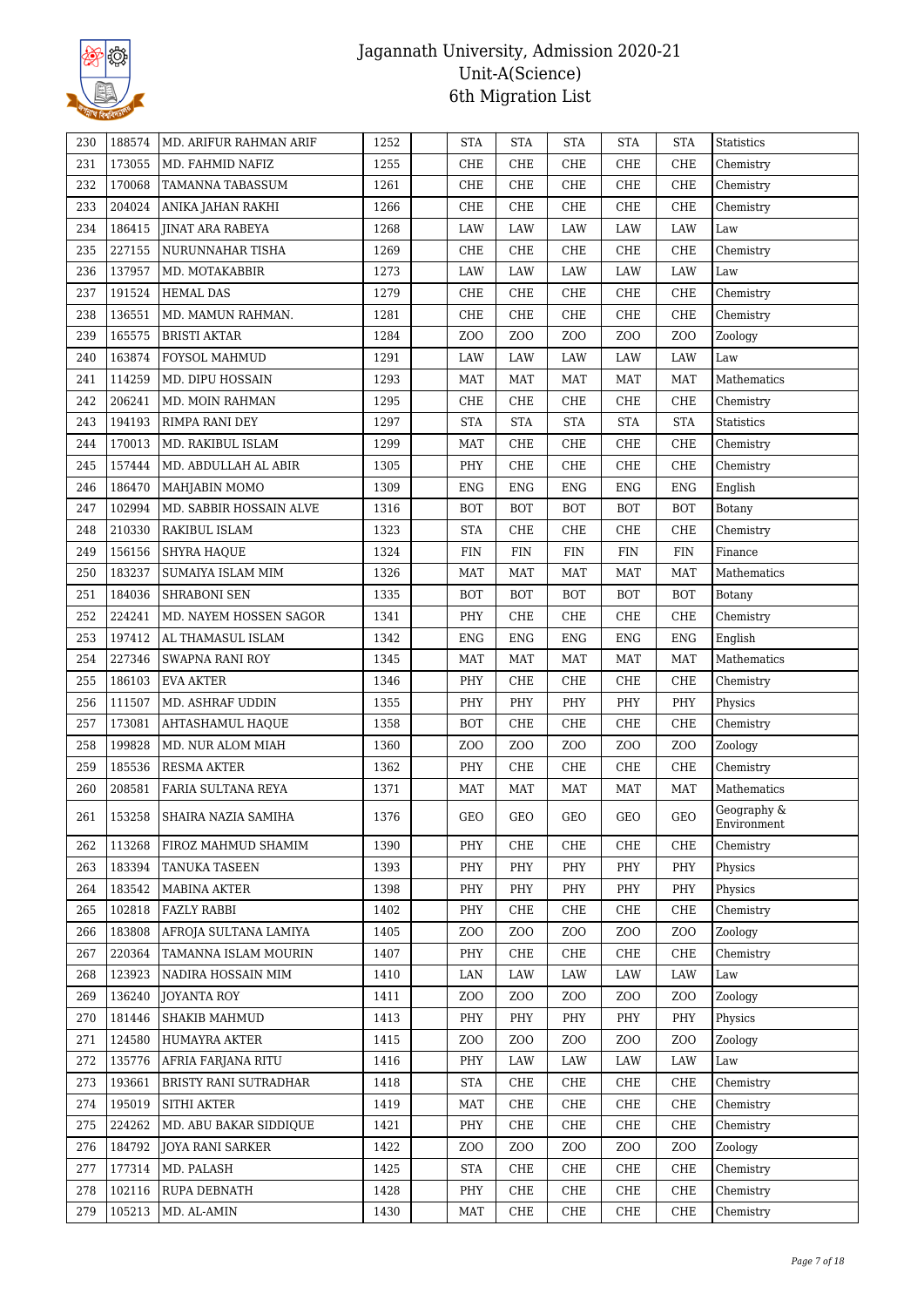

| 280 | 104810 | AL-MOSTAFA                 | 1433 | PHY              | PHY              | PHY              | PHY             | PHY              | Physics                    |
|-----|--------|----------------------------|------|------------------|------------------|------------------|-----------------|------------------|----------------------------|
| 281 | 111351 | <b>ASHIKUR RAHMAN</b>      | 1437 | <b>MAT</b>       | CHE              | <b>CHE</b>       | CHE             | <b>CHE</b>       | Chemistry                  |
| 282 | 226822 | PROTIK SAHA                | 1438 | Z <sub>0</sub>   | Z <sub>O</sub> O | Z <sub>O</sub> O | ZO <sub>O</sub> | Z <sub>O</sub> O | Zoology                    |
| 283 | 157336 | TARIQ-UR-RAHMAN TANEEM     | 1447 | <b>MAT</b>       | MAT              | <b>MAT</b>       | MAT             | <b>MAT</b>       | Mathematics                |
| 284 | 193122 | MESHKAT BINTAY AHSAN       | 1449 | <b>PSY</b>       | <b>PSY</b>       | <b>PSY</b>       | PSY             | PSY              | Psychology                 |
| 285 | 150548 | <b>SOURAV DAS</b>          | 1450 | <b>STA</b>       | ${\rm CHE}$      | CHE              | CHE             | <b>CHE</b>       | Chemistry                  |
| 286 | 151486 | MD. RAKIBUL ISLAM SIAM     | 1455 | Z <sub>0</sub>   | ZO <sub>O</sub>  | Z <sub>O</sub> O | ZO <sub>O</sub> | ZO <sub>O</sub>  | Zoology                    |
| 287 | 188752 | SAFKAT ISLAM NILOY         | 1462 | PHY              | PHY              | PHY              | PHY             | PHY              | Physics                    |
| 288 | 153684 | TASNEEM JAHAN RESHA        | 1466 | <b>ENG</b>       | <b>ENG</b>       | <b>ENG</b>       | <b>ENG</b>      | <b>ENG</b>       | English                    |
| 289 | 103042 | MD. TANJIMUL RIFAT         | 1467 | <b>ANT</b>       | CHE              | CHE              | CHE             | <b>CHE</b>       | Chemistry                  |
| 290 | 153857 | FATEMATUZ ZOHRA AKHI       | 1469 | Z <sub>0</sub>   | ZO <sub>O</sub>  | ZO <sub>O</sub>  | ZO <sub>O</sub> | Z <sub>O</sub> O | Zoology                    |
| 291 | 104029 | MD.ARAFAT                  | 1472 | <b>STA</b>       | PHY              | PHY              | PHY             | PHY              | Physics                    |
| 292 | 189618 | MASHFUKUR RAHMAN           | 1476 | <b>STA</b>       | <b>STA</b>       | <b>STA</b>       | <b>STA</b>      | <b>STA</b>       | <b>Statistics</b>          |
| 293 | 154185 | <b>BARBARA SNEHA GOMES</b> | 1477 | GEO              | GEO              | GEO              | GEO             | <b>GEO</b>       | Geography &<br>Environment |
| 294 | 157858 | MST. FATEMA-TUJ-JOHRA      | 1479 | Z <sub>0</sub>   | CHE              | CHE              | CHE             | <b>CHE</b>       | Chemistry                  |
| 295 | 183835 | ZARIN TASNIM AUDITY        | 1484 | GEO              | GEO              | GEO              | GEO             | <b>GEO</b>       | Geography &<br>Environment |
| 296 | 126646 | <b>MD SAIDUR RAHMAN</b>    | 1492 | <b>MAT</b>       | <b>MAT</b>       | <b>MAT</b>       | <b>MAT</b>      | <b>MAT</b>       | Mathematics                |
| 297 | 177907 | FARIHA MUBASHERA           | 1494 | <b>MAT</b>       | CHE              | CHE              | CHE             | <b>CHE</b>       | Chemistry                  |
| 298 | 186431 | AYESHA SIDDIKA BINTE AYUB  | 1500 | <b>PSY</b>       | <b>PSY</b>       | <b>PSY</b>       | <b>PSY</b>      | <b>PSY</b>       | Psychology                 |
| 299 | 157268 | AYESHA SIDDIKA             | 1503 | <b>MAT</b>       | CHE              | CHE              | CHE             | CHE              | Chemistry                  |
| 300 | 122586 | IFTEKARUL ISLAM IFTY       | 1506 | <b>MAT</b>       | CHE              | <b>CHE</b>       | CHE             | CHE              | Chemistry                  |
| 301 | 207317 | MD. MAZHARUL ISLAM         | 1511 | <b>STA</b>       | ${\rm CHE}$      | CHE              | CHE             | <b>CHE</b>       | Chemistry                  |
| 302 | 152375 | <b>ABUL HASNAT HRIDOY</b>  | 1532 | <b>MAT</b>       | MAT              | <b>MAT</b>       | MAT             | <b>MAT</b>       | Mathematics                |
| 303 | 219661 | MD. AHASAN HABIB DOLON     | 1539 | PSY              | CHE              | CHE              | CHE             | CHE              | Chemistry                  |
| 304 | 123269 | SAIFULLAH MOHAMMED SABBIR  | 1541 | MCI              | <b>LAW</b>       | <b>LAW</b>       | <b>LAW</b>      | LAW              | Law                        |
| 305 | 131459 | <b>LABONI AKTHER</b>       | 1547 | <b>BOT</b>       | <b>BOT</b>       | <b>BOT</b>       | <b>BOT</b>      | <b>BOT</b>       | Botany                     |
| 306 | 186069 | <b>AFRIN JAHAN</b>         | 1550 | Z <sub>0</sub>   | CHE              | CHE              | CHE             | <b>CHE</b>       | Chemistry                  |
| 307 | 141008 | RAZIA SULTANA              | 1553 | Z <sub>O</sub> O | ${\rm CHE}$      | CHE              | CHE             | <b>CHE</b>       | Chemistry                  |
| 308 | 211033 | <b>SAZAL BISWAS</b>        | 1557 | <b>STA</b>       | CHE              | CHE              | CHE             | CHE              | Chemistry                  |
| 309 | 132297 | <b>ASHIK FOYSAL</b>        | 1561 | <b>BOT</b>       | ${\rm CHE}$      | CHE              | ${\rm CHE}$     | <b>CHE</b>       | Chemistry                  |
| 310 | 206197 | TASMIA AZAD MAHIN          | 1562 | <b>STA</b>       | CHE              | CHE              | CHE             | <b>CHE</b>       | Chemistry                  |
| 311 | 231450 | <b>MARIA ANJUM NAIMA</b>   | 1564 | PSY              | PSY              | PSY              | <b>PSY</b>      | PSY              | Psychology                 |
| 312 | 179046 | <b>FARHANA EASMIN</b>      | 1565 | <b>STA</b>       | CHE              | CHE              | CHE             | <b>CHE</b>       | Chemistry                  |
| 313 | 113832 | SHAHRIAR AHAMMED           | 1574 | BOT              | CHE              | CHE              | CHE             | <b>CHE</b>       | Chemistry                  |
| 314 | 213593 | MD. OMAR FARUK             | 1580 | <b>STA</b>       | CHE              | CHE              | CHE             | <b>CHE</b>       | Chemistry                  |
| 315 | 122510 | MD. TUSHER EMRAN           | 1582 | STA              | CHE              | CHE              | CHE             | <b>CHE</b>       | Chemistry                  |
| 316 | 147395 | SOBURUL ISLAM              | 1590 | <b>STA</b>       | <b>STA</b>       | <b>STA</b>       | <b>STA</b>      | <b>STA</b>       | <b>Statistics</b>          |
| 317 | 135668 | MOST. FARIYA ISLAM ANY     | 1592 | GEO              | CHE              | CHE              | CHE             | <b>CHE</b>       | Chemistry                  |
| 318 | 129699 | ABDUL KAHHAR               | 1593 | <b>STA</b>       | CHE              | CHE              | CHE             | <b>CHE</b>       | Chemistry                  |
| 319 | 102955 | MD. ABUL BASAR             | 1608 | <b>STA</b>       | CHE              | CHE              | CHE             | CHE              | Chemistry                  |
| 320 | 107490 | NAIMUR RAHMAN DURJOY       | 1611 | <b>STA</b>       | <b>STA</b>       | <b>STA</b>       | <b>STA</b>      | <b>STA</b>       | Statistics                 |
| 321 | 111756 | ZAFRIN ZAMAN TISHA         | 1614 | BOT              | CHE              | CHE              | CHE             | CHE              | Chemistry                  |
| 322 | 183191 | RABEYA AKTER BORNI         | 1617 | Z <sub>0</sub>   | CHE              | CHE              | CHE             | <b>CHE</b>       | Chemistry                  |
| 323 | 113874 | MD.IMRAN HOSSAIN           | 1625 | Z <sub>O</sub> O | LAW              | LAW              | LAW             | LAW              | Law                        |
| 324 | 224193 | DHRUBO KRISHNO GHOSH       | 1628 | BOT              | CHE              | CHE              | CHE             | CHE              | Chemistry                  |
| 325 | 227215 | SUMAYEA PROVA              | 1632 | BOT              | BOT              | <b>BOT</b>       | BOT             | BOT              | Botany                     |
| 326 | 100560 | MST. SADIA JANNAT          | 1634 | <b>BOT</b>       | LAW              | LAW              | LAW             | LAW              | Law                        |
| 327 | 108797 | S.M. SHAYRUZZAMAN SHANTO   | 1638 | BOT              | BOT              | BOT              | BOT             | BOT              | Botany                     |
| 328 | 103604 | MD. ASHIKUR RAHMAN RIYAD   | 1643 | BOT              | ENG              | ENG              | ENG             | <b>ENG</b>       | English                    |
| 329 | 223386 | MD. SAKHAOWT HOSSAIN       | 1645 | BOT              | LAW              | LAW              | LAW             | LAW              | Law                        |
|     |        |                            |      |                  |                  |                  |                 |                  |                            |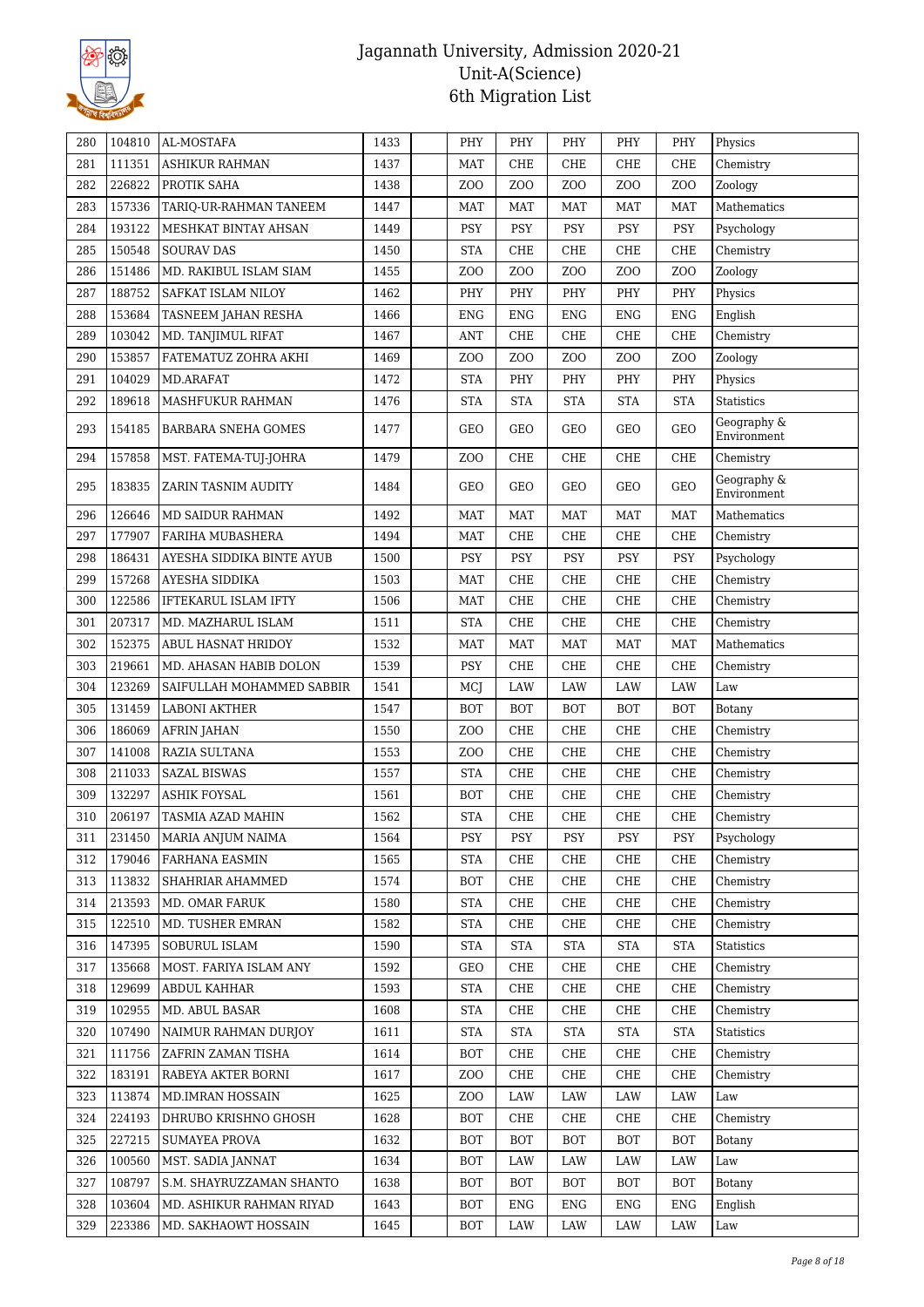

| 330 | 185082 | <b>AKHI AKTER</b>           | 1647 | <b>STA</b> | CHE              | CHE              | CHE             | <b>CHE</b>       | Chemistry                                   |
|-----|--------|-----------------------------|------|------------|------------------|------------------|-----------------|------------------|---------------------------------------------|
| 331 | 190745 | MONIR HOSSEN ZIHAD          | 1653 | <b>STA</b> | CHE              | <b>CHE</b>       | CHE             | CHE              | Chemistry                                   |
| 332 | 222401 | <b>TIPU SULTAN</b>          | 1660 | <b>BOT</b> | ${\rm CHE}$      | CHE              | CHE             | CHE              | Chemistry                                   |
| 333 | 165912 | <b>AFSANA KHATUN</b>        | 1661 | <b>BOT</b> | <b>ENG</b>       | ENG              | <b>ENG</b>      | <b>ENG</b>       | English                                     |
| 334 | 201755 | MD. JUBAER ALOM JOY         | 1665 | <b>BOT</b> | BOT              | <b>BOT</b>       | <b>BOT</b>      | <b>BOT</b>       | Botany                                      |
| 335 | 166328 | MD. JAHID HASAN             | 1671 | ECO        | ${\rm ENG}$      | <b>ENG</b>       | <b>ENG</b>      | <b>ENG</b>       | English                                     |
| 336 | 178560 | MD. JIMON MOSHARAF          | 1675 | <b>BOT</b> | ${\rm CHE}$      | CHE              | CHE             | CHE              | Chemistry                                   |
| 337 | 133829 | <b>JONY RANI ROY</b>        | 1683 | <b>BOT</b> | <b>STA</b>       | <b>STA</b>       | <b>STA</b>      | <b>STA</b>       | <b>Statistics</b>                           |
| 338 | 165232 | UMME AYESHA SIDDIKA KONIKA  | 1689 | PSY        | PSY              | <b>PSY</b>       | PSY             | PSY              | Psychology                                  |
| 339 | 182642 | <b>SUMAIYA AKTER</b>        | 1690 | <b>BOT</b> | CHE              | CHE              | CHE             | <b>CHE</b>       | Chemistry                                   |
| 340 | 167401 | MD. AKASH ALI               | 1697 | <b>BOT</b> | ${\rm ENG}$      | CHE              | CHE             | CHE              | Chemistry                                   |
| 341 | 189355 | JAHIDUL ISLAM               | 1699 | <b>BOT</b> | <b>STA</b>       | <b>CHE</b>       | CHE             | <b>CHE</b>       | Chemistry                                   |
| 342 | 100336 | <b>ANIKA TAHSIN</b>         | 1706 | PAd        | PHY              | PHY              | CHE             | <b>CHE</b>       | Chemistry                                   |
| 343 | 100686 | SUSMITA RANI BHOUMIK        | 1717 | <b>BOT</b> | LAW              | LAW              | LAW             | LAW              | Law                                         |
| 344 | 134619 | MOST. LAILATUN NAHAR        | 1721 | <b>BOT</b> | Z <sub>O</sub> O | Z <sub>O</sub> O | CHE             | CHE              | Chemistry                                   |
| 345 | 141645 | <b>BUSRA TABASSUM SUDRA</b> | 1726 | ECO        | PHY              | PHY              | PHY             | PHY              | Physics                                     |
| 346 | 110196 | MD. SHAMIM HOSSAIN          | 1728 | ECO        | <b>STA</b>       | <b>STA</b>       | CHE             | <b>CHE</b>       | Chemistry                                   |
| 347 | 136218 | <b>MERAJ HOSSAIN</b>        | 1733 | PAd        | LAW              | LAW              | LAW             | LAW              | Law                                         |
| 348 | 220575 | ANIMA RANI PAL              | 1734 | <b>PSY</b> | PSY              | PSY              | PSY             | <b>PSY</b>       | Psychology                                  |
| 349 | 188597 | <b>EMA CATHEY FINNEY</b>    | 1739 | IER        | Z <sub>O</sub> O | Z <sub>O</sub> O | ZO <sub>O</sub> | Z <sub>O</sub> O | Zoology                                     |
| 350 | 115176 | <b>BISWAZIT KUMAR</b>       | 1744 | IER        | IER              | IER              | IER             | IER              | Institute of Education<br>and Research(IER) |
| 351 | 185488 | SABIHA MEHJABIN SPONDON     | 1747 | MCI        | PHY              | PHY              | PHY             | PHY              | Physics                                     |
| 352 | 116816 | MD. SHAMIM HOSEN            | 1748 | GEO        | LAW              | LAW              | LAW             | LAW              | Law                                         |
| 353 | 156258 | SHADIA AKTAR HAPPY          | 1751 | GEO        | PHY              | PHY              | PHY             | PHY              | Physics                                     |
| 354 | 167459 | ZANNATUL FERDOUS            | 1756 | ECO        | LAW              | LAW              | LAW             | LAW              | Law                                         |
|     |        |                             |      |            |                  |                  |                 |                  |                                             |
| 355 | 130483 | SABIHA AKTER NISHI          | 1769 | MCJ        | LAW              | LAW              | LAW             | LAW              | Law                                         |
| 356 | 182543 | SHUCHONA BARUA DIPA         | 1771 | GEO        | GEO              | GEO              | GEO             | <b>GEO</b>       | Geography &<br>Environment                  |
| 357 | 218334 | SANJIDA HOSSAIN MEGHA       | 1785 | MCJ        | <b>BOT</b>       | <b>BOT</b>       | <b>BOT</b>      | <b>BOT</b>       | Botany                                      |
| 358 | 153785 | NISHAT TASNIM ANIKA         | 1787 | PSY        | BOT              | <b>BOT</b>       | CHE             | CHE              | Chemistry                                   |
| 359 | 177672 | FARIA AFRIN PRETTY          | 1790 | ECO        | ECO              | ECO              | ECO             | ECO              | Economics                                   |
| 360 | 111637 | <b>SADIA AFRIN MOW</b>      | 1791 | ECO        | LAW              | LAW              | LAW             | LAW              | Law                                         |
| 361 | 133059 | KAIUM AHAMMED               | 1797 | ECO        | ECO              | LAW              | CHE             | <b>CHE</b>       | Chemistry                                   |
| 362 | 141796 | JANNATUL NAIMA TANHA        | 1815 | PSY        | PSY              | PSY              | PSY             | PSY              | Psychology                                  |
| 363 | 225378 | MD. ASHRAF HOSSAIN          | 1818 | PSY        | <b>BOT</b>       | <b>BOT</b>       | CHE             | <b>CHE</b>       | Chemistry                                   |
| 364 | 131017 | TAHMINA AKTER TAMIM         | 1830 | PSY        | Z <sub>O</sub> O | Z <sub>O</sub> O | ZO <sub>O</sub> | Z <sub>O</sub> O | Zoology                                     |
| 365 | 141623 | NUSRAT AFRIN MITHILA        | 1831 | LAN        | LAN              | LAN              | LAW             | LAW              | Law                                         |
| 366 | 198888 | MD. SARWAR HOSSAIN SANI     | 1836 | <b>MKT</b> | <b>STA</b>       | <b>STA</b>       | <b>STA</b>      | <b>STA</b>       | Statistics                                  |
| 367 | 194145 | MRINAYA DAS MITHU           | 1837 | GEO        | <b>BOT</b>       | <b>BOT</b>       | CHE             | <b>CHE</b>       | Chemistry                                   |
| 368 | 118548 | AKRAM SHEIKH                | 1841 | PSY        | MAT              | <b>MAT</b>       | CHE             | <b>CHE</b>       | Chemistry                                   |
| 369 | 218972 | MOST. AKLIMA KHATUN         | 1844 | POS        | LAN              | LAN              | CHE             | <b>CHE</b>       | Chemistry                                   |
| 370 | 207460 | MD. TANBIR HASSAN           | 1845 | IER        | PHY              | PHY              | CHE             | <b>CHE</b>       | Chemistry                                   |
| 371 | 216442 | SEJUTI SARKER SNEHA         | 1852 | AIS        | AIS              | AIS              | AIS             | AIS              | Accounting &<br><b>Information Systems</b>  |
| 372 | 164392 | MAHBUBA AKTER               | 1853 | PAd        | Z <sub>O</sub> O | Z <sub>O</sub> O | CHE             | <b>CHE</b>       | Chemistry                                   |
| 373 | 104897 | SAJJADUR RAHMAN SHIHAB      | 1855 | IER        | PHY              | PHY              | PHY             | PHY              | Physics                                     |
| 374 | 220035 | SHURIYA AKTHER SARA         | 1857 | PAd        | <b>ENG</b>       | <b>ENG</b>       | <b>ENG</b>      | <b>ENG</b>       | English                                     |
| 375 | 108750 | MD. MASFIKUL ISLAM          | 1861 | <b>BAN</b> | MAT              | <b>MAT</b>       | <b>MAT</b>      | <b>MAT</b>       | Mathematics                                 |
| 376 | 215453 | SHADIA ISLAM RAKA           | 1867 | GEO        | BOT              | <b>BOT</b>       | CHE             | <b>CHE</b>       | Chemistry                                   |
| 377 | 118987 | MOHONA CHAKRABARTY PUJA     | 1869 | <b>PSY</b> | <b>PSY</b>       | PSY              | <b>PSY</b>      | PSY              | Psychology                                  |
| 378 | 164909 | MAHIMA AKTHER JUTHI         | 1873 | <b>BAN</b> | Z <sub>O</sub> O | Z <sub>O</sub> O | ZO <sub>O</sub> | Z <sub>O</sub> O | Zoology                                     |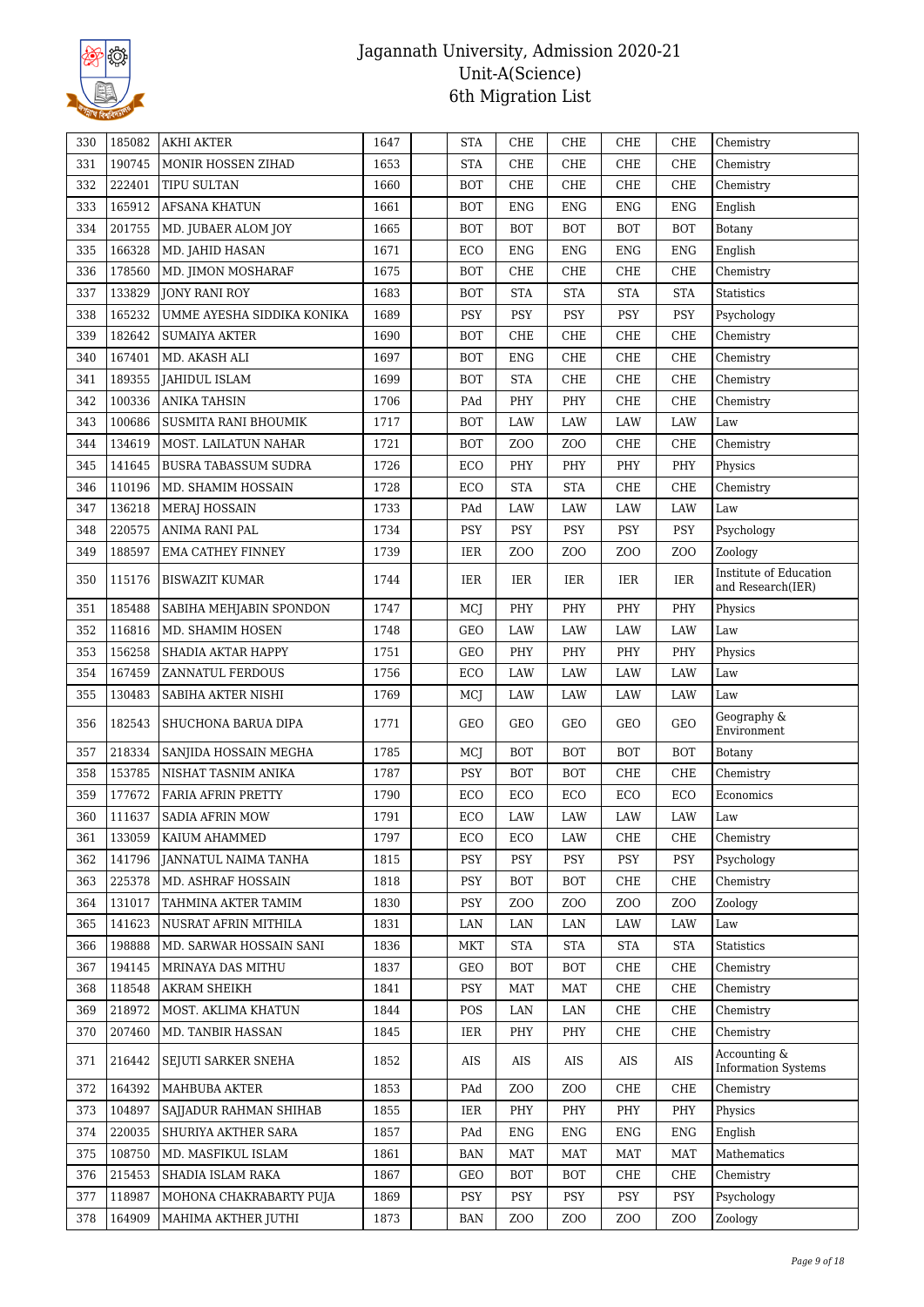

| 379 | 183083 | ORIN AKTER                | 1876 | POS        | <b>MAT</b>                         | <b>MAT</b>       | <b>MAT</b>                         | MAT                  | Mathematics                |
|-----|--------|---------------------------|------|------------|------------------------------------|------------------|------------------------------------|----------------------|----------------------------|
| 380 | 202834 | MD. ANTOR SARKAR          | 1887 | POS        | PHY                                | PHY              | PHY                                | <b>CHE</b>           | Chemistry                  |
| 381 | 117906 | MD. NAIMUR RAHAMAN NIROB  | 1891 | PSY        | Z <sub>O</sub> O                   | Z <sub>O</sub> O | Z <sub>O</sub> O                   | <b>CHE</b>           | Chemistry                  |
| 382 | 183886 | SHADIA RAHMAN OMI         | 1892 | PSY        | PHY                                | PHY              | PHY                                | <b>CHE</b>           | Chemistry                  |
| 383 | 184081 | <b>ISRAT JAHAN RUBA</b>   | 1897 | IER        | ECO                                | ECO              | ECO                                | ECO                  | Economics                  |
| 384 | 191942 | AHSANUL BARI NAEEM        | 1908 | POS        | <b>STA</b>                         | <b>STA</b>       | <b>STA</b>                         | <b>STA</b>           | Statistics                 |
| 385 | 149410 | MARZAN AKTER ILMA         | 1910 | GEO        | <b>ENG</b>                         | <b>ENG</b>       | ENG                                | <b>ENG</b>           | English                    |
| 386 | 185587 | M.S. MORIAM AKTER ANTA    | 1912 | PSY        | <b>MAT</b>                         | <b>MAT</b>       | <b>MAT</b>                         | <b>MAT</b>           | Mathematics                |
| 387 | 155880 | MONIZA YEASMEN            | 1920 | <b>PSY</b> | Z <sub>O</sub> O                   | Z <sub>O</sub> O | Z <sub>O</sub> O                   | <b>CHE</b>           | Chemistry                  |
| 388 | 103447 | MOZAHIDUL ISLAM           | 1926 | <b>BAN</b> | PHY                                | PHY              | PHY                                | PHY                  | Physics                    |
| 389 | 136440 | MD. NAZMUL ISLAM          | 1928 | $\rm AIS$  | Z <sub>0</sub>                     | Z <sub>O</sub> O | ZOO                                | CHE                  | Chemistry                  |
| 390 | 187208 | HABIBA KHATUN HIMA        | 1929 | <b>PSY</b> | PSY                                | PSY              | PSY                                | PSY                  | Psychology                 |
| 391 | 191961 | MD. SAIFUL ISLAM SRABON   | 1930 | AIS        | PHY                                | PHY              | PHY                                | PHY                  | Physics                    |
| 392 | 222317 | SAJJAD HOSSAIN            | 1934 | <b>PSY</b> | PHY                                | PHY              | PHY                                | PHY                  | Physics                    |
| 393 | 140582 | MAHMUDA AKTER MIM         | 1952 | AIS        | PHY                                | PHY              | PHY                                | PHY                  | Physics                    |
| 394 | 153846 | TANIA JANNAT              | 1954 | <b>PSY</b> | PHY                                | PHY              | PHY                                | PHY                  | Physics                    |
| 395 | 112136 | NAFISA NUSHRAT OESHI      | 1968 | HIS        | <b>MAT</b>                         | <b>MAT</b>       | <b>MAT</b>                         | <b>MAT</b>           | Mathematics                |
| 396 | 220721 | <b>BIJOY MODHU</b>        | 1973 | POS        | ${\rm ENG}$                        | <b>ENG</b>       | <b>ENG</b>                         | <b>ENG</b>           | English                    |
|     |        | SHEKH MD NAYEEM RAHMAN    |      |            |                                    |                  |                                    |                      |                            |
| 397 | 223768 | ZAHEEN                    | 1975 | HIS        | <b>ENG</b>                         | <b>ENG</b>       | LAW                                | LAW                  | Law                        |
| 398 | 184449 | MYMUNA AKTER              | 1985 | PHI        | PHY                                | PHY              | PHY                                | PHY                  | Physics                    |
| 399 | 186394 | <b>MARIAM AKTER</b>       | 1991 | PHI        | PHY                                | PHY              | PHY                                | PHY                  | Physics                    |
| 400 | 143733 | KAMRUL ISLAM              | 1993 | SW         | ${\rm ENG}$                        | ${\rm ENG}$      | <b>ENG</b>                         | <b>ENG</b>           | English                    |
| 401 | 101669 | MST. RUMANA AKTER RONI    | 1997 | <b>MGT</b> | PHY                                | PHY              | PHY                                | PHY                  | Physics                    |
| 402 | 102576 | HAFIJA TUL JANNAT BHUIYAN | 2004 | PHI        | Z <sub>O</sub> O                   | Z <sub>O</sub> O | Z <sub>O</sub> O                   | Z <sub>O</sub> O     | Zoology                    |
| 403 | 188171 | SABIKUN NAHAR             | 2007 | IS         | PHY                                | PHY              | PHY                                | PHY                  | Physics                    |
| 404 | 201302 | MD. KHADIMUL ISLAM        | 2011 | SOC        | <b>MAT</b>                         | MAT              | <b>MAT</b>                         | <b>MAT</b>           | Mathematics                |
| 405 | 164057 | MOST. RAWNAK JAHAN RIZA   | 2024 | IML        | Z <sub>O</sub> O                   | Z <sub>O</sub> O | ZOO                                | Z <sub>O</sub> O     | Zoology                    |
| 406 | 193185 | NUSRAT JAHAN SONIA        | 2040 | IHC        | <b>ENG</b>                         | <b>ENG</b>       | <b>ENG</b>                         | <b>ENG</b>           | English                    |
| 407 | 231268 | <b>MAHMUDA</b>            | 2050 | IS         | PHY                                | PHY              | LAW                                | LAW                  | Law                        |
| 408 | 189316 | ZIDAN BADSHA              | 2051 | IML        | <b>MAT</b>                         | <b>MAT</b>       | <b>MAT</b>                         | <b>MAT</b>           | Mathematics                |
| 409 | 154203 | MEHRIN KHAN MILI          | 2060 | PHI        | <b>PSY</b>                         | <b>PSY</b>       | PSY                                | PSY                  | Psychology                 |
| 410 | 217892 | SANJIDA RAIYAN RHIDITA    | 2064 |            | $\ensuremath{\mathsf{PHY}}\xspace$ | PHY              | $\ensuremath{\mathsf{PHY}}\xspace$ | LAW                  | Law                        |
| 411 | 199303 | MD. TASLIMUL HASAN        | 2071 |            | ECO                                | ECO              | ECO                                | LAW                  | Law                        |
| 412 | 104376 | MD. MUBARAK HOSSEN SIAM   | 2077 |            | PHY                                | PHY              | PHY                                | PHY                  | Physics                    |
| 413 | 154822 | MONIKA JAHAN KHADEJA      | 2085 |            |                                    |                  |                                    |                      |                            |
| 414 |        |                           |      |            | <b>MAT</b>                         | <b>MAT</b>       | MAT                                | <b>MAT</b>           | Mathematics                |
| 415 | 103949 | MD.NAHIDUL ALAM TALUKDER  | 2087 |            | PHY                                | PHY              | PHY                                | PHY                  | Physics                    |
|     | 101269 | SADIA SHARMIN TANHA       | 2093 |            | <b>STA</b>                         | <b>STA</b>       | <b>STA</b>                         | <b>STA</b>           | Law                        |
| 416 | 118457 | SHAHARIAR ARAFAT BRITTO   | 2095 |            | Z <sub>O</sub> O                   | Z <sub>O</sub> O | Z <sub>O</sub> O                   | Z <sub>O</sub> O     | Zoology                    |
| 417 | 156924 | <b>JANNATUL FERDAUS</b>   | 2096 |            | PHY                                | PHY              | PHY                                | PHY                  | Physics                    |
| 418 | 169109 | MD. SHARIAR MAHMUD SOYKOT | 2109 |            | ZOO                                | ZOO              | ZOO                                | Z <sub>O</sub> O     | Zoology                    |
| 419 | 210488 | MD AHSAN HABIB            | 2115 |            | PHY                                | <b>ENG</b>       | <b>ENG</b>                         | <b>ENG</b>           | English                    |
| 420 | 143930 | MD. SHAKIB HASAN          | 2117 |            | <b>MAT</b>                         | <b>MAT</b>       | <b>MAT</b>                         | <b>MAT</b>           | Mathematics                |
| 421 | 187523 | <b>SHIMU AKTER</b>        | 2124 |            | <b>STA</b>                         | <b>STA</b>       | <b>STA</b>                         | $\operatorname{STA}$ | Statistics                 |
| 422 | 106207 | YEASIN ARAFAT             | 2128 |            | PHY                                | PHY              | PHY                                | PHY                  | Physics                    |
| 423 | 186215 | NAZNIN AL-NISA            | 2132 |            | <b>MAT</b>                         | <b>MAT</b>       | <b>MAT</b>                         | <b>MAT</b>           | Mathematics                |
| 424 | 226953 | SWARNA ISLAM DIBA         | 2134 |            | <b>BOT</b>                         | <b>BOT</b>       | <b>BOT</b>                         | <b>BOT</b>           | Botany                     |
| 425 | 182443 | MONISHA DAS               | 2147 |            | BOT                                | <b>BOT</b>       | <b>BOT</b>                         | <b>BOT</b>           | Botany                     |
| 426 | 153341 | MIFTAHUL JANNAT MIFTA     | 2151 |            | <b>STA</b>                         | <b>STA</b>       | <b>STA</b>                         | <b>STA</b>           | Statistics                 |
| 427 | 209795 | MD. MERAJUL ISLAM         | 2154 |            | LAN                                | LAN              | LAN                                | LAN                  | Land Management and<br>Law |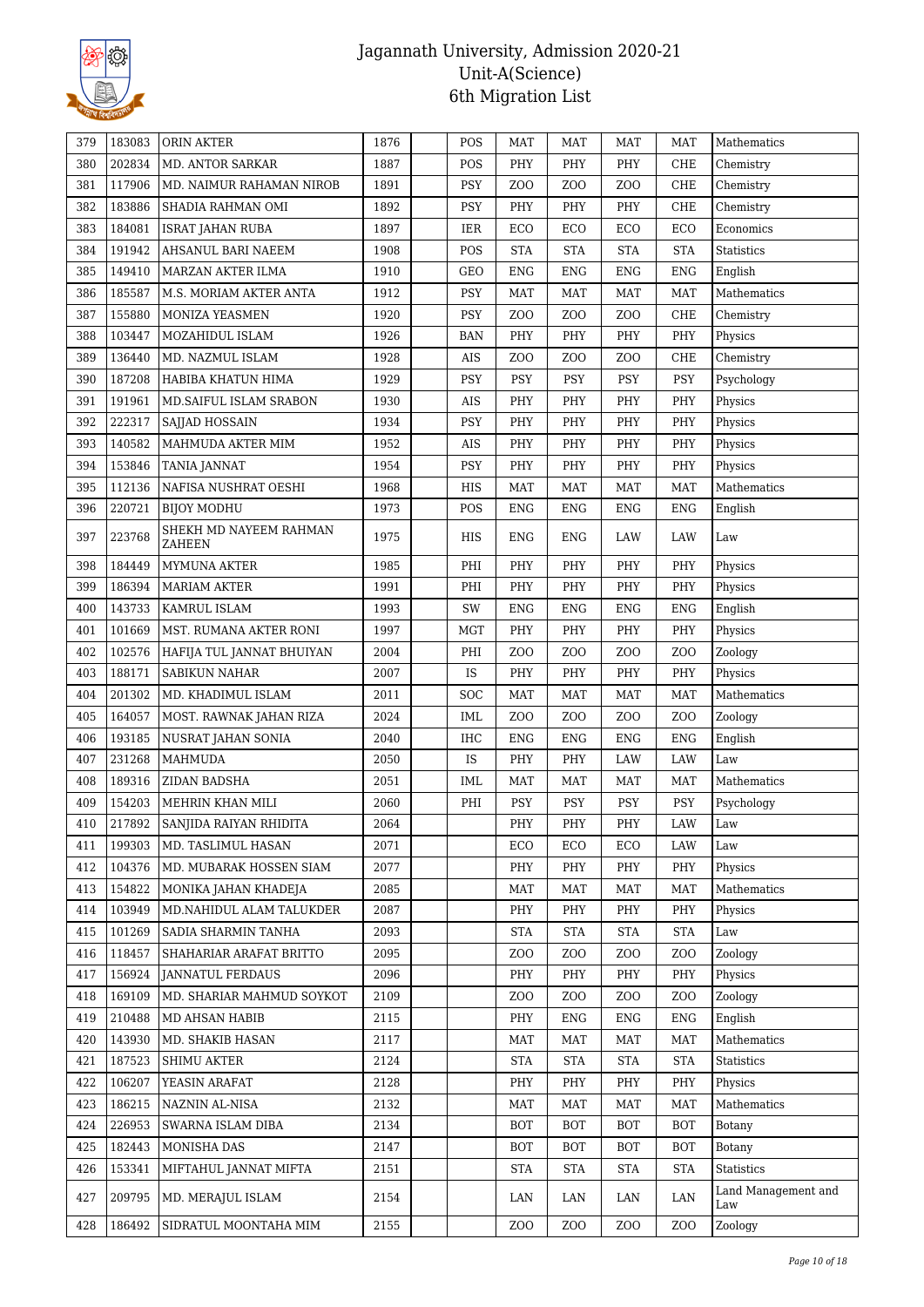

| 429 | 153529 | MOSAMMAD MUNIRA KHANAM                 | 2157 |  | PHY                  | PHY              | PHY                  | PHY              | Physics                    |
|-----|--------|----------------------------------------|------|--|----------------------|------------------|----------------------|------------------|----------------------------|
| 430 | 190422 | MD. JUNAID RAHMAN SAZOL                | 2158 |  | <b>STA</b>           | <b>STA</b>       | <b>STA</b>           | <b>STA</b>       | <b>Statistics</b>          |
| 431 | 113262 | SAIFUR ROHMAN RONY                     | 2170 |  | PHY                  | PHY              | PHY                  | PHY              | Physics                    |
| 432 | 202760 | MD. MEHEDI HASAN                       | 2172 |  | Z <sub>O</sub> O     | ${\rm ENG}$      | <b>ENG</b>           | <b>ENG</b>       | English                    |
| 433 | 161939 | ANANNA CHOWDHURY MOMO                  | 2178 |  | Z <sub>0</sub>       | Z <sub>O</sub> O | Z <sub>0</sub>       | ZO <sub>O</sub>  | Zoology                    |
| 434 | 183508 | FATEMA RAHMAN MYMUNA                   | 2180 |  | GEO                  | GEO              | GEO                  | <b>GEO</b>       | Geography &<br>Environment |
| 435 | 190433 | ROBIUL ISLAM                           | 2187 |  | PHY                  | PHY              | PHY                  | PHY              | Physics                    |
| 436 | 192381 | MD. NAZMUL ISLAM                       | 2188 |  | <b>MAT</b>           | <b>MAT</b>       | <b>MAT</b>           | <b>MAT</b>       | Mathematics                |
| 437 | 222663 | MST. RAZIA SULTANA                     | 2190 |  | Z <sub>O</sub> O     | <b>ENG</b>       | <b>ENG</b>           | <b>ENG</b>       | English                    |
| 438 | 210185 | MD. ASHIK GAZI                         | 2193 |  | POS                  | POS              | POS                  | POS              | <b>Political Science</b>   |
| 439 | 140849 | <b>SAMIA TASNIM SIMI</b>               | 2196 |  | Z <sub>0</sub>       | Z <sub>O</sub> O | Z <sub>O</sub> O     | Z <sub>O</sub> O | Zoology                    |
| 440 | 191025 | MUHAMMAD RIFATUL ISLAM<br><b>MASUM</b> | 2198 |  | <b>STA</b>           | <b>STA</b>       | <b>STA</b>           | <b>STA</b>       | Statistics                 |
| 441 | 101245 | RAFIA ANJUMAN RIDI                     | 2199 |  | Z <sub>0</sub>       | Z <sub>O</sub> O | Z <sub>O</sub> O     | Z <sub>O</sub> O | Zoology                    |
| 442 | 176297 | ABDULLAH AL NOMAN                      | 2200 |  | MAT                  | MAT              | MAT                  | <b>MAT</b>       | Mathematics                |
| 443 | 185181 | MST. JASMINE AKTER                     | 2210 |  | MAT                  | PHY              | PHY                  | PHY              | Physics                    |
| 444 | 155654 | <b>MAHIA RAHMAN</b>                    | 2211 |  | <b>MAT</b>           | <b>MAT</b>       | <b>MAT</b>           | <b>MAT</b>       | Mathematics                |
| 445 | 108274 | MD. JUWEL RANA                         | 2214 |  | <b>FIN</b>           | <b>ENG</b>       | <b>ENG</b>           | <b>ENG</b>       | English                    |
| 446 | 128717 | MD. ABU RAYHAN KABIR                   | 2216 |  | <b>MAT</b>           | <b>MAT</b>       | <b>MAT</b>           | <b>MAT</b>       | Mathematics                |
| 447 | 150970 | <b>MD.IMRAN HOSSAIN</b>                | 2220 |  | <b>MAT</b>           | <b>MAT</b>       | <b>MAT</b>           | <b>MAT</b>       | Mathematics                |
| 448 | 188309 | SAMIMA AKTER BITHE                     | 2221 |  | <b>STA</b>           | <b>STA</b>       | <b>STA</b>           | <b>STA</b>       | <b>Statistics</b>          |
| 449 | 224184 | MEHEDI HASAN OMIO                      | 2223 |  | ZO <sub>O</sub>      | ZO <sub>O</sub>  | ZO <sub>O</sub>      | ZO <sub>O</sub>  | Zoology                    |
| 450 | 178038 | SUMIYA AFRIN SHAMA                     | 2224 |  | Z <sub>O</sub> O     | Z <sub>O</sub> O | ZOO                  | Z <sub>O</sub> O | Zoology                    |
| 451 | 107777 | <b>SUJON MIA</b>                       | 2228 |  | <b>STA</b>           | <b>STA</b>       | <b>STA</b>           | <b>STA</b>       | <b>Statistics</b>          |
| 452 | 193194 | MOONMOON SAHA                          | 2239 |  | <b>STA</b>           | <b>STA</b>       | $\operatorname{STA}$ | <b>STA</b>       | <b>Statistics</b>          |
| 453 | 182518 | HAFSA TUZ JOHA                         | 2247 |  | <b>MAT</b>           | <b>MAT</b>       | <b>MAT</b>           | <b>MAT</b>       | Mathematics                |
| 454 | 160829 | <b>SOHEL RANA</b>                      | 2254 |  | <b>STA</b>           | <b>MAT</b>       | <b>MAT</b>           | <b>MAT</b>       | Mathematics                |
| 455 | 183316 | <b>TANNI SARKER</b>                    | 2263 |  | GEO                  | GEO              | GEO                  | GEO              | Geography &<br>Environment |
| 456 | 132027 | MD. HABIL SHEAKDER                     | 2270 |  | ECO                  | <b>MAT</b>       | <b>MAT</b>           | <b>MAT</b>       | Mathematics                |
| 457 | 191730 | SHAHADAT HOSSAIN                       | 2273 |  | <b>STA</b>           | <b>MAT</b>       | MAT                  | <b>MAT</b>       | Mathematics                |
| 458 | 177846 | NAHIDA SULTANA RIA                     | 2282 |  | ZOO                  | PHY              | PHY                  | PHY              | Physics                    |
| 459 | 109618 | <b>RAFIUL ISLAM RABBY</b>              | 2292 |  | ECO                  | PHY              | PHY                  | PHY              | Physics                    |
| 460 | 190580 | MD. SHARIFUL HAQUE                     | 2295 |  | <b>STA</b>           | <b>STA</b>       | <b>STA</b>           | <b>STA</b>       | <b>Statistics</b>          |
| 461 | 113585 | TANVIR AHMED SHISHIR                   | 2299 |  | <b>FIN</b>           | <b>FIN</b>       | <b>FIN</b>           | <b>FIN</b>       | Finance                    |
| 462 | 109560 | SHEKH SALAH AHMMED FAHAD               | 2300 |  | <b>STA</b>           | PHY              | PHY                  | PHY              | Physics                    |
| 463 | 155123 | SORNA MOSTAFA LABONI                   | 2301 |  | $\operatorname{STA}$ | PHY              | PHY                  | PHY              | Physics                    |
| 464 | 184690 | ZAKIA JAHAN SUMAITA                    | 2305 |  | Z <sub>O</sub> O     | Z <sub>O</sub> O | Z <sub>O</sub> O     | Z <sub>O</sub> O | Zoology                    |
| 465 | 105228 | ALIF-ULLAH-HASAN AKASH                 | 2310 |  | <b>STA</b>           | PHY              | PHY                  | PHY              | Physics                    |
| 466 | 221501 | MITHUN MRIDHA                          | 2314 |  | <b>STA</b>           | PHY              | PHY                  | PHY              | Physics                    |
| 467 | 217418 | MOST. ANAR KOLI AKHI                   | 2319 |  | <b>BOT</b>           | <b>BOT</b>       | BOT                  | <b>BOT</b>       | Botany                     |
| 468 | 228907 | SOURAV CHANDRA PAUL                    | 2321 |  | Z <sub>O</sub> O     | <b>MAT</b>       | <b>MAT</b>           | <b>MAT</b>       | Mathematics                |
| 469 | 220399 | KANCHI AKTER KAJAL                     | 2323 |  | ECO                  | ECO              | ECO                  | ECO              | Economics                  |
| 470 | 112899 | SHAMMI AKTER SHOVA                     | 2326 |  | <b>BOT</b>           | <b>BOT</b>       | <b>BOT</b>           | <b>BOT</b>       | Botany                     |
| 471 | 105227 | <b>IMRAN HASAN</b>                     | 2329 |  | BOT                  | ZOO              | ZOO                  | Z <sub>O</sub> O | Zoology                    |
| 472 | 211797 | ABHIJIT SARKAR                         | 2330 |  | LAN                  | LAN              | LAN                  | LAN              | Land Management and<br>Law |
| 473 | 104127 | NAYEEM MIA                             | 2331 |  | <b>STA</b>           | <b>STA</b>       | <b>STA</b>           | <b>STA</b>       | Statistics                 |
| 474 | 105986 | FORHAD MIA                             | 2334 |  | <b>STA</b>           | <b>MAT</b>       | <b>MAT</b>           | <b>MAT</b>       | Mathematics                |
| 475 | 156375 | FATEMA TUZ ZOHORA LABONNO              | 2338 |  | GEO                  | GEO              | GEO                  | GEO              | Geography &<br>Environment |
| 476 | 157295 | SHAH MD. MUTTAQI MUBASSHIR             | 2342 |  | <b>STA</b>           | <b>STA</b>       | <b>STA</b>           | <b>STA</b>       | Statistics                 |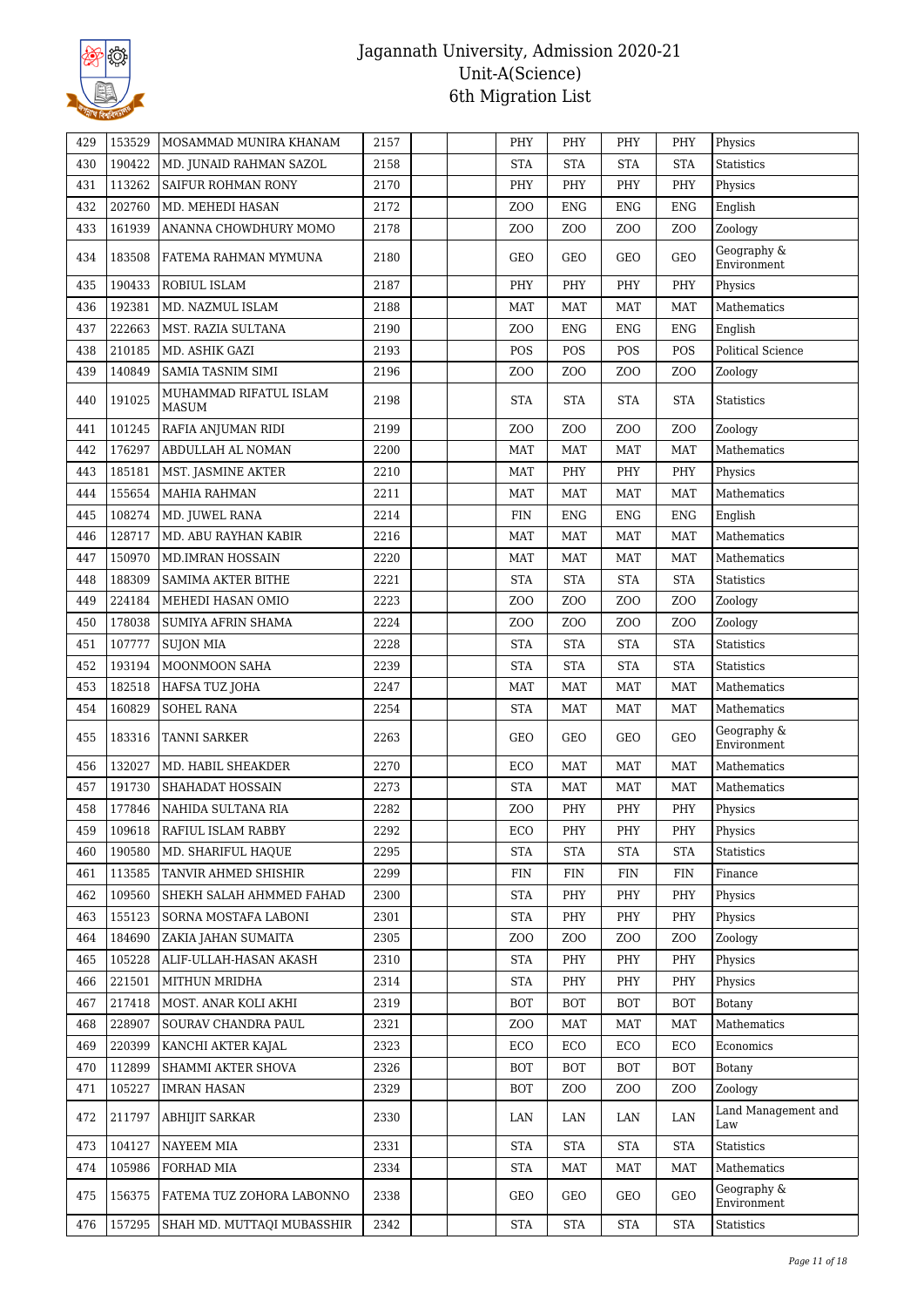

| 477 | 188232 | MD. TANVIR AHMED FAHIM         | 2348 |  | ECO        | PHY              | PHY              | PHY              | Physics                                    |
|-----|--------|--------------------------------|------|--|------------|------------------|------------------|------------------|--------------------------------------------|
| 478 | 153236 | SADIYA AKTER                   | 2350 |  | <b>PSY</b> | PSY              | PSY              | <b>PSY</b>       | Psychology                                 |
| 479 | 177603 | <b>NUSRAT JAHAN</b>            | 2357 |  | <b>BOT</b> | <b>BOT</b>       | <b>BOT</b>       | <b>BOT</b>       | Botany                                     |
| 480 | 188891 | NEYAZ AHAMED SUSMOY            | 2361 |  | ECO        | PHY              | PHY              | PHY              | Physics                                    |
| 481 | 103805 | MD. ANAYET AL-SADI KHAN        | 2362 |  | <b>BOT</b> | <b>BOT</b>       | <b>BOT</b>       | <b>BOT</b>       | Botany                                     |
| 482 | 158669 | <b>SUDIPTA BARUA</b>           | 2373 |  | ECO        | PHY              | PHY              | PHY              | Physics                                    |
| 483 | 208612 | TABASSUM MAKSUDA               | 2376 |  | <b>PSY</b> | PSY              | PSY              | <b>PSY</b>       | Psychology                                 |
| 484 | 132542 | MD.HASIBUL HAQUE               | 2377 |  | <b>BOT</b> | ZOO              | ZO <sub>O</sub>  | ZO <sub>O</sub>  | Zoology                                    |
| 485 | 220005 | MD. AKHIRUZZAMAN               | 2378 |  | <b>BOT</b> | PHY              | PHY              | PHY              | Physics                                    |
| 486 | 100456 | <b>ARUNIMA ROY</b>             | 2383 |  | GEO        | <b>MAT</b>       | <b>MAT</b>       | <b>MAT</b>       | Mathematics                                |
| 487 | 166527 | MST. MEHERUN NESA              | 2392 |  | <b>BOT</b> | <b>BOT</b>       | <b>BOT</b>       | <b>BOT</b>       | Botany                                     |
| 488 | 210385 | <b>SUJIT BISWAS</b>            | 2412 |  | <b>BOT</b> | PHY              | PHY              | PHY              | Physics                                    |
| 489 | 211512 | <b>TIRTHO SIKDER</b>           | 2418 |  | <b>GEO</b> | PHY              | PHY              | PHY              | Physics                                    |
|     |        |                                |      |  |            |                  |                  |                  |                                            |
| 490 | 142004 | MST. HALIMA KHATUN             | 2421 |  | <b>GEO</b> | PHY              | PHY              | PHY              | Physics                                    |
| 491 | 142713 | MD. AZIZUL HAQUE               | 2427 |  | SW         | PHY              | PHY              | PHY              | Physics                                    |
| 492 | 191326 | <b>JANNAT AKTER</b>            | 2433 |  | GEO        | <b>MAT</b>       | <b>MAT</b>       | <b>MAT</b>       | Mathematics                                |
| 493 | 199899 | MD. MOHSIN PATHAN              | 2436 |  | ECO        | PHY              | PHY              | PHY              | Physics                                    |
| 494 | 173094 | MD. SHAKIL MAHMUD              | 2438 |  | ECO        | ECO              | ECO              | ECO              | Economics                                  |
| 495 | 143771 | MD. SHAKIL MIA                 | 2441 |  | ECO        | PHY              | PHY              | PHY              | Physics                                    |
| 496 | 114358 | <b>AFZAL HOSSEN</b>            | 2447 |  | ECO        | ECO              | ECO              | ECO              | Economics                                  |
| 497 | 203375 | <b>JOYEE NANDI</b>             | 2450 |  | ECO        | ECO              | ECO              | ECO              | Economics                                  |
| 498 | 208553 | <b>JERIN FATEMA MIM</b>        | 2451 |  | GEO        | GEO              | GEO              | <b>GEO</b>       | Geography &<br>Environment                 |
| 499 | 112702 | NURUL HASIB GUFRAN             | 2453 |  | <b>PSY</b> | ZO <sub>O</sub>  | Z <sub>O</sub> O | ZO <sub>O</sub>  | Zoology                                    |
| 500 | 188849 | ARGHA DAS DHRUBA               | 2463 |  | <b>PSY</b> | <b>MAT</b>       | <b>MAT</b>       | <b>MAT</b>       | Mathematics                                |
| 501 | 111733 | CHAITI CHAKI                   | 2467 |  | PSY        | PHY              | PHY              | PHY              | Physics                                    |
| 502 | 147883 | MD JULKAR NAYEEN MAHFUZ        | 2473 |  | <b>MKT</b> | Z <sub>0</sub>   | Z <sub>O</sub> O | ZO <sub>O</sub>  | Zoology                                    |
| 503 | 183073 | <b>UMA ISLAM</b>               | 2475 |  | <b>PSY</b> | ZOO              | ZO <sub>O</sub>  | ZO <sub>O</sub>  | Zoology                                    |
| 504 | 154151 | <b>MOMANA AKTER</b>            | 2486 |  | AIS        | <b>MAT</b>       | <b>MAT</b>       | <b>MAT</b>       | Mathematics                                |
| 505 | 189774 | <b>SHAHIDIN MAHMUD</b>         | 2487 |  | AIS        | AIS              | AIS              | AIS              | Accounting &<br><b>Information Systems</b> |
| 506 | 124403 | NISHAT TABASSUM MOULY          | 2497 |  | PAd        | LAN              | <b>ENG</b>       | <b>ENG</b>       | English                                    |
| 507 | 150573 | MD. NAIMUR RAHMAN              | 2515 |  | <b>PSY</b> | PHY              | PHY              | PHY              | Physics                                    |
| 508 | 122688 | <b>MD JAHIDUL HASAN</b>        | 2520 |  | GEO        | PHY              | PHY              | PHY              | Physics                                    |
| 509 | 128844 | MD. JONY HOSSAIN               | 2529 |  | <b>PSY</b> | <b>MAT</b>       | <b>MAT</b>       | <b>MAT</b>       | Mathematics                                |
| 510 | 143753 | <b>NURALAM</b>                 | 2530 |  | PAd        | Z <sub>O</sub> O | ZO <sub>O</sub>  | ZO <sub>O</sub>  | Zoology                                    |
| 511 | 210431 | MD.MASUD RANA SWEIT            | 2538 |  | POS        | PHY              | PHY              | PHY              | Physics                                    |
| 512 | 231617 | TAHMINA AKTER                  | 2548 |  | AIS        | AIS              | AIS              | AIS              | Accounting &<br><b>Information Systems</b> |
| 513 | 163510 | SHAYEDUL ISLAM                 | 2549 |  | GEO        | MAT              | MAT              | <b>MAT</b>       | Mathematics                                |
| 514 | 179165 | NAZIA SULTANA                  | 2554 |  | AIS        | AIS              | AIS              | AIS              | Accounting &<br><b>Information Systems</b> |
| 515 | 153043 | <b>SABAH ASFAR</b>             | 2560 |  | PSY        | <b>BOT</b>       | <b>BOT</b>       | <b>BOT</b>       | <b>Botany</b>                              |
| 516 | 182373 | MST. SADIA SINTHIA BITHI       | 2567 |  | AIS        | PHY              | PHY              | PHY              | Physics                                    |
| 517 | 134243 | MST. JANNATUL MAUWA            | 2569 |  | GEO        | Z <sub>O</sub> O | Z <sub>O</sub> O | Z <sub>O</sub> O | Zoology                                    |
| 518 | 188609 | SIFAT JAHAN SWARNA             | 2573 |  | POS        | ECO              | ECO              | ECO              | Economics                                  |
| 519 | 200430 | MD. SURUZZAMAN                 | 2574 |  | IER        | IER              | <b>ENG</b>       | <b>ENG</b>       | English                                    |
| 520 | 153539 | AMRITA RANI KARMAKAR           | 2575 |  | GEO        | GEO              | GEO              | <b>GEO</b>       | Geography &<br>Environment                 |
| 521 | 154794 | SUFI-UN-NUR OHI                | 2584 |  | PAd        | <b>BOT</b>       | <b>BOT</b>       | <b>BOT</b>       | Botany                                     |
| 522 | 182973 | KHANDAKER MAKHNUNA<br>TABASSUM | 2589 |  | GEO        | GEO              | GEO              | <b>GEO</b>       | Geography &<br>Environment                 |
| 523 | 210457 | <b>SHANTO DAS</b>              | 2590 |  | PSY        | PHY              | PHY              | PHY              | Physics                                    |
|     |        |                                |      |  |            |                  |                  |                  |                                            |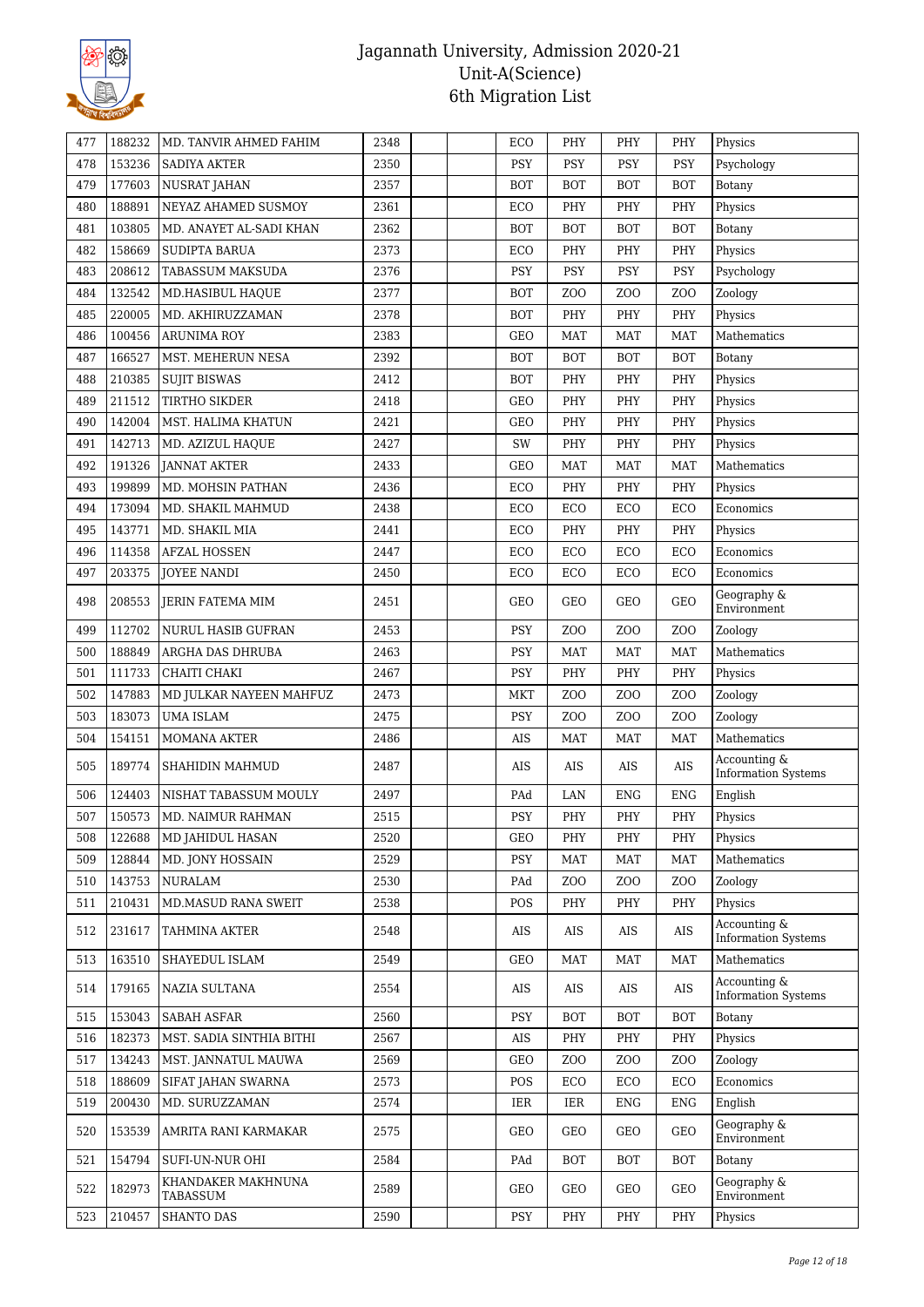

| 524 | 218411 | MST. NISHAT TASNIM TINNI      | 2592 | AIS        | ECO              | ECO              | ECO              | Economics                                   |
|-----|--------|-------------------------------|------|------------|------------------|------------------|------------------|---------------------------------------------|
| 525 | 202344 | SABIRA MAHJABIN               | 2601 | ANT        | Z <sub>O</sub> O | Z <sub>O</sub> O | ZO <sub>O</sub>  | Zoology                                     |
| 526 | 205720 | <b>SARWAR HOSSAIN FAHAD</b>   | 2623 | <b>PSY</b> | PHY              | PHY              | PHY              | Physics                                     |
| 527 | 184742 | <b>ASHA MONY</b>              | 2634 | <b>MGT</b> | <b>MGT</b>       | MGT              | <b>MGT</b>       | <b>Management Studies</b>                   |
| 528 | 200394 | MD. LIYACOT ALI KALAMDAR      | 2637 | POS        | PHY              | PHY              | PHY              | Physics                                     |
| 529 | 196053 | <b>MD. SAKIB AREFIN</b>       | 2641 | PHI        | <b>BOT</b>       | <b>BOT</b>       | <b>BOT</b>       | <b>Botany</b>                               |
| 530 | 192264 | MD. RIFAT MADHU               | 2646 | MKT        | IER              | IER              | IER              | Institute of Education<br>and Research(IER) |
| 531 | 223189 | MD. RAKIB HOSSAIN             | 2649 | <b>MKT</b> | PHY              | PHY              | PHY              | Physics                                     |
| 532 | 211209 | <b>BIJOY KUMAR PAUL</b>       | 2651 | <b>SOC</b> | <b>MAT</b>       | <b>MAT</b>       | <b>MAT</b>       | Mathematics                                 |
| 533 | 138577 | JADOP CHANDRA RAY             | 2654 | MGT        | <b>MGT</b>       | <b>MGT</b>       | <b>MGT</b>       | <b>Management Studies</b>                   |
| 534 | 148161 | MD. HASAN                     | 2664 | <b>MGT</b> | <b>MAT</b>       | <b>MAT</b>       | <b>MAT</b>       | Mathematics                                 |
| 535 | 180828 | SHAH ASHRAFUL ALAM            | 2667 | <b>ANT</b> | MAT              | MAT              | MAT              | Mathematics                                 |
| 536 | 100009 | SHAHAJIBA AKTER BORSHA        | 2671 | IS         | Z <sub>0</sub>   | Z <sub>O</sub> O | Z <sub>O</sub> O | Zoology                                     |
| 537 | 102810 | <b>SHAKIL KHAN</b>            | 2682 | IS         | PHY              | PHY              | PHY              | Physics                                     |
| 538 | 183963 | FAHMIDA ELMA                  | 2695 | <b>SOC</b> | PHY              | PHY              | PHY              | Physics                                     |
| 539 | 220261 | RABAYA NURTAJ                 | 2703 | <b>IHC</b> | <b>MGT</b>       | <b>MGT</b>       | <b>MGT</b>       | <b>Management Studies</b>                   |
| 540 | 189576 | MD. NAZIM UDDIN AL AZAD       | 2704 | IHC        | <b>PSY</b>       | <b>PSY</b>       | <b>PSY</b>       | Psychology                                  |
| 541 | 154451 | NAHIAN NAKIBA MIM             | 2725 | PHI        | ECO              | ECO              | <b>ENG</b>       | English                                     |
| 542 | 213152 | MD. ASHIKUR RAHMAN            | 2732 |            | PHY              | PHY              | PHY              | Physics                                     |
| 543 | 216997 | <b>ISTEMER JAHAN INNE</b>     | 2733 |            | ECO              | ECO              | ECO              | Economics                                   |
| 544 | 132712 | SHISHIR HOSSAIN               | 2734 |            | PHY              | PHY              | PHY              | Physics                                     |
| 545 | 155939 | <b>SAYMA AMIN</b>             | 2736 |            | <b>BOT</b>       | <b>BOT</b>       | <b>BOT</b>       | Botany                                      |
| 546 | 190866 | MD. SIMANTO                   | 2739 |            | MAT              | <b>MAT</b>       | <b>MAT</b>       | Mathematics                                 |
| 547 | 190844 | <b>RAJESH ROY</b>             | 2741 |            | <b>MAT</b>       | <b>MAT</b>       | <b>MAT</b>       | Mathematics                                 |
| 548 | 105431 | <b>AMIT SARKER SURJO</b>      | 2743 |            | LAN              | LAN              | LAN              | Land Management and<br>Law                  |
| 549 | 207055 | <b>SHAPON RAY</b>             | 2749 |            | ZO <sub>O</sub>  | Z <sub>O</sub> O | ZO <sub>O</sub>  | Zoology                                     |
| 550 | 112359 | <b>SURAYA NUSRAT</b>          | 2754 |            | Z <sub>O</sub> O | Z <sub>O</sub> O | Z <sub>O</sub> O | Zoology                                     |
| 551 | 177490 | MD. SHOHEL RANA               | 2755 |            | Z <sub>O</sub> O | Z <sub>O</sub> O | Z <sub>O</sub> O | Zoology                                     |
| 552 | 109124 | MD. ABU NASEL                 | 2756 |            | LAN              | LAN              | LAN              | Land Management and<br>Law                  |
| 553 | 132585 | <b>RADWON</b>                 | 2760 |            | <b>STA</b>       | PHY              | PHY              | Physics                                     |
| 554 | 156086 | FATEMA AKHTAR SORNALI         | 2768 |            | Z <sub>0</sub>   | Z <sub>O</sub> O | ZO <sub>O</sub>  | Zoology                                     |
| 555 | 174671 | MD. SADEK ALI                 | 2770 |            | MAT              | PHY              | PHY              | Physics                                     |
| 556 | 184599 | <b>JANNATUL FERDOUS MIM</b>   | 2775 |            | <b>BOT</b>       | <b>BOT</b>       | <b>BOT</b>       | Botany                                      |
| 557 | 127098 | MD SOHELUR RAHMAN             | 2781 |            | Z <sub>O</sub> O | Z <sub>O</sub> O | ZO <sub>O</sub>  | Zoology                                     |
| 558 | 129848 | <b>EMON MEAH</b>              | 2783 |            | ECO              | ECO              | ECO              | Economics                                   |
| 559 | 114456 | <b>ABDUL WAHID</b>            | 2784 |            | ECO              | ECO              | ECO              | Economics                                   |
| 560 | 198056 | RAHUL KHAN                    | 2787 |            | MAT              | MAT              | <b>MAT</b>       | Mathematics                                 |
| 561 | 129157 | MD. NAYEMUR RAHMAN<br>PATWARY | 2794 |            | MAT              | MAT              | <b>MAT</b>       | Mathematics                                 |
| 562 | 102682 | PROKRITY DHEBNATH             | 2797 |            | Z <sub>0</sub>   | Z <sub>O</sub> O | Z <sub>0</sub>   | Zoology                                     |
| 563 | 127236 | <b>BISHOJIT ROY</b>           | 2798 |            | <b>BOT</b>       | MAT              | <b>MAT</b>       | Mathematics                                 |
| 564 | 187727 | M. SAMIAR HOSSAIN             | 2803 |            | Z <sub>O</sub> O | PHY              | PHY              | Physics                                     |
| 565 | 164243 | MITHILA FARJANA               | 2818 |            | <b>STA</b>       | <b>STA</b>       | <b>STA</b>       | Statistics                                  |
| 566 | 153599 | RABEYA RAHMAN                 | 2823 |            | MCJ              | MCJ              | MCJ              | Mass Communication and<br>Journalism        |
| 567 | 182950 | RAMISA ALAM                   | 2829 |            | Z <sub>O</sub> O | PHY              | PHY              | Physics                                     |
| 568 | 183033 | KAYDA BINTE MOUHUA            | 2832 |            | Z <sub>0</sub>   | Z <sub>O</sub> O | Z <sub>0</sub>   | Zoology                                     |
| 569 | 101768 | FARJANA RAHMAN HABIBA         | 2837 |            | <b>BOT</b>       | <b>BOT</b>       | <b>BOT</b>       | Botany                                      |
| 570 | 208598 | <b>JANNATUL MAOWA</b>         | 2838 |            | <b>PSY</b>       | <b>PSY</b>       | PSY              | Psychology                                  |
| 571 | 154440 | <b>TASMIA TAHSIN</b>          | 2844 |            | <b>PSY</b>       | PSY              | <b>PSY</b>       | Psychology                                  |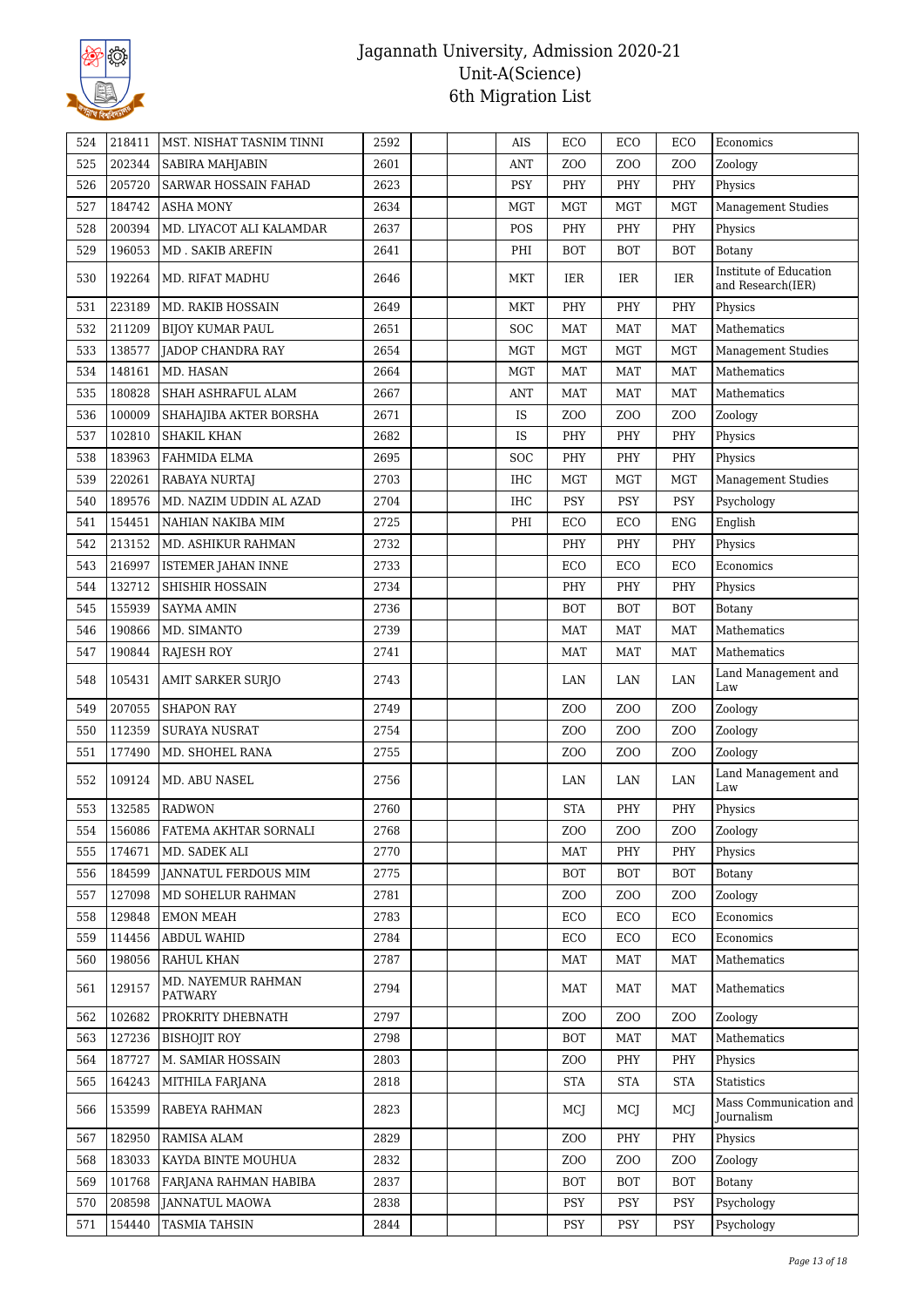

| 572 | 208930 | <b>FARIYA SULTANA</b>          | 2847 |  | ECO        | ECO              | ECO              | Economics                                   |
|-----|--------|--------------------------------|------|--|------------|------------------|------------------|---------------------------------------------|
| 573 | 154632 | <b>FARIA NOWSHIN</b>           | 2852 |  | <b>FIN</b> | <b>FIN</b>       | <b>FIN</b>       | Finance                                     |
| 574 | 102949 | <b>SHAFIN AMAN</b>             | 2858 |  | ECO        | ECO              | ECO              | Economics                                   |
| 575 | 202877 | TANZIMUL IHSAN ZAHID           | 2862 |  | <b>BOT</b> | ZO <sub>O</sub>  | Z <sub>O</sub> O | Zoology                                     |
| 576 | 107492 | MD. NAHID HASAN                | 2865 |  | GEO        | PHY              | PHY              | Physics                                     |
| 577 | 154973 | AITIKA SULTANA NIRA            | 2866 |  | ECO        | ECO              | ECO              | Economics                                   |
| 578 | 190970 | MD. ANNON BIN RAHMAN           | 2868 |  | ECO        | ECO              | ECO              | Economics                                   |
| 579 | 210340 | <b>UTSHOB SARKER</b>           | 2869 |  | <b>BOT</b> | ZO <sub>O</sub>  | Z <sub>O</sub> O | Zoology                                     |
| 580 | 110641 | MD. SAIEDUR RAHMAN SAIED       | 2870 |  | <b>STA</b> | <b>STA</b>       | <b>STA</b>       | <b>Statistics</b>                           |
| 581 | 155537 | SUMAIYA MUMTAHANA<br>CHOWDHURY | 2878 |  | <b>BOT</b> | Z <sub>O</sub> O | ZO <sub>O</sub>  | Zoology                                     |
| 582 | 168735 | MD. JISAN SARKAR               | 2886 |  | <b>BOT</b> | ZO <sub>O</sub>  | ZO <sub>O</sub>  | Zoology                                     |
| 583 | 187719 | <b>CHADNI AKTER</b>            | 2889 |  | <b>BOT</b> | <b>BOT</b>       | <b>BOT</b>       | Botany                                      |
| 584 | 163272 | MD. EFAZ IBNA MAMUN            | 2891 |  | <b>PSY</b> | PHY              | PHY              | Physics                                     |
| 585 | 110213 | MD. AL AMIN                    | 2892 |  | <b>BOT</b> | ZO <sub>O</sub>  | ZO <sub>O</sub>  | Zoology                                     |
| 586 | 160082 | <b>OSMAN GONI</b>              | 2893 |  | <b>BOT</b> | <b>BOT</b>       | <b>BOT</b>       | Botany                                      |
| 587 | 196011 | <b>SABIKUN NAHER</b>           | 2898 |  | <b>STA</b> | PHY              | PHY              | Physics                                     |
| 588 | 127265 | <b>DEBDAS ADHAKARY</b>         | 2900 |  | <b>STA</b> | <b>STA</b>       | <b>STA</b>       | <b>Statistics</b>                           |
| 589 | 110010 | MD. MARUF FAHMID               | 2902 |  | <b>STA</b> | <b>STA</b>       | <b>STA</b>       | <b>Statistics</b>                           |
| 590 | 176621 | MD. JULFIKAR RAHMAN            | 2905 |  | <b>STA</b> | PHY              | PHY              | Physics                                     |
| 591 | 165373 | <b>ISRAT JAHAN EMA</b>         | 2906 |  | <b>BOT</b> | ZOO              | ZO <sub>O</sub>  | Zoology                                     |
| 592 | 157751 | KHONDOKER M.SIAM               | 2916 |  | <b>STA</b> | PHY              | PHY              | Physics                                     |
| 593 | 153775 | EFRAT JAHAN                    | 2928 |  | IER        | IER              | <b>IER</b>       | Institute of Education<br>and Research(IER) |
| 594 | 182855 | <b>ISRAT JAHAN MIM</b>         | 2929 |  | <b>PSY</b> | PSY              | PSY              | Psychology                                  |
| 595 | 131948 | MAHMUD HASAN ASIF              | 2938 |  | GEO        | GEO              | <b>GEO</b>       | Geography &<br>Environment                  |
| 596 | 119190 | <b>JARIN THASNIM AHMED</b>     | 2955 |  | <b>STA</b> | <b>STA</b>       | <b>STA</b>       | <b>Statistics</b>                           |
| 597 | 177824 | AFROZA AKTER ALFI              | 2957 |  | <b>STA</b> | <b>MAT</b>       | <b>MAT</b>       | Mathematics                                 |
| 598 | 156603 | MAHIMA MONTAHINA               | 2959 |  | <b>STA</b> | Z <sub>0</sub>   | ZO <sub>O</sub>  | Zoology                                     |
| 599 | 154765 | NUSRAT JAHAN HAFSHA            | 2960 |  | <b>FIN</b> | <b>FIN</b>       | <b>FIN</b>       | Finance                                     |
| 600 | 225205 | MD.RAYHAN                      | 2964 |  | <b>PSY</b> | <b>MAT</b>       | <b>MAT</b>       | Mathematics                                 |
| 601 | 231512 | MST. ANITA KHATUN              | 2975 |  | ECO        | ECO              | ECO              | Economics                                   |
| 602 | 225436 | MD. SHAKIL FAKIR               | 2978 |  | MCJ        | PHY              | PHY              | Physics                                     |
| 603 | 100950 | <b>SHAHANA AKTER</b>           | 2982 |  | ECO        | <b>BOT</b>       | <b>BOT</b>       | Botany                                      |
| 604 | 176394 | MD MAHMUDUL HASAN              | 2989 |  | ECO        | PHY              | PHY              | Physics                                     |
| 605 | 184681 | AFROJA KHANAM SONIA            | 2992 |  | GEO        | GEO              | <b>GEO</b>       | Geography &<br>Environment                  |
| 606 | 135961 | MST. ROMANA AKTER              | 2997 |  | ECO        | ECO              | ECO              | Economics                                   |
| 607 | 102284 | NUSRAT JAHAN BRISTY            | 2998 |  | MCJ        | MCJ              | PHY              | Physics                                     |
| 608 | 230839 | <b>MONIR AHMED</b>             | 2999 |  | ECO        | <b>MAT</b>       | PHY              | Physics                                     |
| 609 | 147214 | AL-AMIN SHEIKH                 | 3002 |  | <b>PSY</b> | Z <sub>O</sub> O | ZO <sub>O</sub>  | Zoology                                     |
| 610 | 147076 | LAM ISLAM PIAS                 | 3009 |  | <b>PSY</b> | <b>STA</b>       | <b>STA</b>       | Statistics                                  |
| 611 | 209383 | FARHANA TASNIM                 | 3014 |  | PAd        | <b>BOT</b>       | <b>BOT</b>       | Botany                                      |
| 612 | 202821 | SEFAT SARKER MOBIN             | 3020 |  | <b>POS</b> | LAN              | LAN              | Land Management and<br>Law                  |
| 613 | 185486 | JANNATUL FARDOUS MIM           | 3021 |  | GEO        | <b>MAT</b>       | PHY              | Physics                                     |
| 614 | 147930 | MD. RAKIB HOSSAIN              | 3024 |  | PAd        | <b>STA</b>       | <b>STA</b>       | Statistics                                  |
| 615 | 157324 | MD. MASHHOOR UR RAHMAN         | 3032 |  | GEO        | <b>STA</b>       | <b>STA</b>       | Statistics                                  |
| 616 | 160724 | TAHMIDUR RAHMAN KHAN           | 3044 |  | <b>MKT</b> | <b>STA</b>       | PHY              | Physics                                     |
| 617 | 130522 | <b>ISRAT JAHAN EMA</b>         | 3045 |  | PAd        | Z <sub>O</sub> O | Z <sub>O</sub> O | Zoology                                     |
| 618 | 109544 | MD. RAFAYEL SHIUM              | 3051 |  | POS        | <b>MAT</b>       | <b>MAT</b>       | Mathematics                                 |
| 619 | 111705 | FAREYA AFROZ                   | 3054 |  | POS        | <b>STA</b>       | <b>STA</b>       | Statistics                                  |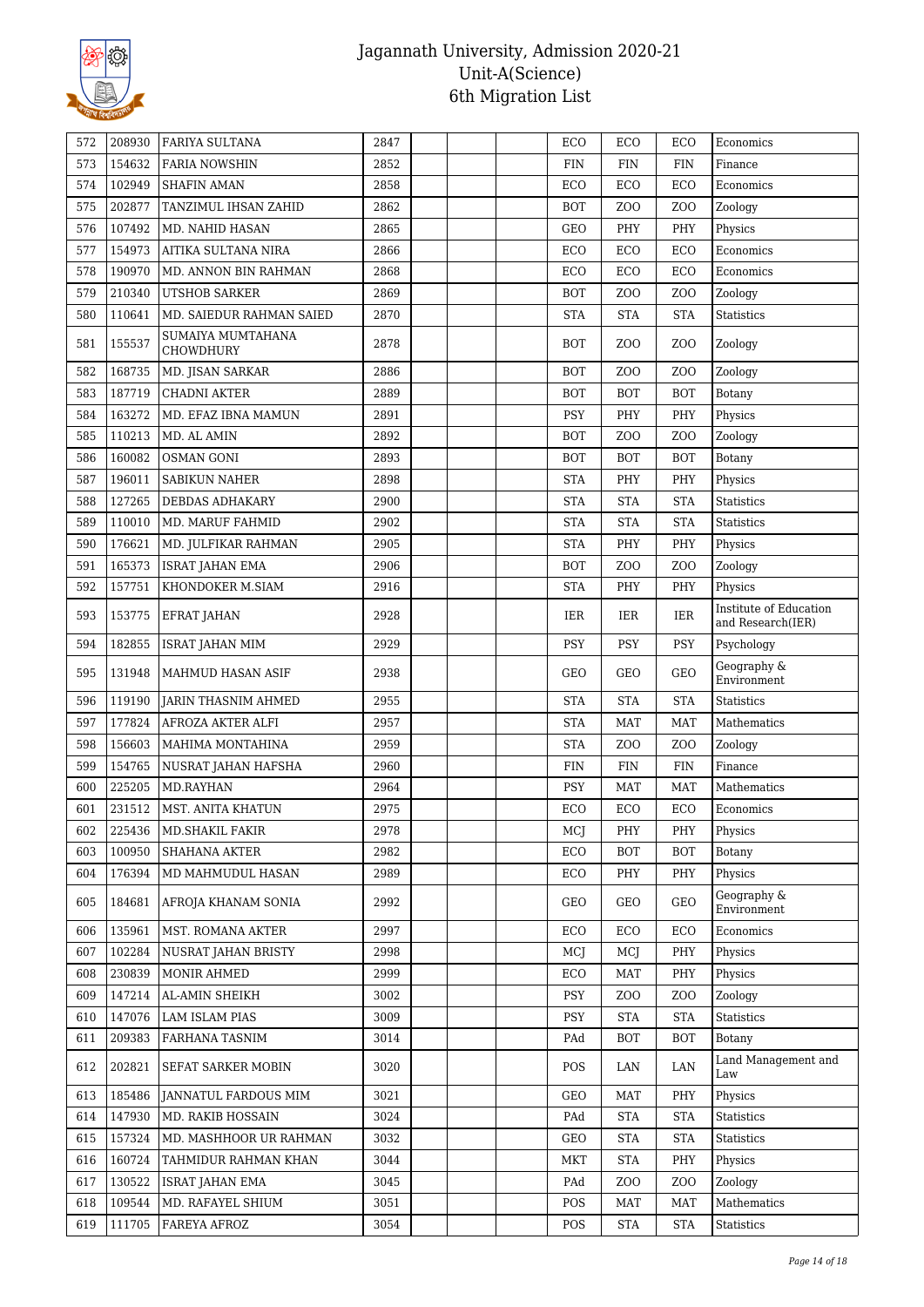

| 620 | 154169 | TABASSUM NABILA NITEE      | 3071 |  | PAd        | Z <sub>O</sub> O | Z <sub>O</sub> O | Zoology                                    |
|-----|--------|----------------------------|------|--|------------|------------------|------------------|--------------------------------------------|
| 621 | 105119 | MAKMUDUL HASAN RABBI       | 3075 |  | PAd        | <b>MAT</b>       | <b>MAT</b>       | Mathematics                                |
| 622 | 222122 | MD. MUSTAFIJUR RAHMAN      | 3081 |  | <b>AIS</b> | AIS              | AIS              | Accounting &<br><b>Information Systems</b> |
| 623 | 100384 | MST. ISMATARA YESMIN       | 3083 |  | POS        | POS              | POS              | <b>Political Science</b>                   |
| 624 | 183605 | KHUSHNOOR ALAM             | 3088 |  | <b>GEO</b> | GEO              | GEO              | Geography &<br>Environment                 |
| 625 | 137268 | <b>MARUF HOSSAIN</b>       | 3092 |  | <b>AIS</b> | AIS              | AIS              | Accounting &<br><b>Information Systems</b> |
| 626 | 191194 | MD. RASHIDUR RAHMAN        | 3104 |  | PAd        | PAd              | PAd              | Public Administration                      |
| 627 | 149075 | MST. SURAYA                | 3110 |  | IER        | Z <sub>O</sub> O | ZO <sub>O</sub>  | Zoology                                    |
| 628 | 114312 | MD. SHAMIM SHEIKH          | 3116 |  | <b>PSY</b> | Z <sub>O</sub> O | ZO <sub>O</sub>  | Zoology                                    |
| 629 | 208015 | MD. ROUSHANUL FERDOUS      | 3118 |  | <b>AIS</b> | AIS              | <b>AIS</b>       | Accounting &<br><b>Information Systems</b> |
| 630 | 211239 | MD. MAHIN ARIFIN           | 3122 |  | <b>PSY</b> | Z <sub>O</sub> O | Z <sub>O</sub> O | Zoology                                    |
| 631 | 192550 | <b>RASHED SIKDER</b>       | 3123 |  | <b>PSY</b> | PSY              | <b>PSY</b>       | Psychology                                 |
| 632 | 185226 | FAHMIDA AKTER RIA          | 3129 |  | <b>PSY</b> | Z <sub>O</sub> O | PHY              | Physics                                    |
| 633 | 185545 | AMENA AKTER ANIKA          | 3132 |  | <b>PSY</b> | Z <sub>O</sub> O | ZO <sub>O</sub>  | Zoology                                    |
| 634 | 189634 | ZINNIA AKTHER              | 3144 |  | <b>PSY</b> | Z <sub>0</sub>   | ZO <sub>O</sub>  | Zoology                                    |
| 635 | 225858 | MD. MOSFIKUR RAHMAN SHIAM  | 3148 |  | <b>MGT</b> | <b>STA</b>       | <b>STA</b>       | <b>Statistics</b>                          |
| 636 | 156101 | KAVIA BINTE MIZAN          | 3157 |  | <b>ANT</b> | Z <sub>O</sub> O | ZO <sub>O</sub>  | Zoology                                    |
| 637 | 153288 | MIMTAHIA TASNIM NUPUR      | 3159 |  | <b>BAN</b> | Z <sub>O</sub> O | ZO <sub>O</sub>  | Zoology                                    |
| 638 | 157758 | MAHMUDUL HASSAN MIDUL      | 3160 |  | POS        | POS              | POS              | <b>Political Science</b>                   |
| 639 | 167837 | MD. MURADUL ISLAM MURAD    | 3163 |  | HIS        | Z <sub>O</sub> O | Z <sub>O</sub> O | Zoology                                    |
| 640 | 151006 | MOSTAFA SHAKIL             | 3167 |  | POS        | <b>BOT</b>       | <b>BOT</b>       | Botany                                     |
| 641 | 182846 | <b>FATEMA HOSSAIN</b>      | 3174 |  | <b>HIS</b> | <b>MAT</b>       | <b>MAT</b>       | Mathematics                                |
| 642 | 100749 | KAZI TASNIM NAHAR          | 3180 |  | POS        | POS              | POS              | <b>Political Science</b>                   |
| 643 | 100258 | METHEYA FARJANA            | 3184 |  | <b>AIS</b> | <b>STA</b>       | <b>STA</b>       | <b>Statistics</b>                          |
| 644 | 224930 | <b>FARDIN HAQUE</b>        | 3187 |  | <b>MGT</b> | <b>MGT</b>       | <b>MGT</b>       | <b>Management Studies</b>                  |
| 645 | 189532 | SEYAMUR RAHMAN SHISHIR     | 3189 |  | POS        | POS              | POS              | <b>Political Science</b>                   |
| 646 | 139843 | MD. MAMUN MIA              | 3203 |  | <b>ANT</b> | <b>BOT</b>       | <b>BOT</b>       | Botany                                     |
| 647 | 154758 | TASMIM JAHAN RIMVY         | 3207 |  | <b>IHC</b> | <b>BOT</b>       | <b>BOT</b>       | Botany                                     |
| 648 | 150756 | <b>NUR SHAHADATE SAMIN</b> | 3215 |  | ANT        | Z <sub>O</sub> O | ZO <sub>O</sub>  | Zoology                                    |
| 649 | 184908 | NAYEEM-UN NISA             | 3231 |  | $\rm IHC$  | <b>STA</b>       | <b>STA</b>       | Statistics                                 |
| 650 | 114313 | MD. RABBI HOSSAIN          | 3243 |  | SOC        | MAT              | <b>MAT</b>       | Mathematics                                |
| 651 | 190790 | MD. ASIF ALAM              | 3245 |  | SW         | Z <sub>O</sub> O | Z <sub>0</sub>   | Zoology                                    |
| 652 | 131633 | <b>NASRIN JAHAN</b>        | 3246 |  | <b>IML</b> | <b>BOT</b>       | <b>BOT</b>       | Botany                                     |
| 653 | 122460 | SUMIYA MOSTAFA             | 3254 |  | SW         | GEO              | GEO              | Geography &<br>Environment                 |
| 654 | 100199 | UMME RUMAN RIYA            | 3276 |  |            | <b>STA</b>       | <b>STA</b>       | Statistics                                 |
| 655 | 101305 | <b>ISRAT JAHAN JISA</b>    | 3280 |  |            | MAT              | <b>MAT</b>       | Mathematics                                |
| 656 | 153230 | <b>JANNATUL NAEEM</b>      | 3282 |  |            | ZO <sub>O</sub>  | ZOO              | Zoology                                    |
| 657 | 185677 | TOSFA ISLAM PROME          | 3306 |  |            | <b>STA</b>       | <b>STA</b>       | <b>Statistics</b>                          |
| 658 | 189430 | MD. IQRAMUL HOQUE          | 3312 |  |            | <b>STA</b>       | PHY              | Physics                                    |
| 659 | 177712 | JAMIA-E-ABRAR              | 3315 |  |            | <b>PSY</b>       | <b>PSY</b>       | Psychology                                 |
| 660 | 109519 | MAHADI HASAN               | 3316 |  |            | <b>BOT</b>       | <b>MAT</b>       | Mathematics                                |
| 661 | 133570 | DIPANNITA ROY DISHA        | 3320 |  |            | <b>BOT</b>       | ZOO              | Zoology                                    |
| 662 | 195586 | MD. AMDADUL HAQUE TUHIN    | 3327 |  |            | ECO              | ECO              | Economics                                  |
| 663 | 183583 | <b>DISHA SEN</b>           | 3329 |  |            | <b>STA</b>       | PHY              | Physics                                    |
| 664 | 225080 | MD. SAKIB RAIHAN SHOHAGH   | 3333 |  |            | ECO              | ECO              | Economics                                  |
| 665 | 192340 | <b>IBRAHIM RABBY</b>       | 3337 |  |            | POS              | POS              | Political Science                          |
| 666 | 221020 | <b>ASAD SARDER</b>         | 3338 |  |            | <b>STA</b>       | <b>STA</b>       | Statistics                                 |
| 667 | 123199 | MD. MOMINUL HAQUE          | 3350 |  |            | <b>STA</b>       | <b>STA</b>       | Statistics                                 |
|     |        |                            |      |  |            |                  |                  |                                            |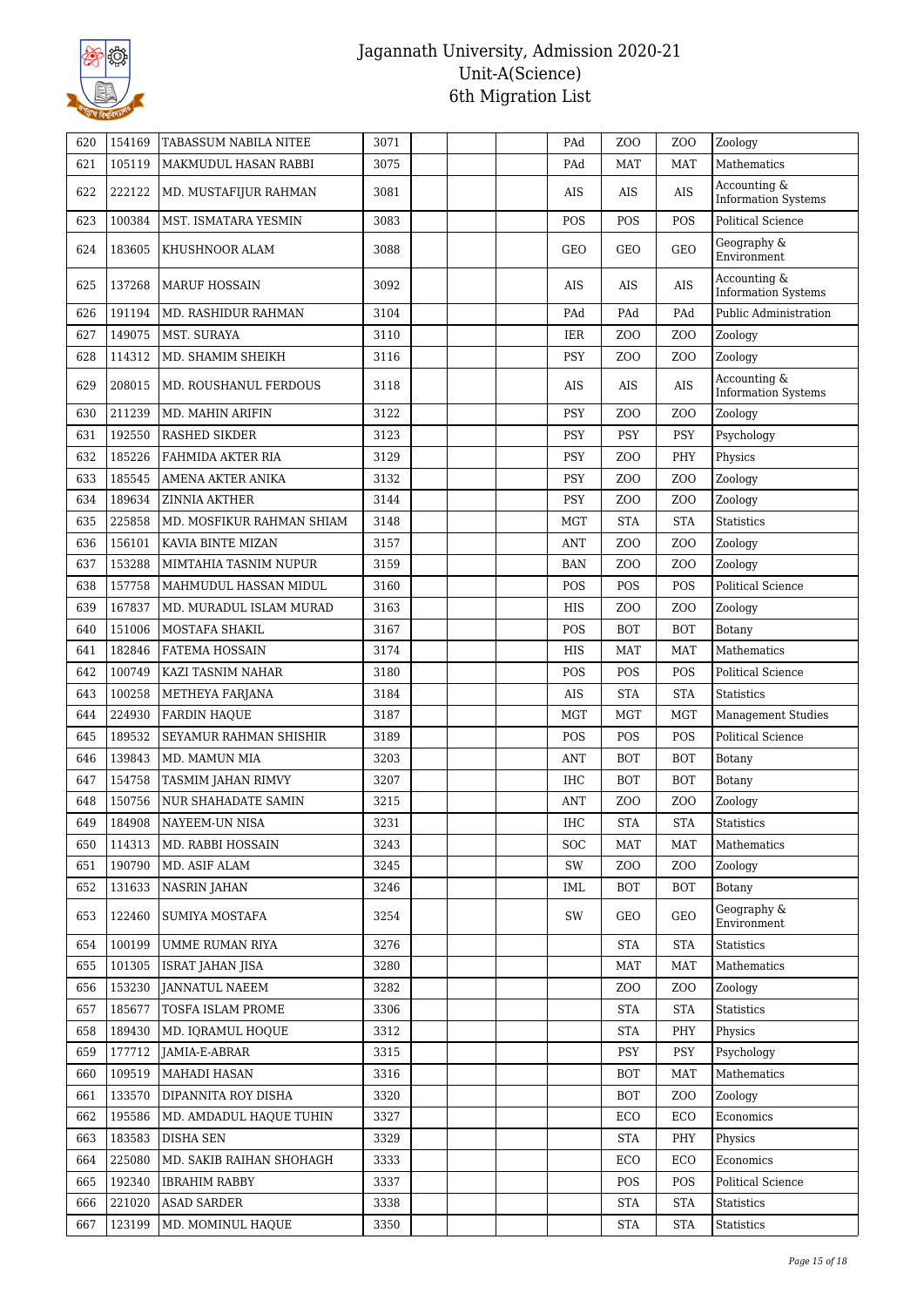

| 668 | 184641 | <b>MARIUM MAHBUB</b>                   | 3352 |  | <b>BOT</b> | Z <sub>O</sub> O | Zoology                                     |
|-----|--------|----------------------------------------|------|--|------------|------------------|---------------------------------------------|
| 669 | 184696 | JENIA RAYHAN JUHI                      | 3355 |  | <b>BOT</b> | <b>BOT</b>       | Botany                                      |
| 670 | 213721 | MD. AL-AMIN                            | 3357 |  | <b>BOT</b> | ZO <sub>O</sub>  | Zoology                                     |
| 671 | 178336 | <b>SUMA AKTER</b>                      | 3362 |  | <b>STA</b> | <b>STA</b>       | <b>Statistics</b>                           |
| 672 | 200213 | MD. NAZMUS SAKIB                       | 3366 |  | PAd        | PAd              | Public Administration                       |
| 673 | 184850 | MOST. ANIKA SULTANA                    | 3369 |  | <b>BOT</b> | ZO <sub>O</sub>  | Zoology                                     |
| 674 | 186494 | HUMAYRA AKTER AFTIN                    | 3373 |  | PAd        | PAd              | Public Administration                       |
| 675 | 138943 | MD. RABBIR ZAHAN LIKHON                | 3376 |  | <b>STA</b> | PHY              | Physics                                     |
| 676 | 196725 | MST. LAILA AKTER                       | 3387 |  | <b>PSY</b> | PHY              | Physics                                     |
| 677 | 118578 | MOSTAFIZUR RAHMAN                      | 3391 |  | <b>BOT</b> | ZO <sub>O</sub>  | Zoology                                     |
| 678 | 194517 | RINKU DEBNATH                          | 3395 |  | <b>BOT</b> | Z <sub>O</sub> O | Zoology                                     |
| 679 | 122394 | AMINA AFROZ ROBIYA                     | 3400 |  | ECO        | <b>MAT</b>       | Mathematics                                 |
| 680 | 118865 | SPARSHA DATTA SITHI                    | 3418 |  | PAd        | LAN              | Land Management and<br>Law                  |
| 681 | 231208 | MST. ESRAT JAHAN JHIMI                 | 3422 |  | PSY        | <b>PSY</b>       | Psychology                                  |
| 682 | 142416 | MD. SANOWAR HOSSEN SHAWON<br>KHONDOKER | 3424 |  | GEO        | Z <sub>O</sub> O | Zoology                                     |
| 683 | 182684 | TANJINA KABEJ                          | 3430 |  | IER        | IER              | Institute of Education<br>and Research(IER) |
| 684 | 220042 | PURNIMA SEN NISHI                      | 3431 |  | <b>STA</b> | <b>STA</b>       | <b>Statistics</b>                           |
| 685 | 154469 | ASMIMA ZAMAN TONNY                     | 3465 |  | PSY        | ZO <sub>O</sub>  | Zoology                                     |
| 686 | 154411 | <b>SABRIN SHAFIQ SABA</b>              | 3471 |  | GEO        | <b>GEO</b>       | Geography &<br>Environment                  |
| 687 | 155120 | <b>TANJINA AKTER</b>                   | 3480 |  | PAd        | ZO <sub>O</sub>  | Zoology                                     |
| 688 | 199088 | WAHID SAMI SOJIB                       | 3487 |  | <b>BAN</b> | <b>BOT</b>       | Botany                                      |
| 689 | 103254 | MD. HAFIZULLAH ISLAM AKANDA            | 3490 |  | IS         | ZO <sub>O</sub>  | Zoology                                     |
| 690 | 184397 | KANIJ FATEMA KONA                      | 3492 |  | <b>PSY</b> | <b>PSY</b>       | Psychology                                  |
| 691 | 111108 | MD. REDWAN AHMED                       | 3493 |  | AIS        | AIS              | Accounting &<br><b>Information Systems</b>  |
| 692 | 161667 | SHEIK MD. AL ARIFIN                    | 3494 |  | PHI        | <b>STA</b>       | <b>Statistics</b>                           |
| 693 | 156081 | JUTHI SIDDIQUE                         | 3497 |  | POS        | ZO <sub>O</sub>  | Zoology                                     |
| 694 | 171403 | ASHRAFUL EFAT BHUIYAN                  | 3505 |  | MCJ        | <b>STA</b>       | <b>Statistics</b>                           |
| 695 | 220325 | LIMIA AKTER LIYA                       | 3518 |  | PSY        | <b>BOT</b>       | Botany                                      |
| 696 | 112379 | MST. MEHERIN PARVIN                    | 3521 |  | GEO        | Z <sub>O</sub> O | Zoology                                     |
| 697 | 117565 | MD. ABIDUR RAHMAN                      | 3529 |  | GEO        | Z <sub>O</sub> O | Zoology                                     |
| 698 | 222418 | <b>BIKASH GHOSH</b>                    | 3537 |  | AIS        | $\rm{AIS}$       | Accounting &<br><b>Information Systems</b>  |
| 699 | 124706 | SK. RAD ONE UL KARIM OME               | 3568 |  | GEO        | <b>BOT</b>       | Botany                                      |
| 700 | 122441 | MEHEDI HASAN UZZAL                     | 3569 |  | POS        | <b>STA</b>       | <b>Statistics</b>                           |
| 701 | 153805 | <b>KAMRUN NESSA</b>                    | 3572 |  | GEO        | <b>GEO</b>       | Geography &<br>Environment                  |
| 702 | 185374 | <b>ISRAT JAHAN IMU</b>                 | 3599 |  | PSY        | <b>STA</b>       | Statistics                                  |
| 703 | 191414 | KHALID BIN MUSTAFIZ                    | 3611 |  | MKT        | <b>MAT</b>       | Mathematics                                 |
| 704 | 155392 | MST. ATHIKA ULFATH ODHI                | 3612 |  | <b>PSY</b> | <b>MAT</b>       | Mathematics                                 |
| 705 | 191612 | <b>MIR TONMOY</b>                      | 3616 |  | <b>PSY</b> | Z <sub>O</sub> O | Zoology                                     |
| 706 | 149762 | SAIFUL ISLAM                           | 3631 |  | PSY        | MAT              | Mathematics                                 |
| 707 | 185569 | UMME HABIBA                            | 3647 |  | ANT        | <b>BOT</b>       | Botany                                      |
| 708 | 104372 | <b>RESHAD MIA</b>                      | 3652 |  | HIS        | Z <sub>0</sub>   | Zoology                                     |
| 709 | 128999 | MD. RAYHAN                             | 3653 |  | MGT        | <b>MAT</b>       | Mathematics                                 |
| 710 | 200102 | ALIF HASAN PRODHAN                     | 3658 |  | ANT        | <b>MAT</b>       | Mathematics                                 |
| 711 | 208407 | MD. SULTAN MAHAMUD                     | 3660 |  | IS         | <b>MAT</b>       | Mathematics                                 |
| 712 | 176574 | MOMTAJUR RAHMAN                        | 3662 |  | ANT        | ECO              | Economics                                   |
| 713 | 138340 | MD. AMINUL ISLAM                       | 3668 |  | <b>SOC</b> | Z <sub>0</sub>   | Zoology                                     |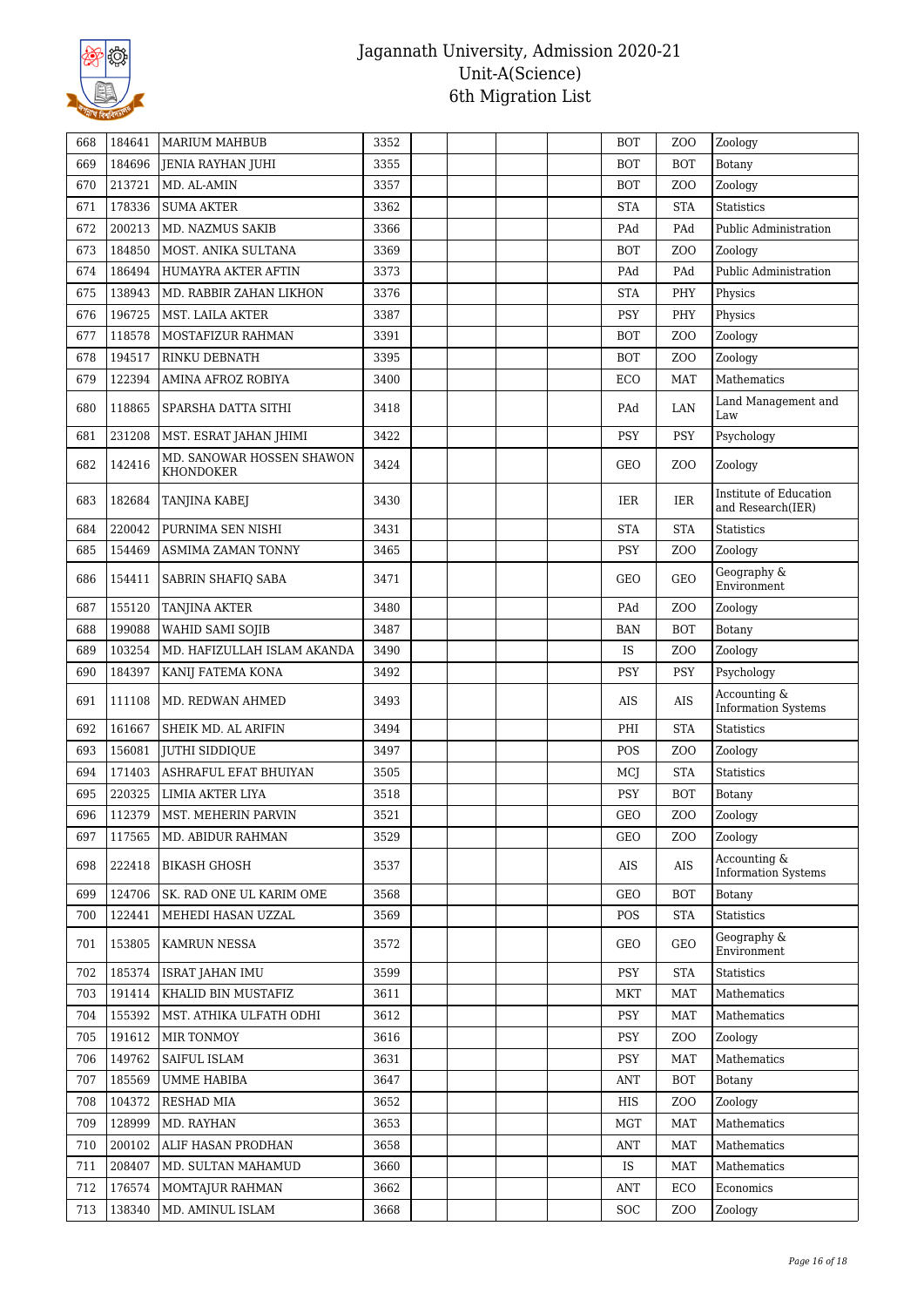

| 714 | 130530 | <b>AFNAN BAKSHI</b>              | 3700 |  | PHI | <b>STA</b>      | <b>Statistics</b>                           |
|-----|--------|----------------------------------|------|--|-----|-----------------|---------------------------------------------|
| 715 | 154046 | HUMAYRA TASMIM TANHA             | 3718 |  |     | ZO <sub>O</sub> | Zoology                                     |
| 716 | 183202 | MOST. UMME HANI MERINA           | 3720 |  |     | <b>MAT</b>      | Mathematics                                 |
| 717 | 220289 | SHEIKH SHADIA RODOSHI            | 3729 |  |     | ZO <sub>O</sub> | Zoology                                     |
| 718 | 183672 | ZINAT FARJANA DIYA               | 3746 |  |     | <b>MAT</b>      | Mathematics                                 |
| 719 | 131411 | SURAIYA PARVIN SAYMA             | 3758 |  |     | ECO             | Economics                                   |
| 720 | 108872 | MOHAMMAD SHOHANUR<br>RAHMAN SANI | 3765 |  |     | LAN             | Land Management and<br>Law                  |
| 721 | 185135 | NUSRAT JAHAN MITHILA             | 3773 |  |     | MCJ             | Mass Communication and<br><b>Iournalism</b> |
| 722 | 192228 | MOHAMMAD FAHAD                   | 3775 |  |     | <b>STA</b>      | Mathematics                                 |
| 723 | 192887 | <b>ANTU SAHA</b>                 | 3780 |  |     | <b>STA</b>      | Mathematics                                 |
| 724 | 177519 | Humaira Islam                    | 3785 |  |     | AIS             | Accounting &<br><b>Information Systems</b>  |
| 725 | 172179 | YEASIR MD. FAHAD                 | 3793 |  |     | <b>FIN</b>      | Finance                                     |
| 726 | 221166 | MD. MOSADDEK                     | 3796 |  |     | <b>STA</b>      | <b>Statistics</b>                           |
| 727 | 104906 | <b>SADIK HASAN RIFAT</b>         | 3800 |  |     | POS             | <b>Political Science</b>                    |
| 728 | 156526 | CHHABEKUNNAHAR SHIMU             | 3803 |  |     | PAd             | <b>Public Administration</b>                |
| 729 | 185779 | <b>FAISA AME</b>                 | 3807 |  |     | <b>BOT</b>      | Zoology                                     |
| 730 | 221308 | MOHAMMAD SULAYMAN                | 3809 |  |     | MCJ             | Mass Communication and<br>Journalism        |
| 731 | 221892 | MD.HRIDOY SHEIKH                 | 3818 |  |     | <b>STA</b>      | <b>Statistics</b>                           |
| 732 | 135653 | MD. TAUFIQUL ISLAM               | 3825 |  |     | LAN             | Land Management and<br>Law                  |
| 733 | 142310 | MD. SOHEL RANA                   | 3829 |  |     | ECO             | Economics                                   |
| 734 | 100108 | MAYESHA TASNIM MITHILA           | 3840 |  |     | ECO             | Economics                                   |
| 735 | 178057 | SAFIA MAHERZIA                   | 3847 |  |     | <b>BOT</b>      | Botany                                      |
| 736 | 198029 | ZUNAYED AHAMED KHAN              | 3848 |  |     | <b>GEO</b>      | Geography &<br>Environment                  |
| 737 | 182920 | <b>TASFIA TASNIM</b>             | 3867 |  |     | ECO             | Economics                                   |
| 738 | 100196 | MONISHA TABASSUM                 | 3868 |  |     | <b>BOT</b>      | Botany                                      |
| 739 | 223208 | <b>ANTOR BONIK</b>               | 3876 |  |     | ECO             | Economics                                   |
| 740 | 183071 | <b>SADIA AFRIN</b>               | 3877 |  |     | <b>FIN</b>      | Finance                                     |
| 741 | 155449 | <b>MALIHA AKTER OBHI</b>         | 3890 |  |     | <b>BAN</b>      | Botany                                      |
| 742 | 183632 | NISHAT TASNIM                    | 3899 |  |     | GEO             | Geography &<br>Environment                  |
| 743 | 101868 | FATEMA TUJ JAHURA                | 3908 |  |     | SW              | Economics                                   |
| 744 | 156225 | SAGORIKA SARKER                  | 3918 |  |     | GEO             | Economics                                   |
| 745 | 148915 | MD. BAYZID MOLLA                 | 3921 |  |     | <b>PSY</b>      | Botany                                      |
| 746 | 124546 | RAIYANA AHAMMED                  | 3922 |  |     | IER             | Institute of Education<br>and Research(IER) |
| 747 | 188186 | <b>SUMAIYA HANNAN</b>            | 3928 |  |     | GEO             | Botany                                      |
| 748 | 217903 | ASFIKA JAHAN ZAME                | 3933 |  |     | POS             | Botany                                      |
| 749 | 184627 | UMMAY SALSABIR SAIMA             | 3934 |  |     | <b>PSY</b>      | Psychology                                  |
| 750 | 192676 | <b>ANUP DAS</b>                  | 3952 |  |     | <b>MKT</b>      | Marketing                                   |
| 751 | 143314 | MD. PARVEZ TALUKDER              | 3955 |  |     | POS             | Land Management and<br>Law                  |
| 752 | 159966 | FARHAN AZAD                      | 3962 |  |     | <b>GEO</b>      | Geography &<br>Environment                  |
| 753 | 156726 | <b>TANIA AKTHER</b>              | 3963 |  |     | <b>PSY</b>      | Botany                                      |
| 754 | 209698 | MST. JANNATUL UMMI TARIN         | 3968 |  |     | <b>GEO</b>      | Botany                                      |
| 755 | 192959 | MD. SAFIQUL ISLAM                | 3975 |  |     | POS             | Land Management and<br>Law                  |
| 756 | 181886 | MD. HABIBUR RAHMAN               | 3981 |  |     | GEO             | <b>Statistics</b>                           |
| 757 | 111511 | ABIR DAS JOY                     | 3987 |  |     | <b>BAN</b>      | Statistics                                  |